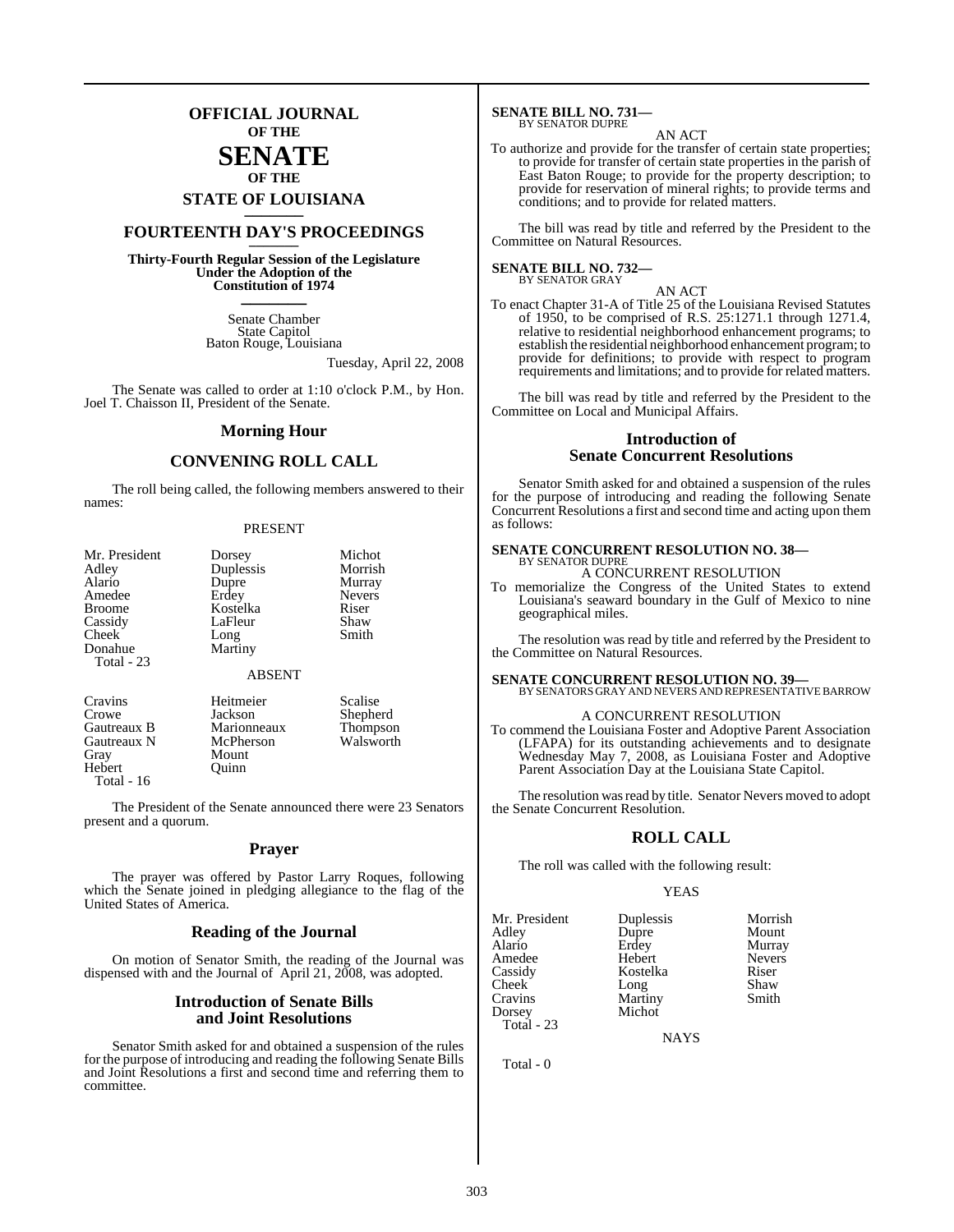#### ABSENT

Broome Heitmeier Scalise<br>Crowe Jackson Shephe Crowe Jackson Shepherd<br>
Donahue LaFleur Thompson Donahue LaFleur Thompson<br>
Gautreaux B Marionneaux Walsworth Gautreaux N<br>Gray Total - 16

Marionneaux<br>McPherson

Ouinn<sub>1</sub>

The Chair declared the Senate had adopted the Senate Concurrent Resolution and ordered it sent to the House.

#### **Senate Bills and Joint Resolutions on Second Reading to be Referred**

The following Senate Bills and Joint Resolutions were read and referred to committees as follows:

## **SENATE BILL NO. 708—** BY SENATOR MURRAY

AN ACT

To amend and reenact the introductory paragraphs of R.S. 47:6034(E)(1)(a)(i), (c), and (d), and (E)(1)(e) and (F)(1), relative to the office of the governor and the commissioner of administration; to remove the office of the governor and the commissioner of administration from the tax credit certification process for musical and theatrical productions; and to provide for related matters.

On motion of Senator Chaisson, the bill was read by title and returned to the Calendar, subject to call.

#### **Messages from the House**

The following Messages from the House were received and read as follows:

#### **Message from the House**

#### **ASKING CONCURRENCE IN HOUSE BILLS AND JOINT RESOLUTIONS**

#### April 21, 2008

To the Honorable President and Members of the Senate:

I am directed to inform your honorable body that the House of Representatives has finally passed and asks your concurrence in the following House Bills and Joint Resolutions:

## **HOUSE BILL NO. 134—** BY REPRESENTATIVE HENRY

AN ACT

To enact R.S. 13:4344.1, relative to the removal of mortgage inscriptions affecting property subject to judicial sale; to provide for the contents and filing of an affidavit by a title insurer; to provide procedures for the removal of mortgage inscriptions; to provide a cause of action for improper cancellation; to provide for indemnification and exemption from liability under certain circumstances; and to provide for related matters.

## **HOUSE BILL NO. 192—** BY REPRESENTATIVE ARNOLD

- AN ACT
- To amend and reenact R.S.  $37:1437(C)(2)(a)$  and (c), (5)(b), and (6)(a), relative to licensing by the Louisiana Real Estate Commission; to provide for changes to the initial licensing requirements of a real estate broker; to provide for changes to post-license educational requirements of real estate brokers and salespersons; to remove free courses offered by the commission; and to provide for related matters.

## **Page 2 SENATE 14th DAY'S PROCEEDINGS**

**HOUSE BILL NO. 447—** BY REPRESENTATIVE ST. GERMAIN AN ACT

To amend and reenact Children's Code Articles 1117, 1121(A), 1122(B)(4), (5), (10), and (11), and 1130(A) and to enact Children's Code Articles 1130(E) and 1131(H), relative to the surrender of parental rights; to provide for licensing by the Department of Social Services; to provide for the declarations in the act of surrender; to provide time limitations for private adoptions; to provide time limitations for agency adoptions; to provide for the filing of the act of surrender; and to provide for related matters.

#### **HOUSE BILL NO. 461—** BY REPRESENTATIVE RITCHIE

A JOINT RESOLUTION

Proposing to add Article VII, Section 18(G)(6) of the Constitution of Louisiana, relative to the special assessment level when the homestead has been sold or expropriated under certain circumstances; to authorize the transfer of the special assessment level to a new homestead in cases where a homestead has been sold or expropriated under certain circumstances; to provide for submission of the proposed amendment to the electors; and to provide for related matters.



To amend and reenact R.S. 36:4(H) and R.S. 49:220.4(A)(1) and  $(B)(1)$  through (4) and  $220.5(A)(2)$  and  $(D)(4)$ , relative to the Louisiana Recovery Authority; to provide for the membership and terms of office of the board of directors; to provide for the transfer of the authority and its board of directors to the division of administration; to provide for the powers, duties, and functions of the authority, the board, and the executive director; to provide for an effective date; and to provide for related matters.

#### **HOUSE BILL NO. 852—**

BY REPRESENTATIVES AUSTIN BADON, BARROW, BILLIOT,<br>GISCLAIR, HARDY, HENRY, LAFONTA, MARCHAND, PATRICIA<br>SMITH,AND ST. GERMAIN AN ACT

To enact R.S. 32:300.5, relative to the use of telephones and electronic communication devices while driving; to prohibit the use of wireless telephones while driving; to prohibit text messaging and e-mailing while driving; and to provide for related matters.

**HOUSE BILL NO. 985—** BY REPRESENTATIVE ARNOLD

- AN ACT
- To amend and reenact R.S. 6:1032 and 1034 and to enact R.S. 6:1038.1 and 1054, relative to the sale of checks and money transmission; to provide for definitions; to provide for exclusions and exemptions; to provide for temporary licenses; to provide for change of control; and to provide for related matters.

#### **HOUSE BILL NO. 1098—** BY REPRESENTATIVE KATZ

- AN ACT
- To amend and reenact R.S. 14:67.21, R.S. 28:825, R.S. 40:1299.58(A)(introductory paragraph) and (1) through (3), (B)(introductory paragraph), and (F), 1300.51(2)(introductory paragraph)(e) and (h), (3), and (5), 1300.122(1), 1300.123(1),  $2006(E)(2)(q)$ , (r), and (s),  $2009.20(B)(1)$ ,  $2120.1$ ,  $2120.2(2)$ , (4), and (5), 2120.3(A), (B), and (G), 2120.4(A), (B)(6) and (9), (C), and (D), 2120.5(A), (C), and (D), 2120.6(A) and (B), and 2120.7(A)(1) and (4) and R.S. 46:2624(B)(7) and (8) and to repeal  $R.S.$  40:1299.58(G), 1300.51(2)(d), (i), and (j),  $2006(E)(2)(t)$ , (u), (v), and (w),  $2120.2(6)$ , (7), and (8), 2120.3(H), Part II-E of Chapter 11 of Title 40 of the Louisiana Revised Statutes of 1950, comprised ofR.S. 40:2120.11 through 2120.16, and Part II-F ofChapter 11 of Title 40 of the Louisiana Revised Statutes of 1950, comprised of R.S. 40:2120.21 through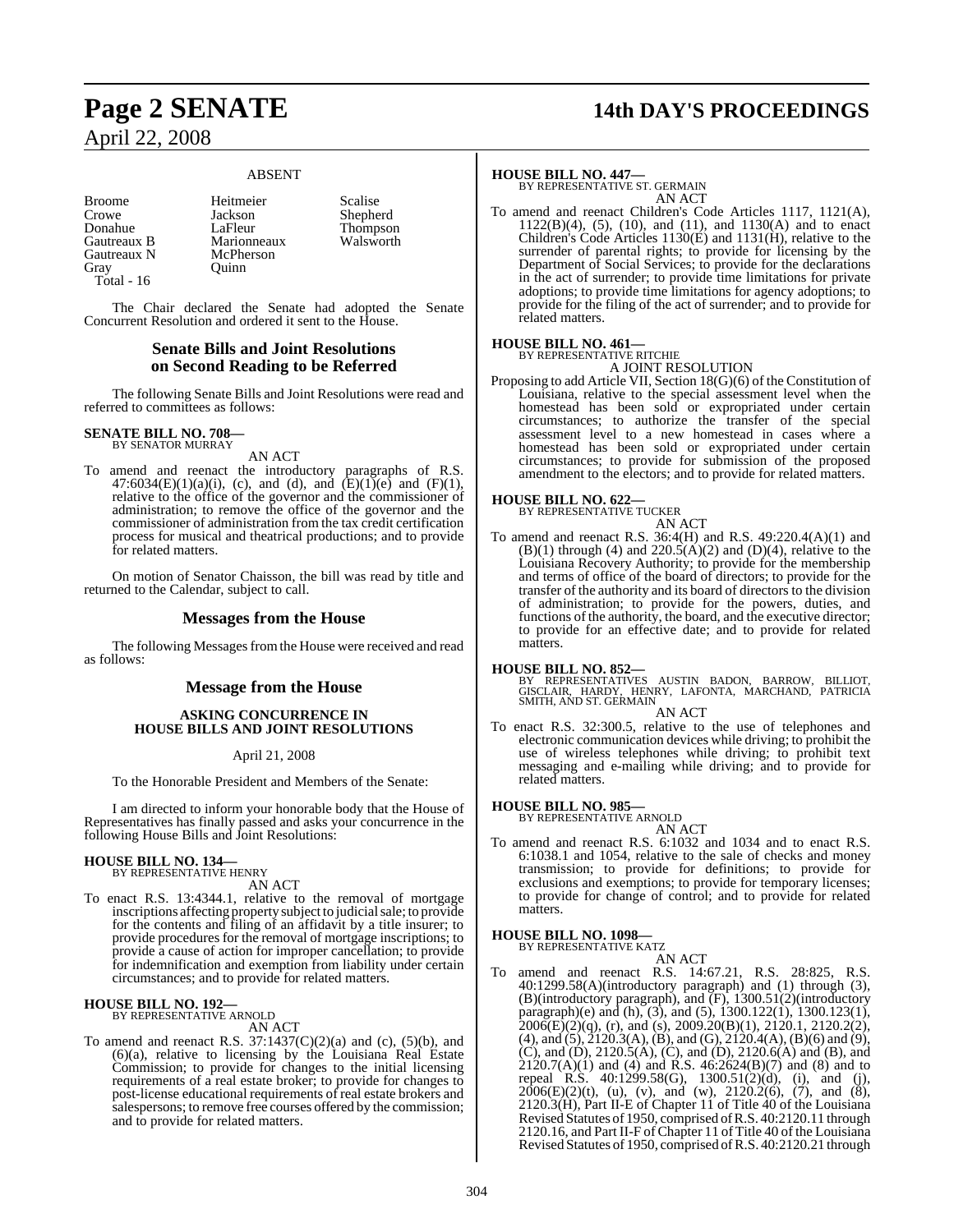# **14th DAY'S PROCEEDINGS Page 3 SENATE**

# April 22, 2008

2120.26, relative to home and community-based service providers; to define a home and community-based service provider; to provide for the services of home and communitybased service providers; to provide for a single home and community-based service provider license and uniform fees for personal care attendant services agencies, respite care services agencies, supervised independent living programs, adult day care agencies, and family support agencies; to provide for home and community-based services for elderly persons and people with disabilities or mental illness; to provide for definitions; to provide for licensure; to provide for rules, regulations, and licensing standards; to provide for fees; to provide for surveys; to provide for penalties; to provide for enforcement upon the promulgation of final rules and regulations by the Department of Health and Hospitals; and to provide for related matters.

#### **HOUSE BILL NO. 1131— (Substitute for HouseBill No. 450 by Representative Wooton)**

BY REPRESENTATIVE WOOTON

AN ACT

To amend and reenact R.S. 27:44.1(D) and (G), relative to riverboat inspections; to provide for alternative inspections for riverboats licensed to conduct gaming activities; and to provide for related matters.

> Respectfully submitted, ALFRED W. SPEER Clerk of the House of Representatives

### **House Bills and Joint Resolutions**

Senator Nevers asked for and obtained a suspension of the rules to take up at this time the following House Bills and Joint Resolutions just received from the House which were taken up, read a first and second time by their titles and acted upon as follows:

#### **HOUSE BILL NO. 134—** BY REPRESENTATIVE HENRY

AN ACT

To enact R.S. 13:4344.1, relative to the removal of mortgage inscriptions affecting property subject to judicial sale; to provide for the contents and filing of an affidavit by a title insurer; to provide procedures for the removal of mortgage inscriptions; to provide a cause of action for improper cancellation; to provide for indemnification and exemption from liability under certain circumstances; and to provide for related matters.

The bill was read by title and referred by the President to the Committee on Judiciary A.

## **HOUSE BILL NO. 192—** BY REPRESENTATIVE ARNOLD

AN ACT

To amend and reenact R.S.  $37:1437(C)(2)(a)$  and (c),  $(5)(b)$ , and (6)(a), relative to licensing by the Louisiana Real Estate Commission; to provide for changes to the initial licensing requirements of a real estate broker; to provide for changes to post-license educational requirements of real estate brokers and salespersons; to remove free courses offered by the commission; and to provide for related matters.

The bill was read by title and referred by the President to the Committee on Commerce, Consumer Protection, and International Affairs.

#### **HOUSE BILL NO. 447—**

BY REPRESENTATIVE ST. GERMAIN AN ACT

To amend and reenact Children's Code Articles 1117, 1121(A),  $1122(B)(4)$ , (5), (10), and (11), and 1130(A) and to enact Children's Code Articles 1130(E) and 1131(H), relative to the surrender of parental rights; to provide for licensing by the Department of Social Services; to provide for the declarations in the act of surrender; to provide time limitations for private adoptions; to provide time limitations for agency adoptions; to

provide for the filing of the act of surrender; and to provide for related matters.

The bill was read by title and referred by the President to the Committee on Judiciary A.

## **HOUSE BILL NO. 461—** BY REPRESENTATIVE RITCHIE

A JOINT RESOLUTION

Proposing to add Article VII, Section 18(G)(6) of the Constitution of Louisiana, relative to the special assessment level when the homestead has been sold or expropriated under certain circumstances; to authorize the transfer of the special assessment level to a new homestead in cases where a homestead has been sold or expropriated under certain circumstances; to provide for submission of the proposed amendment to the electors; and to provide for related matters.

The bill was read by title and referred by the President to the Committee on Revenue and Fiscal Affairs.

## **HOUSE BILL NO. 622—** BY REPRESENTATIVE TUCKER

AN ACT

To amend and reenact R.S. 36:4(H) and R.S. 49:220.4(A)(1) and  $(B)(1)$  through (4) and  $220.5(A)(2)$  and  $(D)(4)$ , relative to the Louisiana Recovery Authority; to provide for the membership and terms of office of the board of directors; to provide for the transfer of the authority and its board of directors to the division of administration; to provide for the powers, duties, and functions of the authority, the board, and the executive director; to provide for an effective date; and to provide for related matters.

The bill was read by title and referred by the President to the Committee on Finance.

**HOUSE BILL NO. 852—**<br>BY REPRESENTATIVES AUSTIN BADON, BARROW, BILLIOT, GISCLAIR, HARPY, HENRY, LAFONTA, MARCHAND, PATRICIA<br>SMITH, AND ST. GERMAIN AN ACT

To enact R.S. 32:300.5, relative to the use of telephones and electronic communication devices while driving; to prohibit the use of wireless telephones while driving; to prohibit text messaging and e-mailing while driving; and to provide for related matters.

The bill was read by title and referred by the President to the Committee on Transportation, Highways and Public Works.

## **HOUSE BILL NO. 985—** BY REPRESENTATIVE ARNOLD

AN ACT To amend and reenact R.S. 6:1032 and 1034 and to enact R.S. 6:1038.1 and 1054, relative to the sale of checks and money transmission; to provide for definitions; to provide for exclusions and exemptions; to provide for temporary licenses; to provide for change of control; and to provide for related matters.

The bill was read by title and referred by the President to the Committee on Commerce, Consumer Protection, and International Affairs.

#### **HOUSE BILL NO. 1098**

BY REPRESENTATIVE KATZ AN ACT

amend and reenact R.S. 14:67.21, R.S. 28:825, R.S. 40:1299.58(A)(introductory paragraph) and (1) through (3), (B)(introductory paragraph), and (F), 1300.51(2)(introductory paragraph)(e) and (h), (3), and (5), 1300.122(1), 1300.123(1),  $2006(E)(2)(q)$ , (r), and (s), 2009.20(B)(1), 2120.1, 2120.2(2), (4), and (5), 2120.3(A), (B), and (G), 2120.4(A), (B)(6) and (9), (C), and (D), 2120.5(A), (C), and (D), 2120.6(A) and (B), and 2120.7(A)(1) and (4) and R.S. 46:2624(B)(7) and (8) and to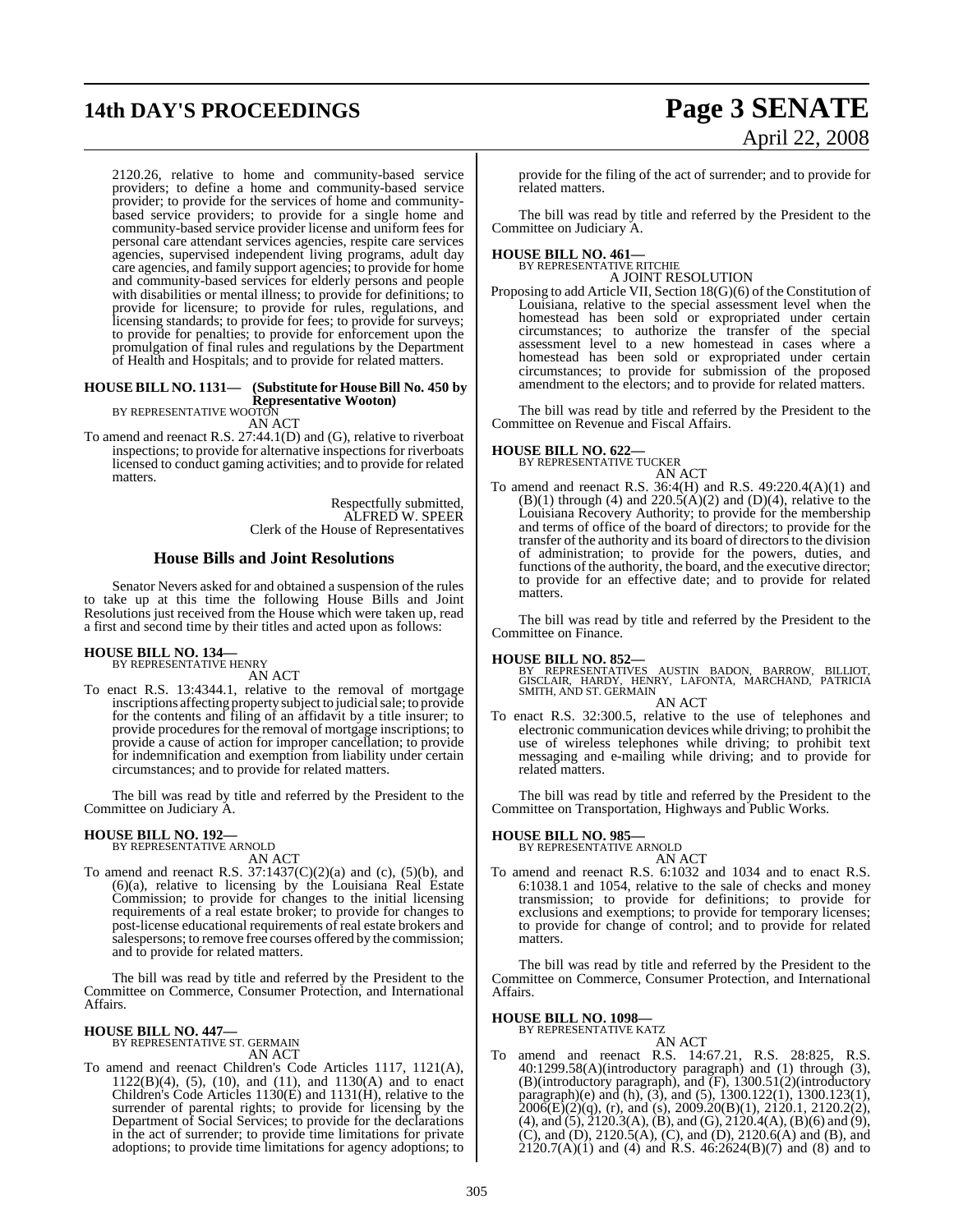## **Page 4 SENATE 14th DAY'S PROCEEDINGS**

## April 22, 2008

repeal R.S. 40:1299.58(G), 1300.51(2)(d), (i), and (j),  $2006(E)(2)(t)$ , (u), (v), and (w),  $2120.2(6)$ , (7), and (8), 2120.3(H), Part II-E of Chapter 11 of Title 40 of the Louisiana Revised Statutes of 1950, comprised ofR.S. 40:2120.11 through 2120.16, and Part II-F of Chapter 11 of Title 40 of the Louisiana Revised Statutes of 1950, comprised ofR.S. 40:2120.21 through 2120.26, relative to home and community-based service providers; to define a home and community-based service provider; to provide for the services of home and communitybased service providers; to provide for a single home and community-based service provider license and uniform fees for personal care attendant services agencies, respite care services agencies, supervised independent living programs, adult day care agencies, and family support agencies; to provide for home and community-based services for elderly persons and people with disabilities or mental illness; to provide for definitions; to provide for licensure; to provide for rules, regulations, and licensing standards; to provide for fees; to provide for surveys; to provide for penalties; to provide for enforcement upon the promulgation of final rules and regulations by the Department of Health and Hospitals; and to provide for related matters.

The bill was read by title and referred by the President to the Committee on Health and Welfare.

## **HOUSE BILL NO. 1131— (Substitute for HouseBill No. 450 by Representative Wooton)** BY REPRESENTATIVE WOOTON

AN ACT

To amend and reenact R.S. 27:44.1(D) and (G), relative to riverboat inspections; to provide for alternative inspections for riverboats licensed to conduct gaming activities; and to provide for related matters.

The bill was read by title and referred by the President to the Committee on Judiciary B.

#### **Messages from the House**

The following Messages from the House were received and read as follows:

#### **Message from the House**

#### **ASKING CONCURRENCE IN HOUSE CONCURRENT RESOLUTIONS**

#### April 22, 2008

To the Honorable President and Members of the Senate:

I am directed to inform your honorable body that the House of Representatives has finally passed and asks your concurrence in the following House Concurrent Resolutions:

**HOUSE CONCURRENT RESOLUTION NO. 62—**<br>BY REPRESENTATIVES LAFONTA, AUSTIN BADON, BARROW,<br>GALLOT, MARCHAND, AND PATRICIA SMITH AND SENATORS<br>CRAVINS, DUPLESSIS, GRAY, JACKSON, AND MURRAY A CONCURRENT RESOLUTION

To commend the leadership of the Louisiana State University Athletics Department and the chancellor upon the hiring of men's basketball coach Trent Johnson, the first African American head coach of a men's sports team in university history.

> Respectfully submitted, ALFRED W. SPEER Clerk of the House of Representatives

#### **House Concurrent Resolutions**

Senator Murray asked for and obtained a suspension of the rules to take up at this time the following House Concurrent Resolutions just received from the House which were taken up, read a first and second time by their titles and acted upon as follows:

**HOUSE CONCURRENT RESOLUTION NO. 62—**<br>BY REPRESENTATIVES LAFONTA, AUSTIN BADON, BARROW,<br>GALLOT, MARCHAND, AND PATRICIA SMITH AND SENATORS<br>CRAVINS, DUPLESSIS, GRAY, JACKSON, AND MURRAY<br>A CONCURRENT RESOLUTION

To commend the leadership of the Louisiana State University Athletics Department and the chancellor upon the hiring of men's basketball coach Trent Johnson, the first African American head coach of a men's sports team in university history.

The resolution was read by title. Senator Murray moved to concur in the House Concurrent Resolution.

### **ROLL CALL**

The roll was called with the following result:

#### YEAS

|             | Michot                        |
|-------------|-------------------------------|
|             | Morrish                       |
| Gray        | Mount                         |
| Hebert      | Murray                        |
| Heitmeier   | <b>Nevers</b>                 |
| Jackson     | Riser                         |
| Long        | Scalise                       |
|             | Shaw                          |
| Martiny     | Smith                         |
|             |                               |
| <b>NAYS</b> |                               |
|             | Dupre<br>Erdey<br>Marionneaux |

Total - 0

ABSENT

| <b>Broome</b> | Gautreaux N | Ouinn     |
|---------------|-------------|-----------|
| Crowe         | Kostelka    | Shepherd  |
| Donahue       | LaFleur     | Thompson  |
| Gautreaux B   | McPherson   | Walsworth |
| Total - $12$  |             |           |

Walsworth

The Chair declared the Senate had concurred in the House Concurrent Resolution and ordered it returned to the House.

#### **Reports of Committees**

The following reports of committees were received and read:

#### **REPORT OF COMMITTEE ON**

#### **JUDICIARY C**

Senator Lee "Jody" Amedee, Chairman on behalf of the Committee on Judiciary C, submitted the following report:

#### April 22, 2008

To the President and Members of the Senate:

I am directed by your Committee on Judiciary C to submit the following report: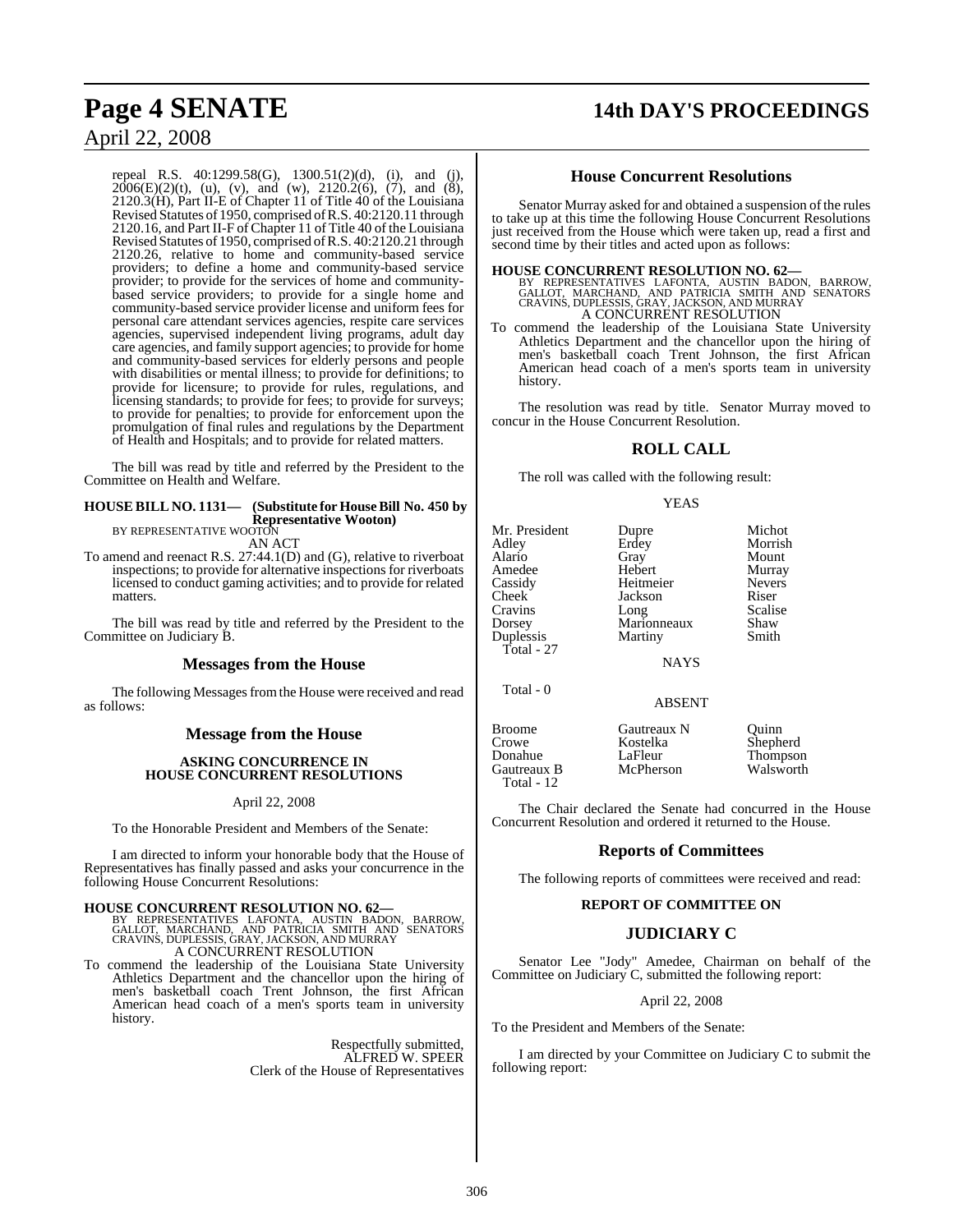# **14th DAY'S PROCEEDINGS Page 5 SENATE**

#### **SENATE BILL NO. 4—** BY SENATOR SHEPHERD

AN ACT

To enact R.S. 14:67.16.1, relative to the registration of persons convicted of identity theft; to require registration of persons convicted of identity theft; to provide penalties for violations; and to provide for related matters.

evidence from a traffic camera; and to provide for related

Reported favorably.

## **SENATE BILL NO. 74—** BY SENATOR SHEPHERD

AN ACT To enact R.S. 32:393(I), relative to motor vehicle traffic regulations; to prohibit traffic violation convictions obtained solely upon

Reported favorably.

matters.

#### **SENATE BILL NO. 500—** BY SENATOR CROWE

- AN ACT
- To amend and reenact R.S. 15:541(12), (13), (14), (15), (16), (17), (18), (19), (20), (21) and (22), 561.2(B), 561.5(2), and (16) and R.S. 51:1425(B) and (D) and to enact R.S. 14:81.3(B)(3), R.S. 15.541(23), (24) and (25), 545.1, 545.2, 549(A)(3), 561.5(17), R.S. 17:280 and R.S. 51:1426 and to repeal R.S. 15:541(14.1) and (14.2), relative to the Internet; to provide for certain penaltiesfor persons convicted of computer aided solicitation of a minor; to require certain restrictions on Internet use by registered sex offenders; requires providers of Internet service to perform certain duties; requires the Department of Education to develop a curriculum for Internet safety; requires sex offenders who are subject to supervision to agree to certain conditions of parole; provides for certain definitions; to require that certain duties be performed by interactive computer services; to require the Department of Public Safety and Corrections to make certain notifications; to provide for unfair trade practices; and to provide for related matters.

Reported with amendments.

Respectfully submitted, LEE "JODY" AMEDEE Chairman

#### **REPORT OF COMMITTEE ON**

#### **AGRICULTURE, FORESTRY, AQUACULTURE, AND RURAL DEVELOPMENT**

Senator Francis C. Thompson, Chairman on behalf of the Committee on Agriculture, Forestry, Aquaculture, and Rural Development, submitted the following report:

April 22, 2008

To the President and Members of the Senate:

I am directed by your Committee on Agriculture, Forestry, Aquaculture, and Rural Development to submit the following report:

## **SENATE BILL NO. 11—** BY SENATOR N. GAUTREAUX

AN ACT

To amend and reenact R.S. 3:3602(4), 3603(A) and (B), 3604, and 3607(A) and (C) and to enact R.S. 3:3601(B)(3) and 3602(16), (17) and (18), relative to the right to farm; to provide for legislative findings; to provide for the right to farm; to provide for the presumption; to provide for local ordinances; and to provide for related matters.

Reported with amendments.

#### **SENATE BILL NO. 627—** BY SENATOR THOMPSON

AN ACT

To amend and reenact R.S. 3:3807(B)(2), relative to the retail florist examination; to eliminate demonstrations of actual floral design work from the examination; and to provide for related matters.

Reported with amendments.

Respectfully submitted, FRANCIS C. THOMPSON Chairman

#### **Senate Bills and Joint Resolutions on Second Reading Reported by Committees**

The following Senate Bills and Joint Resolutions reported by Committees were taken up and acted upon as follows:

**SENATE BILL NO. 12—** BY SENATOR N. GAUTREAUX AND REPRESENTATIVE PERRY AN ACT

To amend and reenact R.S. 56:799.4(B)(7) and to enact R.S. 56:799.4(B)(9), relative to the White Lake Property Advisory Board; to revise the composition of the White Lake Property Advisory Board; to provide Vermilion Parish School Board with one at-large member on the White Lake Property Advisory Board; and to provide for related matters.

Reported favorably by the Committee on Natural Resources. On motion of Senator Dupre, the bill was read by title, ordered engrossed, and passed to a third reading.

**SENATE BILL NO. 27—** BY SENATORS B. GAUTREAUX, CASSIDY, CROWE AND SCALISE AN ACT

To amend and reenact R.S. 11:292, 570, 930, 951.3, 952.3, 1378, 1905, 3014, 3051, 3111, 3140, 3198, 3229, 3321(A), 3345, 3389, 3408, 3440, 3470, 3513, 3608(A), 3691, 3770, 3800, and 3823, andR.S. 13:3881(D)(1),relative to garnishment or seizure of pension or retirement benefits; to provide for garnishment or seizure of benefits from public retirement or pension systems, plans, or funds; to provide relative to the applicability of certain court orders to such benefits; to provide for garnishment or seizure of such benefits to pay any fine or restitution ordered for certain felony convictions associated with service as an elected official; to provide for an effective date; and to provide for related matters.

Reported with amendments by the Committee on Retirement.

#### **SENATE COMMITTEE AMENDMENTS**

Amendments proposed by Senate Committee on Retirement to Original Senate Bill No. 27 by Senator B. Gautreaux

AMENDMENT NO. 1 On page 2, line 7 after "**B.**" and before "**Notwithstanding**" insert "**(1)**"

AMENDMENT NO. 2

On page 2, between lines 15 and 16 insert:

"**(2) Notwithstanding any other provision of law to the contrary, a garnishment authorized pursuant to this Subsection may be continuing in nature as necessary to pay the courtordered restitution or fine in full.**"

On motion of Senator Cravins, the committee amendment was adopted. The amended bill was read by title, ordered engrossed, and passed to a third reading.

# April 22, 2008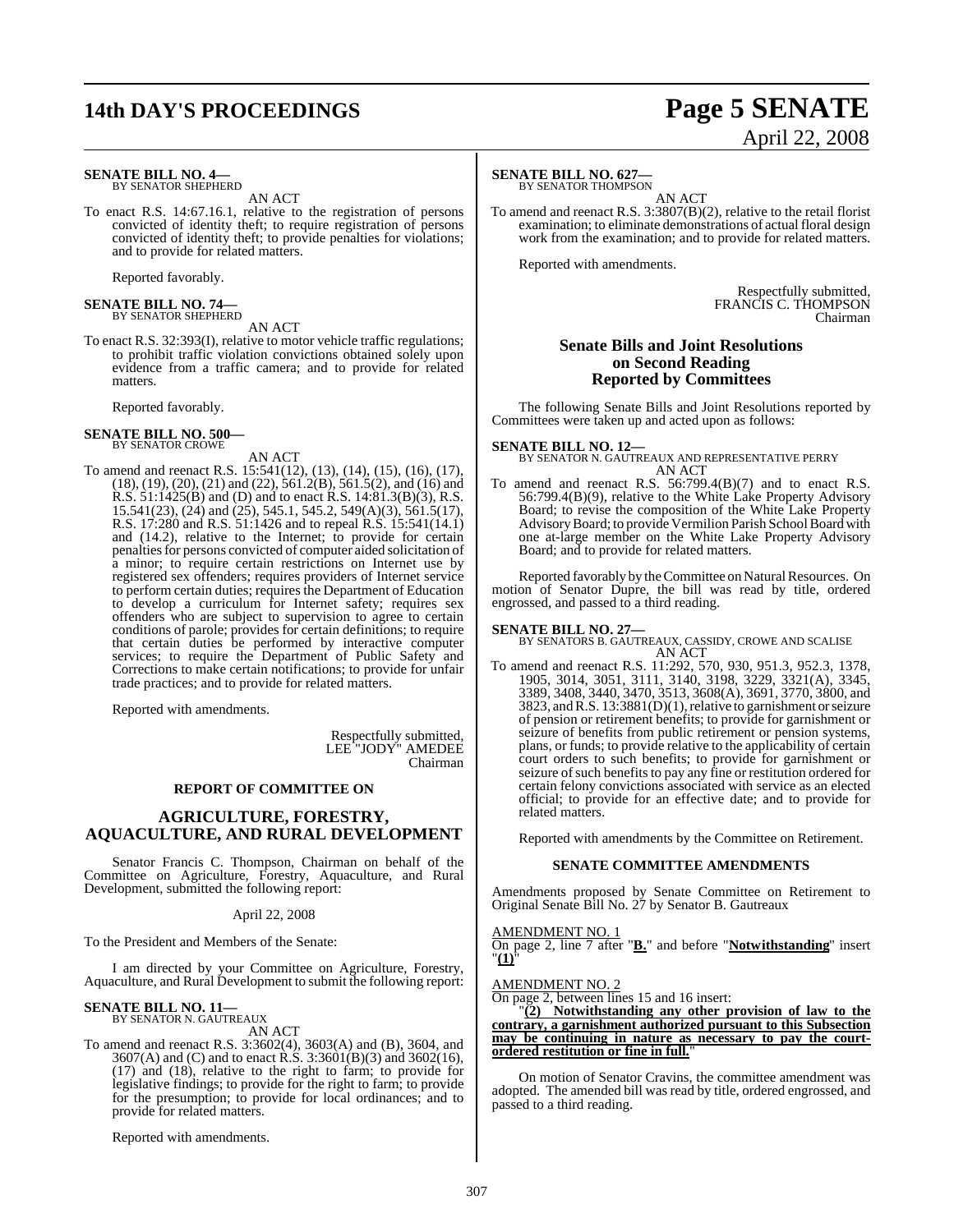# **Page 6 SENATE 14th DAY'S PROCEEDINGS**

## April 22, 2008

**SENATE BILL NO. 42—** BY SENATOR B. GAUTREAUX AND REPRESENTATIVE ROBIDEAUX AN ACT

To amend and reenactR.S. 11:102(B)(3)(introductory paragraph) and  $(d)$ (introductory paragraph),  $(i)$ ,  $(ii)$ ,  $(iii)$ , and  $(iv)$  and to enact  $R.S. 11:102(B)(3)(d)(\overline{viii})$ , relative to employer contributions for the State Police Pension and Retirement System; to provide for the annual amortization payments to the system; to specify that the amortization period for certain changes, gains, and losses shall be thirty years from the year in which the change, gain, or loss occurs; to provide for amortization of outstanding balances of previously established amortization bases; to provide for level dollar payments; to provide for an effective date; and to provide for related matters.

Reported favorably by the Committee on Retirement. The bill was read by title, ordered engrossed, and recommitted to the Committee on Finance.

#### **SENATE BILL NO. 47—** BY SENATOR MCPHERSON

AN ACT

To authorize and provide for the transfer of certain state property in Rapides Parish; to provide for the property description; to provide for reservation of mineral rights; to provide terms and conditions; and to provide for related matters.

Reported favorably by the Committee on Natural Resources. On motion of Senator Dupre, the bill was read by title, ordered engrossed, and passed to a third reading.

#### **SENATE BILL NO. 87—** BY SENATOR SHAW

AN ACT

To amend and reenact R.S. 47:32(A), relative to individual income tax; to provide for a reduction of rates and brackets; and to provide for related matters.

Reported favorably by the Committee on Revenue and Fiscal Affairs. On motion of Senator Marionneaux, the bill was read by title, and passed to a third reading.

#### **SENATE BILL NO. 99—** BY SENATOR B. GAUTREAUX

AN ACT

To amend and reenact R.S. 11:1733(C) and to enact R.S. 11:1903(C)(3), relative to employer contributions of certain statewide retirement systems; to prohibit the transfer of employer contributions from the Municipal Employees' Retirement System and from the Parochial Employees' Retirement System; to provide an exception to such prohibition for the transfer of funds from either system in association with the transfer of a member's service credit from such system to another public retirement or pension system, plan, or fund; to provide for an effective date; and to provide for related matters.

Reported favorably by the Committee on Retirement. On motion of Senator Cravins, the bill was read by title, ordered engrossed, and passed to a third reading.

## **SENATE BILL NO. 120—** BY SENATOR B. GAUTREAUX

AN ACT

To enact R.S. 11:1456.1 and 1456.2 and to repeal R.S. 11:1456, relative to the Assessors' Retirement Fund; to create the Back-Deferred Retirement Option Program; to provide for eligibility, procedures for application, and calculation of benefits of such program; to provide for rescission of participation in the Deferred Retirement Option Plan; to provide for effective dates; and to provide for related matters.

Reported with amendments by the Committee on Retirement.

#### **SENATE COMMITTEE AMENDMENTS**

Amendments proposed by Senate Committee on Retirement to Original Senate Bill No. 120 by Senator B. Gautreaux

AMENDMENT NO. 1 On page 2, line 3, change "**He**" to "**The member**"

AMENDMENT NO. 2 On page 2, line 5, change "**He**" to "**The member**"

AMENDMENT NO. 3 On page 2, line 7, change "**He**" to "**The member**"

On motion of Senator Cravins, the committee amendment was adopted. The amended bill was read by title, ordered engrossed, and recommitted to the Committee on Finance.

**SENATE BILL NO. 158—** BY SENATOR CRAVINS

AN ACT

To enact R.S. 32:66, relative to motor vehicles; to prohibit the use of a radar detection device or similar mechanism while operating a motor vehicle upon public highways; and to provide for related matters.

Reported with amendments by the Committee on Transportation, Highways and Public Works.

#### **SENATE COMMITTEE AMENDMENTS**

Amendments proposed by Senate Committee on Transportation, Highways and Public Works to Original Senate Bill No. 158 by Senator Cravins

AMENDMENT NO. 1 On page 1, line 2, change "detection" to "jammer"

AMENDMENT NO. 2 On page 1, line 9, after "**with any**" insert "**jammer**"

AMENDMENT NO. 3 On page 1, line 10, delete "**detect or**"

AMENDMENT NO. 4

On page 1, line 15, after "**person any**" insert "**jammer**"

AMENDMENT NO. 5

On page 1, line 16, delete "**detect or**"

On motion of Senator Erdey, the committee amendment was adopted. The amended bill was read by title, ordered engrossed, and passed to a third reading.

## **SENATE BILL NO. 159—** BY SENATORS CRAVINS AND ERDEY

AN ACT

To enact R.S. 32:300.5 and 398.10(A)(6), relative to driver distractions; to prohibit the use of any wireless telecommunications device by certain persons while operating a motor vehicle; to provide exceptions; to provide penalties for violation; to require the compilation of statistical information on crashes involving the use of a wireless telecommunication device by any driver; and to provide for related matters.

Reported with amendments by the Committee on Transportation, Highways and Public Works.

#### **SENATE COMMITTEE AMENDMENTS**

Amendments proposed by Senate Committee on Transportation, Highways and Public Works to Original Senate Bill No. 159 by Senator Cravins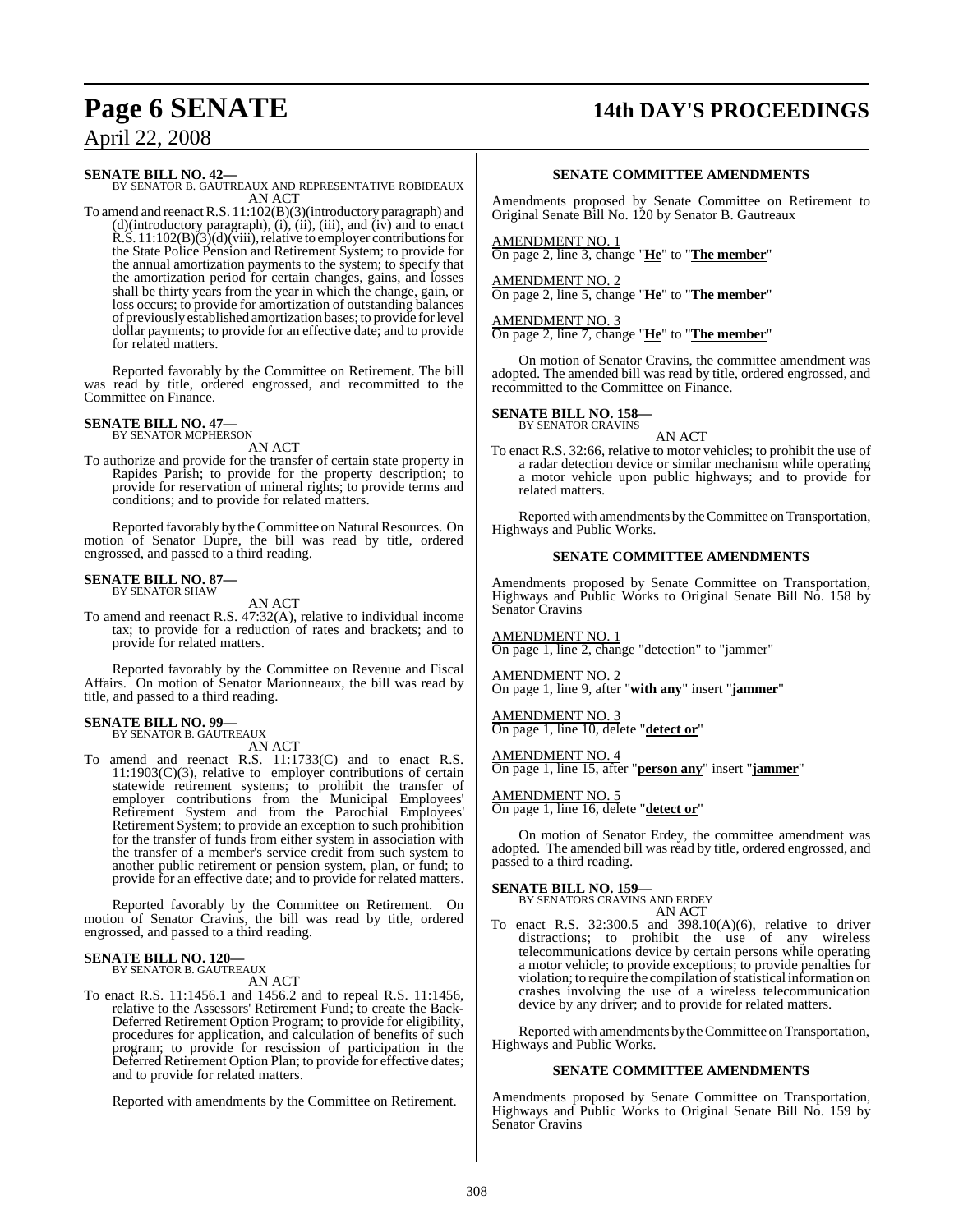## **14th DAY'S PROCEEDINGS Page 7 SENATE**

# April 22, 2008

#### AMENDMENT NO. 1

On page 2, line 21, after "**constitute a**" insert "**non-**"

On motion of Senator Erdey, the committee amendment was adopted. The amended bill was read by title, ordered engrossed, and passed to a third reading.

**SENATE BILL NO. 165—** BY SENATOR THOMPSON AND REPRESENTATIVES WADDELL, BOBBY BADON AND SCHRODER

AN ACT To amend and reenactR.S. 56:103(C)(2), 103.1(B)(2), 104(A)(3) and (4),  $104(B)(4)$ ,  $104.1(A)$ ,  $116(B)$  and (C),  $302.1(G)$ , 643(B)(2)(a), 646, 649.1(A), 699.8(B) and (D), relative to deer hunting; to authorize the Louisiana Wildlife and Fisheries commission to establish special deer hunting seasons for primitive firearms and crossbows; to authorize the Louisiana Wildlife and Fisheries Commission to define the weapons eligible for use during such special seasons; to authorize special licenses for the use of primitive firearms; and to provide for related matters.

Reported favorably by the Committee on Natural Resources. On motion of Senator Dupre, the bill was read by title, ordered engrossed, and passed to a third reading.

# **SENATE BILL NO. 223—** BY SENATOR SHEPHERD

AN ACT

To amend and reenact R.S. 24:31.5(A)(1), (2) and (4), relative to the legislature; to provide with respect to the funds available for legislative assistants of members of the legislature; to provide for employment of two or more legislative assistants or constituent services managers and provide for their compensation; and to provide for related matters.

Reported with amendments by the Committee on Finance.

#### **SENATE COMMITTEE AMENDMENTS**

Amendments proposed by Senate Committee on Finance to Engrossed Senate Bill No. 223 by Senator Shepherd

#### AMENDMENT NO. 1

On page 1, line 2, change "R.S. 24:31.5(A)(1)," to "R.S. 24:31.4(A) and  $\tilde{C}$ ) and 31.5(A)(1),

AMENDMENT NO. 2 On page 1, at the end of line 2, after "provide" insert "relative to legislator's office allowances; to provide"

#### AMENDMENT NO. 3

On page 1, line 8, change "R.S. 24:31.5(A)(1)," to "R.S. 24:31.4(A) and  $(C)$  and  $31.5(A)(1)$ ,

#### AMENDMENT NO. 4

On page 1, between lines 9 and 10, insert the following: "§31.4. Members' office allowance

A. In addition to the salary, per diem, and all other allowances provided by law for members of the legislature, each member of the legislature shall be paid a monthly expense allowance in the amount of five hundred **one thousand** dollars per month, or so much thereof as may be necessary, for payment of rent for office space in a parish or parishes which he represents, and for payment of the cost of maintaining utilities in said office or offices and for other expenses related to the holding or conduct of their office.

\* \* \* C. The allowance provided in Subsection A shall be withdrawn from the treasury and paid to the persons entitled thereto in the same manner as is provided by law for the salary provided in R.S. 24:31.1. Each member shall be required to file with the presiding officer, prior to payment of the allowance each month, an itemized statement of expenses, and appropriate invoices or receipts supporting the same. The amount of the allowance paid to each member each month shall be equal to the total amount of the itemized statement, provided that

in no case shall the total reimbursement exceed five hundred **one thousand** dollars. \* \* \*"

On motion of Senator Michot, the committee amendment was adopted. The amended bill was read by title, ordered reengrossed, and passed to a third reading.

## **SENATE BILL NO. 226—** BY SENATOR SHEPHERD

AN ACT

To name the tunnel in Harvey, Louisiana, the Crosby Tunnel; and to provide for related matters.

Reported favorably by the Committee on Transportation, Highways and Public Works. On motion of Senator Erdey, the bill was read by title, ordered engrossed, and passed to a third reading.

## **SENATE BILL NO. 243—**<br>BY SENATOR MCPHERSON

AN ACT

To enact R.S.48:394, relative to private railroad crossings; to provide a procedure relative to the closure or removal of private farm crossings; to provide for notice to the respective governing authority and owner of record; to provide for a public hearing; and to provide for related matters.

Reported with amendments by the Committee on Transportation, Highways and Public Works.

#### **SENATE COMMITTEE AMENDMENTS**

Amendments proposed by Senate Committee on Transportation, Highways and Public Works to Original Senate Bill No. 243 by Senator McPherson

AMENDMENT NO. 1 On page 1, line 3, delete "**farm**"

AMENDMENT NO. 2 On page 1, line 8, delete "**farm**"

AMENDMENT NO. 3 On page 1, line 10, delete "**farm**"

AMENDMENT NO. 4 On page 1, line 12, delete "**farm**"

AMENDMENT NO. 5 On page 1, line 13, delete "**farm**"

AMENDMENT NO. 6 On page 1, line 16, delete "**farm**"

AMENDMENT NO. 7 On page 2, line 6, delete "**farm**"

AMENDMENT NO. 8 On page 2, line 13, delete "**farm**"

On motion of Senator Erdey, the committee amendment was adopted. The amended bill was read by title, ordered engrossed, and passed to a third reading.

**SENATE BILL NO. 287—**<br>BY SENATORS MOUNT, ALARIO, BROOME, CASSIDY, CHEEK,<br>DONAHUE, ERDEY, N. GAUTREAUX, GRAY, JACKSON, LAFLEUR,<br>MICHOT, NEVERS, SMITH AND THOMPSON AN ACT

To amend and reenact Part L of Chapter 5 of Title 40 of the Louisiana Revised Statutes of 1950, to be comprised of R.S. 40:1300.111 through 1300.114, relative to health care data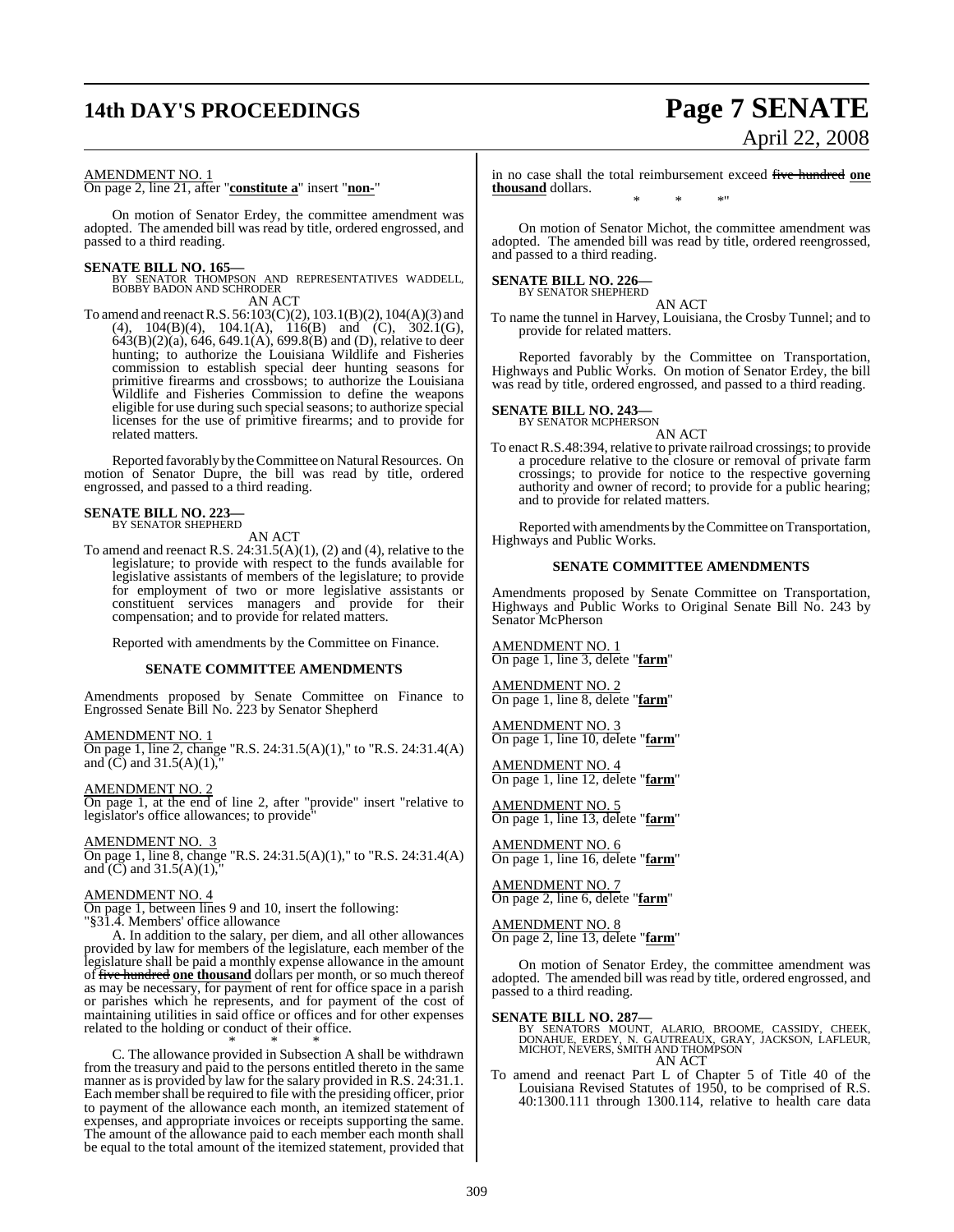# **Page 8 SENATE 14th DAY'S PROCEEDINGS**

reporting; to provide for Louisiana health care consumers' right to know; to provide for the collection and publication of provider specific health care quality and outcome data; to provide for the membership of the Health Data Panel; and to provide for related matters.

Reported favorably by the Committee on Finance. On motion of Senator Michot, the bill wasread by title, ordered reengrossed, and passed to a third reading.

#### **SENATE BILL NO. 352—**

BY SENATOR N. GAUTREAUX AND REPRESENTATIVE PERRY AN ACT

To authorize and provide for the transfer of certain state property in Vermilion Parish; to provide for the property description; to provide for reservation of mineral rights; to provide terms and conditions; and to provide for related matters.

Reported with amendments by the Committee on Natural **Resources** 

#### **SENATE COMMITTEE AMENDMENTS**

Amendments proposed by Senate Committee on Natural Resources to Original Senate Bill No. 352 by Senator N. Gautreaux

#### AMENDMENT NO. 1

On page 2, line 1, after "of title to" insert "all or any portion of"

On motion of Senator Dupre, the committee amendment was adopted. The amended bill was read by title, ordered engrossed, and passed to a third reading.

**SENATE BILL NO. 407—** BY SENATOR DONAHUE AND REPRESENTATIVES SCHRODER AND PEARSON

AN ACT To enact R.S. 48:1093.1, relative to public bridges; to prohibit the sale, lease, or contract for operations of certain bridges without legislative approval; and to provide for related matters.

Reported with amendments by the Committee on Transportation, Highways and Public Works.

#### **SENATE COMMITTEE AMENDMENTS**

Amendments proposed by Senate Committee on Transportation, Highways and Public Works to Original Senate Bill No. 407 by Senator Donahue

#### AMENDMENT NO. 1

On page 1, delete lines 2 and 3, and insert:

"To enact Part IV of Chapter 5 of Title 48 of the Louisiana Revised Statutes of 1950, to be comprised of R.S. 48:1171, relative to public bridges; to prohibit certain contracts with regard to certain bridges without legislative approval; and to provide for related"

#### AMENDMENT NO. 2

On page 1, delete lines 6 and 7, and insert:

Section 1. Part IV of Chapter 5 of Title 48 of the Louisiana Revised Statutes of 1950, comprised of R.S. 48:1171, is hereby enacted to read as follows:

#### **PART IV. GENERAL PROVISIONS**

**§1171. Prohibited contracts**"

#### AMENDMENT NO. 3

On page 1, at the beginning of line 8, change "**No**" to : "**A. Notwithstanding any other law to the contrary, no**"

#### AMENDMENT NO. 4

On page 1, line 9, after "**enter**" insert "**into**" and change "**affect**" to "**effect**"

#### AMENDMENT NO. 5

On page 1, at the beginning of line 16, insert "**B.**" and after "**prohibit**" insert "**a**"

#### AMENDMENT NO. 6

On page 1, line 17, change "**repairs, expansions**" to "**repair, expansion**" and after "**cleaning**" insert a comma "**,**"

#### AMENDMENT NO. 7

On page 3, at the end of line 1, delete "**toll**" and delete line 2, and insert: "**the collection of public tolls for a state agency or political subdivision or services related to such toll collection.**"

On motion of Senator Erdey, the committee amendment was adopted. The amended bill was read by title, ordered engrossed, and passed to a third reading.

#### **SENATE BILL NO. 471—** BY SENATOR N. GAUTREAUX

AN ACT

To amend and reenact R.S. 56:266 and 279; relative to funding certain wildlife resources programs; to provide relative to the Louisiana Fur and Alligator Public Education and Marketing Fund and the allocation of monies thereto and the use of such monies; the Louisiana Alligator Resource Fund and the allocation of monies thereto and the use of such monies; to provide relative to the Louisiana Fur and Alligator Advisory Council and its membership, power, duties and functions; and to provide for related matters.

Reported favorably by the Committee on Natural Resources. On motion of Senator Dupre, the bill was read by title, ordered engrossed, and passed to a third reading.

#### **SENATE BILL NO. 486—**

BY SENATOR MARIONNEAUX AN ACT

To authorize and provide for the transfer of certain state property in Iberville Parish; to provide for the property description; to provide for reservation of mineral rights; to provide terms and conditions; and to provide for related matters.

Reported favorably by the Committee on Natural Resources. On motion of Senator Dupre, the bill was read by title, ordered engrossed, and passed to a third reading.

#### **SENATE BILL NO. 541—** BY SENATOR SMITH

AN ACT

To enact R.S. 39:562(O), relative to the limit of indebtedness of school districts; to authorize an increase in bonded indebtedness in certain parishes, with voter approval; to provide for an effective date; and to provide for related matters.

Reported favorably by the Committee on Finance. On motion of Senator Michot, the bill was read by title, ordered engrossed, and passed to a third reading.

#### **SENATE BILL NO. 542—**

BY SENATOR SMITH

AN ACT To enact R.S.  $47:302.5(E)(5)$  and  $302.54$ , relative to the dispositions of certain collections in Vernon Parish; to create the Vernon Parish Legislative Improvement Fund No. 2 as a special fund in the state treasury; to provide for the deposit of and use of monies in the fund; to provide for the transfer of certain funds; to provide for an effective date; and to provide for related matters.

Reported favorably by the Committee on Revenue and Fiscal Affairs. On motion of Senator Marionneaux, the bill was read by title, ordered engrossed, and passed to a third reading.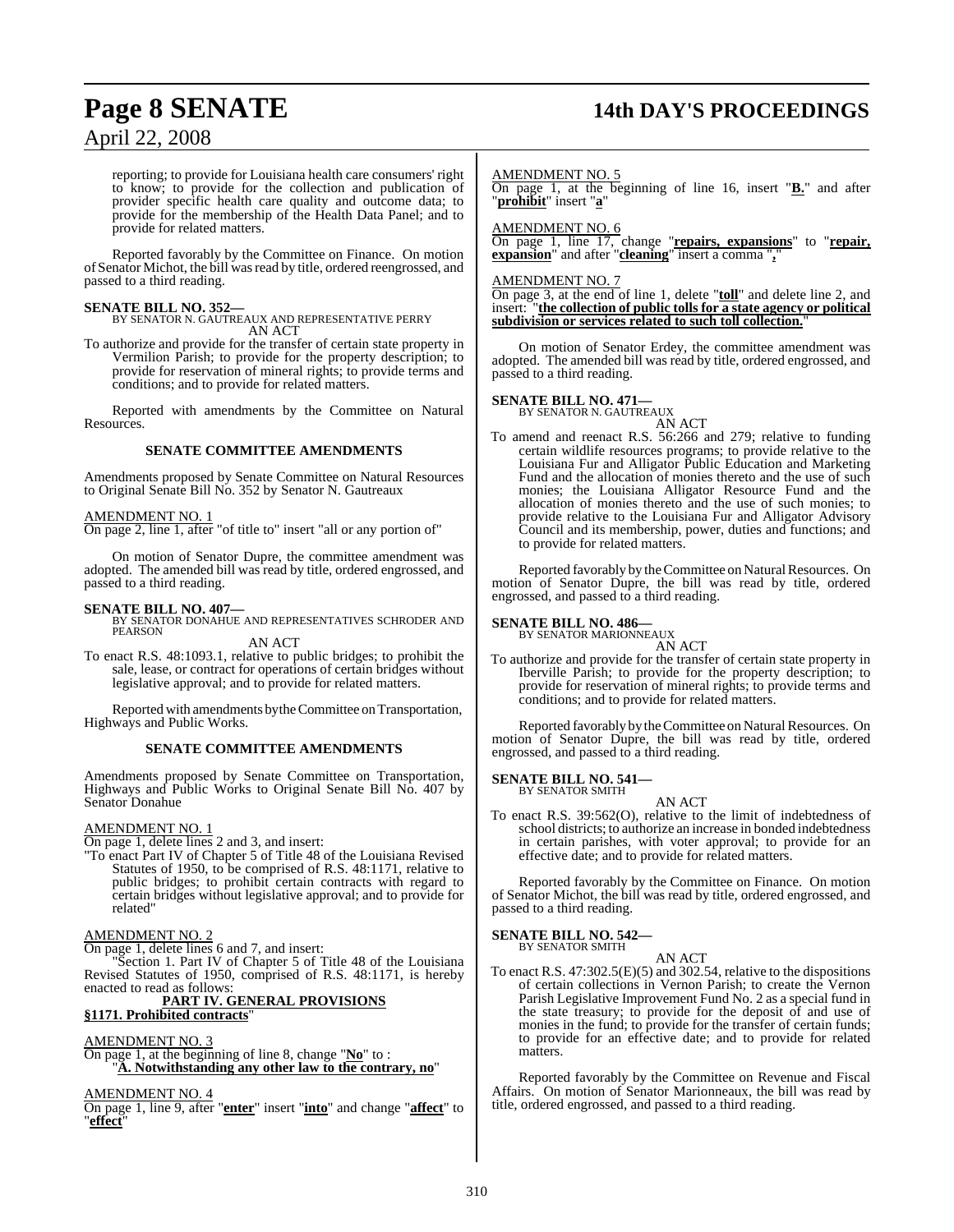## **14th DAY'S PROCEEDINGS Page 9 SENATE**

## **SENATE BILL NO. 561—**

BY SENATOR NEVERS

AN ACT To enact R.S. 17:2118, relative to public elementary and secondary schools; to provide that no public elementary or secondary school governing authority, superintendent, administrator, or principal shall prohibit any teacher from discussing certain scientific evidence; to prohibit certain content-based censorship; to provide for notice of such to local school systems and employees; and to provide for related matters.

Reported by substitute by the Committee on Education. The bill was read by title; the committee substitute bill was read.

#### **SENATE BILL NO. —(Substitute of Senate Bill No. 561 by Senator Nevers)** BY SENATOR NEVERS

#### AN ACT

To enact R.S. 17:285.1, relative to curriculum and instruction; to provide relative to the teaching of scientific subjects in public elementary and secondary schools; to promote students' critical thinking skills and open discussion of scientific theories; to provide relative to support and guidance for teachers; to provide relative to textbooks and instructional materials; to provide for rules and regulations; to provide for effectiveness; and to provide for related matters.

#### AN ACT

Be it enacted by the Legislature of Louisiana:

Section 1. R.S. 17:285.1 is hereby enacted to read as follows: **§285.1. Science education; development of critical thinking skills**

**A. This Section shall be known and may be cited as the "Louisiana Science Education Act."**

**B. (1) The State Board of Elementary and Secondary Education, upon request of a city, parish, or other local public school board, shall allow and assist teachers, principals, and other school administrators to create and foster an environment within public elementary and secondary schools that promotes critical thinking skills, logical analysis, and open and objective discussion of scientific theories.**

**(2) Such assistance shall include support and guidance for teachers regarding effective ways to help students understand, analyze, critique, and review scientific theories in an objective manner.**

**C. A teacher may use supplemental textbooks and other instructional materials to help students understand, analyze, critique, and review scientific theories in an objective manner, as permitted by the city, parish, or other local public school board.**

**D. This Section shall not be construed to promote any religious doctrine, promote discrimination for or against a particular set of religious beliefs, or promote discrimination for or against religion or nonreligion.**

**E. The State Board of Elementary and Secondary Education and each city, parish, or other local public school board shall adopt and promulgate the rules and regulations necessary to implement the provisions of this Section prior to the beginning of the 2008-2009 school year.**

Section 2. This Act shall become effective upon signature by the governor or, if not signed by the governor, upon expiration of the time for bills to become law without signature by the governor, as provided by Article III, Section 18 of the Constitution of Louisiana. If vetoed by the governor and subsequently approved by the legislature, this Act shall become effective on the day following such approval.

On motion of Senator Nevers, the committee substitute bill was adopted and becomes Senate Bill No. 733 by Senator Nevers, substitute for Senate Bill No. 561 by Senator Nevers.

#### **SENATE BILL NO. 733— (Substitute of Senate Bill No. 561 by Senator Nevers)**

#### BY SENATOR NEVERS

AN ACT To enact R.S. 17:285.1, relative to curriculum and instruction; to provide relative to the teaching of scientific subjects in public elementary and secondary schools; to promote students' critical

#### thinking skills and open discussion of scientific theories; to provide relative to support and guidance for teachers; to provide relative to textbooks and instructional materials; to provide for rules and regulations; to provide for effectiveness; and to provide for related matters.

April 22, 2008

The bill was read by title; lies over under the rules.

# **SENATE BILL NO. 591—** BY SENATOR ADLEY

AN ACT

To enact R.S. 39:1405.4, relative to the State Bond Commission; to require certain issuers of bonds to report the costs of issuance to the State Bond Commission; to provide for the contents of the costs of issuance reports; to provide for the report to be filed with the issuer; and to provide for related matters.

Reported with amendments by the Committee on Revenue and Fiscal Affairs.

#### **SENATE COMMITTEE AMENDMENTS**

Amendments proposed by Senate Committee on Revenue and Fiscal Affairs to Original Senate Bill No. 591 by Senator Adley

#### AMENDMENT NO. 1

On page 1, line 3, after "issuance" and before "to the" insert "and post closing costs"

#### AMENDMENT NO. 2

On page 1, line 5, after "issuer;" insert "to provide for a penalty for the violation of the reporting requirements;

#### AMENDMENT NO. 3

On page 1, delete lines 9 through 13, insert the following:

"**A. Bonds, notes, or other issuances of indebtedness of any issuer required by the constitution or laws of Louisiana to be sold or approved by the State Bond Commission, shall not be sold unless and until the estimated costs of issuance have been presented to the issuer in a written report compiled by bond counsel in a public sale of securities or by bond counsel with the assistance of the underwriter in a private sale of securities.**

**B. No later than forty-five days after the closing and delivery of bonds the issuer or its representative shall submit to the State Bond Commission, the staff of the House Committee on Ways and Means, and the staff of the Senate Committee on Revenue and Fiscal Affairs, a final report with respect to such issue.**"

#### AMENDMENT NO. 4

On page 1, at the beginning of line 14, change "**B.**" to "**C.**"

#### AMENDMENT NO. 5

On page 1, line 17, after "**legal fees,**" and before "**and fees**" insert "**financial advisory fees, consultant or other advisory fees, paying agent fees, registrar fees, fees payable for duties related to the issuance and payment of the securities, remarketing fees,**"

#### AMENDMENT NO. 6

On page 2, line 2, after "**sources.**" insert "**Such report shall also provide information with regard to the specific role that an individual or company performed for such fee. Annual fees or ongoing costs may be reported in a fixed or parameter mode.**"

#### AMENDMENT NO. 7

On page 2, at the beginning of line 3, change "**C.**" to "**D.**"

#### AMENDMENT NO. 8

On page 2, at the beginning of line 9, change "**D.**" to "**E.**"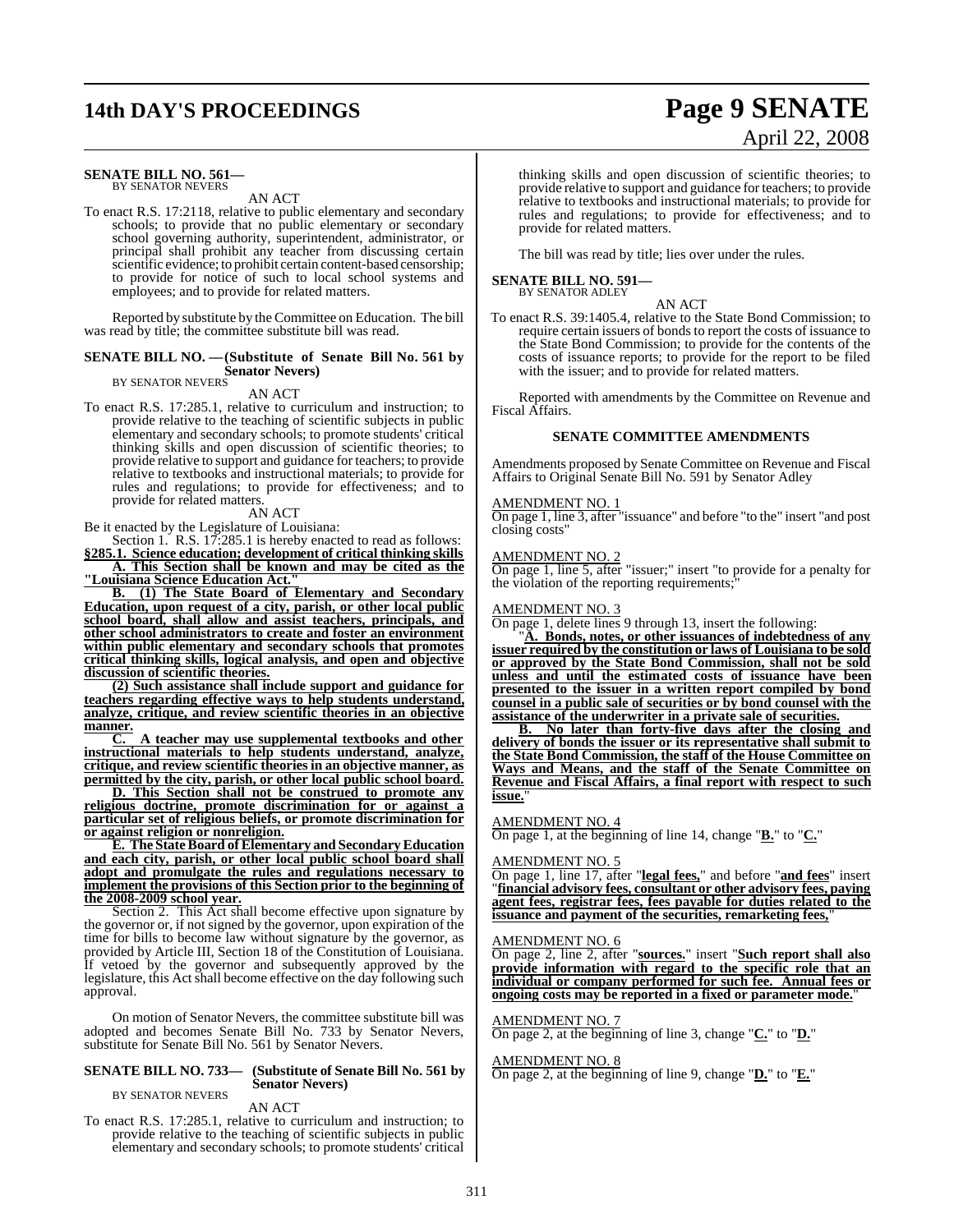## **Page 10 SENATE 14th DAY'S PROCEEDINGS**

## April 22, 2008

AMENDMENT NO. 9

On page 2, between lines 13 and 14, insert the following:

"**F. In addition to the other reporting requirements set forth in this Section, any fees which are associated with the bonds and which are incurred after the forty-five day period following issuance and delivery of the bonds, including but not limited to legal, consulting, and financial advisory fees, and fees associated with credit enhancement or derivative projects obtained postclosing, shall be estimated and presented to the issuer, the State Bond Commission, the staff of the House Committee on Ways and Means, and the staff of the Senate Committee on Revenue and Fiscal Affairs. A final report of the actual fees paid shall be furnished to the issuer, the State Bond Commission, the staff of the House Committee on Ways and Means and the staff of the Senate Committee on Revenue and Fiscal Affairs within fortyfive days of the payment.**"

#### AMENDMENT NO. 10

On page 2, delete line 14, and insert the following:

"**G. A copy of any report required by this Section shall be filed in the official records of the issuer.**

**H. Any person or any officer, agent, representative, or employee of any issuer of bonds required by the constitution or laws of Louisiana to be sold or approved by the State Bond Commission, who violates this Section, or who counsels, aids, or abets the violation thereof, or who participates with others, or who engages or attempts to engage, in the payment or receipt of any fee, without filing the reports required herein, shall be fined not less than two times the fee received in violation of this Section, which penalty shall be paid to the State Bond Commission.**"

On motion of Senator Marionneaux, the committee amendment was adopted. The amended bill was read by title, ordered engrossed, and passed to a third reading.

#### **SENATE BILL NO. 598—** BY SENATOR SCALISE

AN ACT

To amend and reenact R.S. 39:33.1(B), relative to the expenditure of state funds; to provide for determination of the expenditure limit; to provide for the factors and method of calculation of the expenditure limit; and to provide for related matters.

Reported favorably by the Committee on Finance. On motion of Senator Michot, the bill was read by title, ordered engrossed, and passed to a third reading.

#### **SENATE BILL NO. 601—** BY SENATOR MICHOT

AN ACT

To enact Subpart P of Part II-A of Chapter 1 of Subtitle I of Title 39 of the Louisiana Revised Statutes of 1950, to be comprised of R.S. 39:100.71 through 100.77, relative to special treasury funds; to create the Post Employment Benefits Trust Fund as a special permanent trust in the state treasury; to establish sources of funding for the trust; to provide for the deposit, investment, and use of monies in the fund; to establish the Board of Trustees of the Post Employment Benefits Trust Fund; to provide for the composition and powers, duties, and functions of the board; to provide for reports; and to provide for related matters.

Reported with amendments by the Committee on Finance.

#### **SENATE COMMITTEE AMENDMENTS**

Amendments proposed by Senate Committee on Finance to Original Senate Bill No. 601 by Senator Michot

AMENDMENT NO. 1

On page 4, delete lines 22 through 29 and insert the following: "**accordance with the provisions of R.S. 49:327.**"

AMENDMENT NO. 2 Delete pages 5 and 6 and on page 7 delete lines 1 through 23

#### AMENDMENT NO. 3

On page 7, at the beginning of line 24, change "**E.**" to "**B.**"

On motion of Senator Michot, the committee amendment was adopted. The amended bill was read by title, ordered engrossed, and passed to a third reading.

## **SENATE BILL NO. 657—**<br>BY SENATOR MCPHERSON

AN ACT

To amend and reenact R.S. 32:(1) and (10), 141(C), 296(A), 471(1) and (2), and 473.1(A) and (B), to enact Subpart E-1 of Part IV of Chapter 1 of Title 32 of the Revised Statutes of 1950, to be comprised of R.S. 32:151 through 153, and 296(C), and to repeal R.S. 32:475, all relative to motor vehicles; to create and provide relative to the Open Roads Law; to provide for definitions; to provide relative to motor vehicles stopping, standing, or parking on state roadways and shoulder of roadways; to create and provide relative to the Instant Tow Dispatch Pilot Program and the Expedited Towing Pilot Program; to require submission of reports from pilot programs; to require removal of abandoned vehicles from roadways within a certain time; to repeal certain provisions relating to disposal of vehicles; and to provide for related matters.

Reported with amendments by the Committee on Transportation, Highways and Public Works.

#### **SENATE COMMITTEE AMENDMENTS**

Amendments proposed by Senate Committee on Transportation, Highways and Public Works to Original Senate Bill No. 657 by Senator McPherson

#### AMENDMENT NO. 1

On page 1, line 2, after "(10)," insert "125(B),"

#### AMENDMENT NO. 2

On page 1, delete lines 3 and 4 and insert: "and (B), and 1735(C), to enact R.S. 32:125(D), Subpart E-1 of Part IV of Chapter 1 of Title 32 of the Louisiana Revised Statues of 1950, to be comprised of 32:151 through 153, 291.1(C), and 296(C), and to"

#### AMENDMENT NO. 3

On page 1, line 7, after "of roadways;" insert "to provide relative to the procedure upon approaching an authorized emergency vehicle; to provide relative to roadway hazard cleanup;"

#### AMENDMENT NO. 4

On page 1, line 14, after "(10)," insert "125(B),"

#### AMENDMENT NO. 5

On page 1, line 15, after " $(B)$ " insert ", and 1735 $(C)$ ," and after "reenacted, and" insert "R.S. 32:125(D),"

#### AMENDMENT NO. 6

On page 1, line 16, after "153," insert "291.1(C),"

#### AMENDMENT NO. 7

On page 2, between lines 24 and 25, insert the following:

"§125. Procedure on approach of an authorized emergency vehicle; passing a parked emergency vehicle

\* \* \* B. When an authorized emergency **any** vehicle making use of any visual signals **as authorized by law, including the display of alternately flashing amber or yellow warning lights** is parked on or near the highway, the driver of every other vehicle, as soon as it is safe, shall proceed as follows except when otherwise directed by a police officer:

(1) When driving on an interstate highway or other highway with two or more lanes traveling in the same direction as the emergency vehicle, slow to a speed of twenty-five miles per hour until it is safe to proceed at the posted speed limit and merge into the lane farthest from the emergency vehicle **yield the right of way by making a lane change into a lane not adjacent to that of the**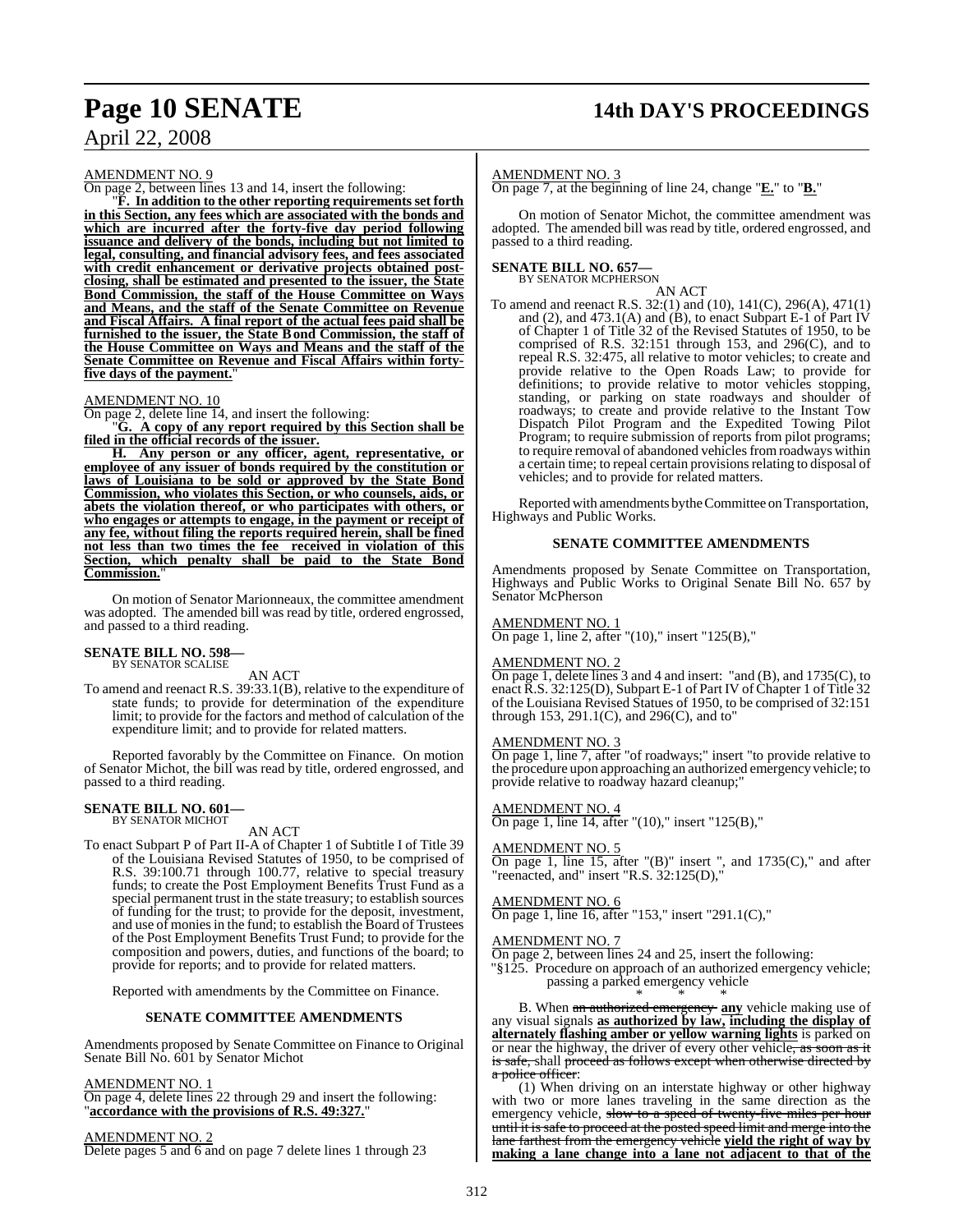## **14th DAY'S PROCEEDINGS Page 11 SENATE**

# April 22, 2008

**authorized vehicle, if possible with due regard to safety and traffic conditions**.

(2) When driving on a two-lane road, slow to a speed of twentyfive miles per hour or the posted speed, whichever is lower, until it issafe to proceed at the posted speed limit **Maintain a safe speed for road conditions, if unable or unsafe to change lanes**. \* \* \*

**D. Any person who violates the provisions of this Section shall, upon conviction, be subject to a fine not to exceed two hundred dollars.** \* \* \*"

#### AMENDMENT NO. 8

On page 4, line 22, change "**follows:**" to "**provided for in Subsections C and D of this Section.**"

#### AMENDMENT NO. 9

On page 4, line 23, after "develop" insert "and implement"

#### AMENDMENT NO. 10

On page 5, line 14, after "develop" insert "and implement"

#### AMENDMENT NO. 11

On page 6, between lines 3 and 4, insert:

"**D. Prior to implementation of the Instant Tow Dispatch Pilot Program and the Expedited Towing Pilot Program as required in Subsection C of this Section, the participating entities shall develop procedures which they propose will be followed in each of the programs. Such procedures shall be approved by the House and Senate transportation, highways, and public works committees prior to implementation of such programs.** \* \* \*

#### §291.1. Roadway hazard cleanup

\* \* \* **C. Nothing in this Section shall require a tow truck owner, operator, or employee to follow a directive or order that is unsafe or beyond the operational standard or capacity of any equipment being used in cleanup or in removing the roadway hazard. If a tow truck owner or operator refusesto follow a directive or order because of an unsafe condition, no adverse action by a law enforcement agency shall be taken against such owner or operator including removal from any rotation list.**"

#### AMENDMENT NO. 12

On page 7, at the end of line 1, delete "policing" and delete lines 2 through 5, and insert "policing authority **law enforcement officer, such officer** of a municipality or parish by reason of the illegal parking or the stationing of such motor vehicle on a public street, way, road, or highway within the municipality or parish, as the case may be, the municipality or parish, through the appropriate policing authority, shall post a notice on the windshield of the vehicle"

#### AMENDMENT NO. 13

On page 7, between lines 17 and 18 insert the following:

"§1735. Driver's selection of licensed tow company; law enforcement rotation list; minimum requirements; removal from rotation list

\* \* \* C. Law enforcement agencies may establish a rotation list of towing companies with tow trucks licensed in accordance with the provisions of R.S. 32:1716. However, prior to a tow truck company's participation on a law enforcement agency's rotation list, the tow truck company shall comply with the provisions of R.S. 45:164 and 180.1. Towing companies selected by the law enforcement agency to participate in the rotation list shall participate at the discretion of the law enforcement agency and may be removed for any violation of law, agency rule, or policy. **The Department of Public Safety and Corrections, office of state police shall establish minimum standards, rules, and procedures for participation in a rotation list which shall be approved by the House and Senate**

**transportation, highways, and public works committees prior to their adoption. Any local law enforcement agency may adopt minimum standards consistent with the office ofstate police rules or comply with the standards established by the office of state police.**"

On motion of Senator Erdey, the committee amendment was adopted. The amended bill was read by title, ordered engrossed, and passed to a third reading.

#### **House Bills and Joint Resolutions on Second Reading Reported by Committees**

The following House Bills and Joint Resolutions reported by Committees were taken up and acted upon as follows:

#### **HOUSE BILL NO. 1116—**

BY REPRESENTATIVES ELLINGTON AND MORRIS AN ACT

To appropriate funds out of the General Fund of the state of Louisiana for Fiscal Year 2007-2008 to the Department of Agriculture and Forestry for boll weevil eradication; to provide for an effective date; and to provide for related matters.

Reported favorably by the Committee on Finance. Under the provisions of Joint Rule No. 3 of the Rules of the Senate, the bill was read by title and referred to the Legislative Bureau.

#### **Regular Order of the Day**

#### **Reconsideration**

On motion of Senator Martiny, pursuant to the previous notice given, the vote by which the following bill failed to pass on Monday, April 21, 2008, was reconsidered.

## **SENATE BILL NO. 404—** BY SENATOR MARTINY

AN ACT

To enact R.S. 27:311.10 and to repeal R.S. 27:311.9, relative to the Video Draw Poker Devices Control Law; to provide for a reduction in processing fees for video draw poker licenses issued to qualified truck stop facilities under certain circumstances; to provide for restrictions; to authorize the promulgation of rules; to repeal the exemption from the video poker processing fee when the Louisiana Gaming Control Board determines certain facts are applicable; and to provide for related matters.

On motion of Senator Martiny, the bill was read by title and returned to the Calendar, subject to call.

#### **Special Order of the Day**

The following Senate Bill on Third Reading and Final Passage, which was made Special Order of the Day No. 1, was taken up and acted upon as follows:

SENATE BILL NO. 588—<br>BY SENATORS CRAVINS, DUPRE, HEBERT, LONG AND MORRISH AND REPRESENTATIVE KLECKLEY AND SENATORS ADLEY, ALARIO, AMEDEE, CHAISSON, CHEEK, DORSEY, ERDEY, N. GAUTREAUX, GRAY, HEITMEIER, JACKSON, KOSTELKA, MA

AN ACT

To amend and reenact R.S. 22:3304(D) and (F) and R.S. 36:696(B) and to enact R.S. 22:3312, relative to the Insure Louisiana Incentive Program; to provide for use of unused monies in the program to assist qualified individuals with homeowners insurance premiums; to create and provide for implementation of a homeowner policy premium assistance program; to provide for eligibility and participation in the premium program; to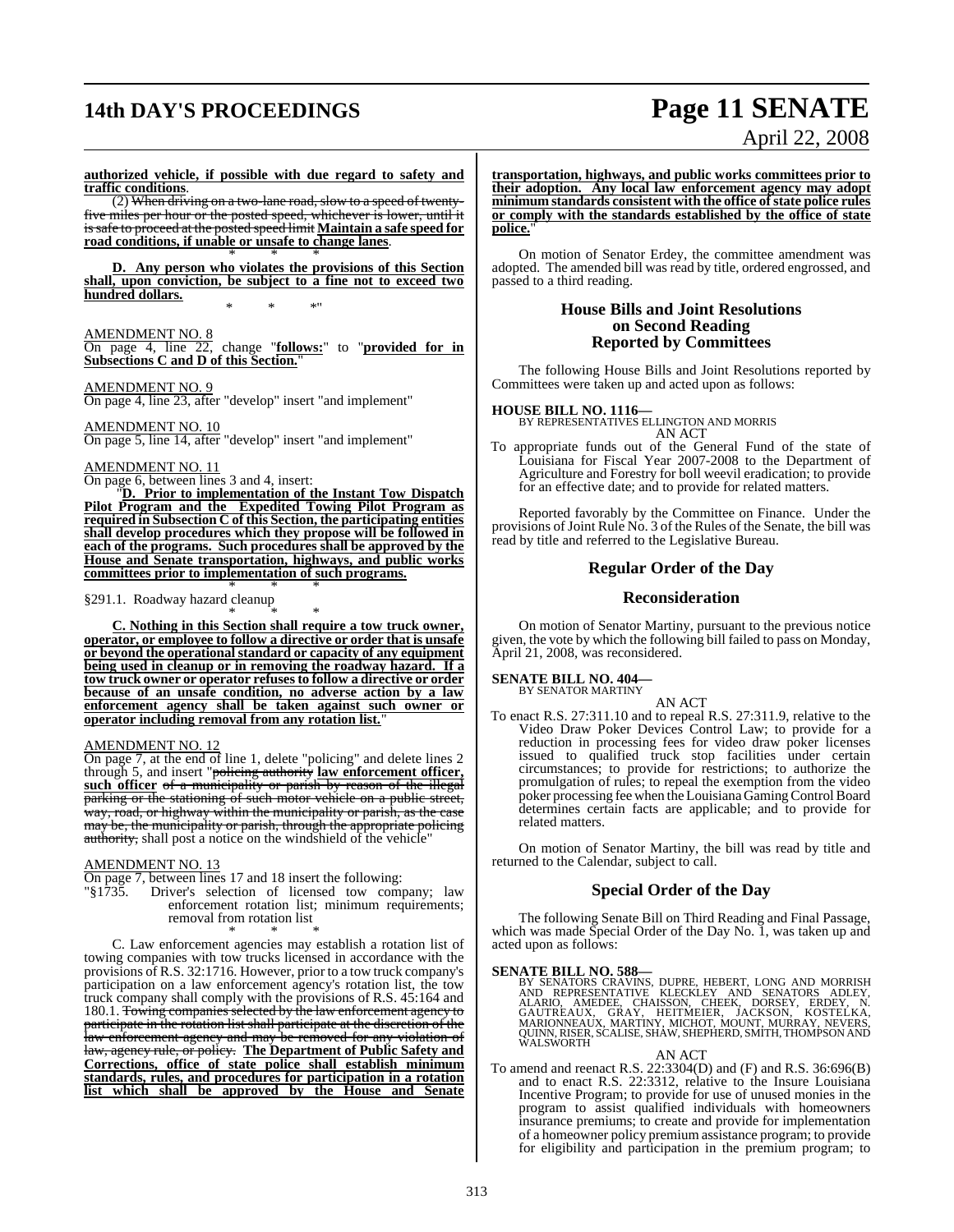## **Page 12 SENATE 14th DAY'S PROCEEDINGS**

April 22, 2008

provide for coordination of the program by the office of consumer advocacy in the Department of Insurance; to authorize the department to promulgate rules and regulations to implement the program; and to provide for related matters.

#### **Floor Amendments Sent Up**

Senator Donahue sent up floor amendments which were read.

#### **SENATE FLOOR AMENDMENTS**

Amendments proposed by Senators Donahue and Cravins to Engrossed Senate Bill No. 588 by Senator Cravins

AMENDMENT NO. 1 On page 1, line 4, delete "qualified"

AMENDMENT NO. 2 On page 1, lines 6, delete "eligibility and"

AMENDMENT NO. 3 On page 2, line 1, between "fund" and "shall" insert the following: "**and any matching capital fund grant funds that are not earned pursuant to R.S. 22:3310(A)**"

AMENDMENT NO. 4 On page 2, line 6, between "**use of**" and "**unexpended**" insert the following: "**grant funds and**"

AMENDMENT NO. 5 On page 2, line 12, change "**qualified individuals.**" to "**individuals who paid a homeowner insurance policy premium during the previous twelve calendar months.**"

AMENDMENT NO. 6 On page 2, line 13, delete "**qualified**"

On motion of Senator Donahue, the amendments were adopted.

#### **Senator Marionneaux in the Chair**

#### **Floor Amendments Sent Up**

Senator Cassidy sent up floor amendments which were read.

#### **SENATE FLOOR AMENDMENTS**

Amendments proposed by Senator Cassidy to Engrossed Senate Bill No. 588 by Senator Cravins

AMENDMENT NO. 1

Delete Senate Floor Amendments proposed by Senator Cravins and adopted by the Senate on April 21, 2008.

AMENDMENT NO. 2 On page 1, line 2, after "R.S. 22:3304(D)" delete the remainder of the line in its entirety.

AMENDMENT NO. 3 On page 1, line 3, delete "22:3312,"

#### AMENDMENT NO. 4

On page 1, line 4, after "program to" delete the remainder of the line and insert in lieu thereof the following: "pay toward certain bond obligations of the unfunded accrued liability of certain retirement systems;"

#### AMENDMENT NO. 5

On page 1, delete lines 5 through 9 in their entirety and insert in lieu thereof the following: "and to provide for"

AMENDMENT NO. 6 On page 1, line 12, change "3304(D) and (F) are" to "3304(D) is"

AMENDMENT NO. 7 On page 1, at the end of line 12, delete "and R.S."

AMENDMENT NO. 8 On page 1, line 13, delete "22:3312 is hereby enacted"

AMENDMENT NO. 9 On page 2, line 1, between "fund" and "shall" insert the following: "**and any matching capital fund grant funds that are not earned pursuant to R.S. 22:3310(A)**"

#### AMENDMENT NO. 10

On page 2, line 2, after "**used**" delete the remainder of the line in its entirety and insert in lieu thereof the following: "**to pay toward the unfunded accrued liability of the Louisiana State Employees Retirement System.**"

#### AMENDMENT NO. 11

On page 2, delete lines 4 through 29 in their entirety and on page 3, delete lines 1 through 17 in their entirety.

Senator Cravins asked for a ruling from the Chair as to whether the amendment was germane to the bill.

The Chair ruled that the amendment was germane to the bill.

Senator Cassidy moved adoption of the amendments.

Senator Cravins objected.

## **ROLL CALL**

The roll was called with the following result:

#### YEAS

Cassidy Kostelka McPherson Total - 3

**NAYS** 

Mr. President Gray Murray<br>Adley Hebert Nevers Adley Hebert Nevers Alario Heitmeier Quinn Cheek Long Shaw<br>Cravins Marionneaux Shepherd Cravins Marionneaux Shepherd<br>
Dorsey Martiny Smith Dupre Michot Thompson<br>
Erdey Morrish Walsworth Gautreaux N

Total - 29

Jackson Riser<br>Long Shaw **Martiny** Morrish Walsworth<br>Mount

ABSENT

Broome Duplessis Scalise<br>Crowe Gautreaux B Donahue Total - 7

The Chair declared the amendments were rejected.

Gautreaux B<br>LaFleur

The bill was read by title. Senator Cravins moved the final passage of the amended bill.

#### **ROLL CALL**

The roll was called with the following result:

#### YEAS

| Mr. President | Gautreaux N | Mount         |
|---------------|-------------|---------------|
| Adley         | Gray        | Murray        |
| Alario        | Hebert      | <b>Nevers</b> |
| Amedee        | Heitmeier   | Ouinn         |
| Cassidy       | Jackson     | Riser         |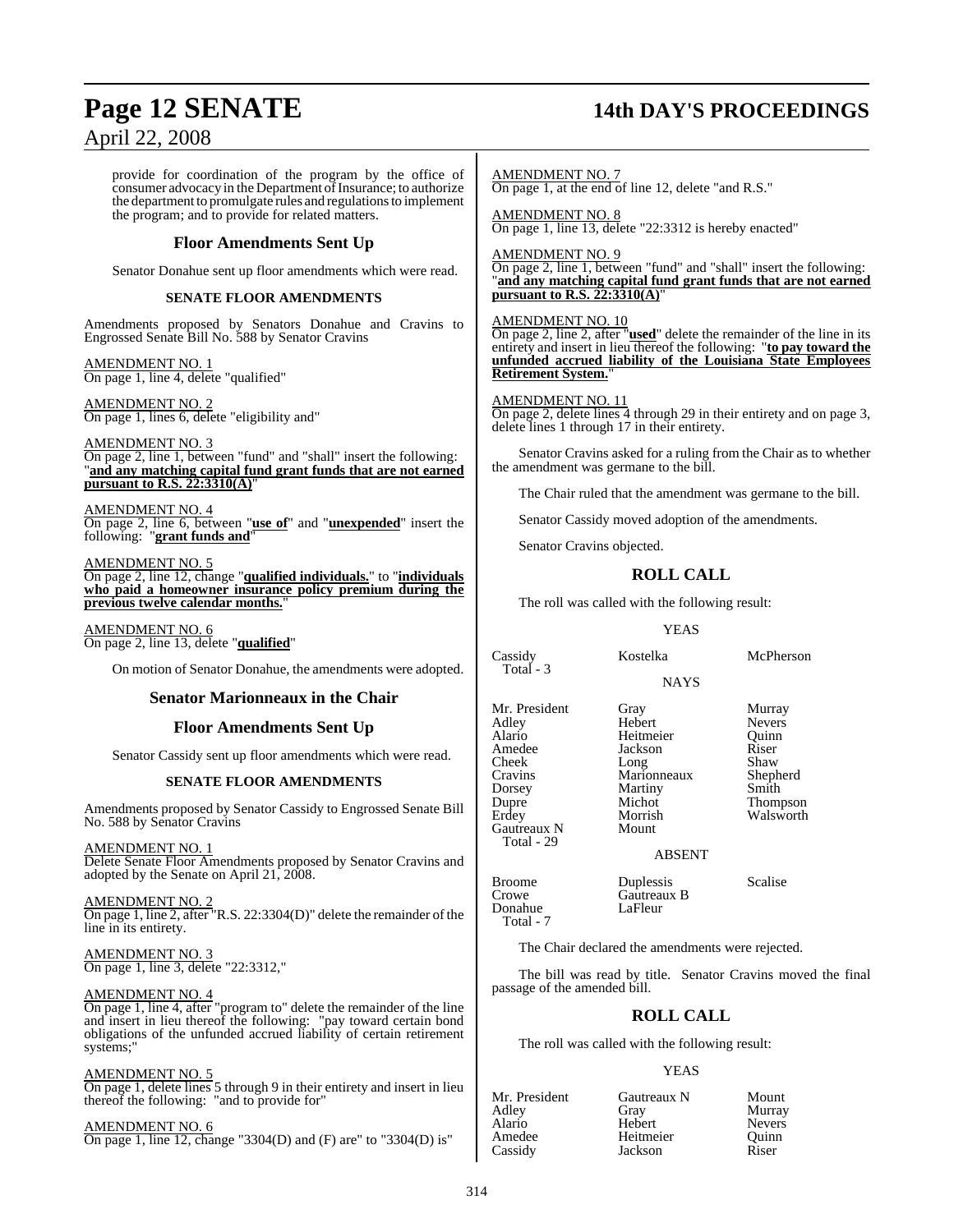# **14th DAY'S PROCEEDINGS Page 13 SENATE**

Cheek Long Scalise<br>Cravins Marionneaux Shaw Cravins Marionneaux<br>Dorsey Martiny Dorsey Martiny Shepherd Duplessis McPherson<br>
Dupre Michot Erdey Morrish Walsworth Total - 33

Michot Thompson<br>Morrish Walsworth

Total - 0

ABSENT

**NAYS** 

| Broome    | Donahue     | Kostelka |
|-----------|-------------|----------|
| Crowe     | Gautreaux B | LaFleur  |
| Total - 6 |             |          |

The Chair declared the amended bill was passed, ordered reengrossed, and sent to the House. Senator Cravins moved to reconsider the vote by which the bill was passed and laid the motion on the table.

#### **Senate Concurrent Resolutions on Second Reading Reported by Committees**

The following Senate Concurrent Resolutions reported by Committees were taken up and acted upon as follows:

**SENATE CONCURRENT RESOLUTION NO. 1—**<br>BY SENATOR B. GAUTREAUX AND REPRESENTATIVE ROBIDEAUX<br>A CONCURRENT RESOLUTION

To authorize the board of trustees of the Teachers' Retirement System of Louisiana to grant a cost-of-living increase to eligible benefit recipients; to provide for the maximum amount of such increase; and to provide for an effective date.

Reported favorably by the Committee on Retirement. On motion of Senator Cravins, the resolution was read by title, ordered engrossed, and passed to a third reading.

# **SENATE CONCURRENT RESOLUTION NO. 21—** BY SENATOR SCALISE

A CONCURRENT RESOLUTION

To direct ICF International, Road Home contractor, to seek and obtain approval of the Joint Legislative Committee on the Budget prior to the implementation of any plan or the granting of any contract to recoup Road Home grant monies from any source.

On motion of Senator Scalise, the resolution was read by title and returned to the Calendar, subject to call.

**SENATE CONCURRENT RESOLUTION NO. 24—BY SENATORS DUPRE AND MORRISH AND REPRESENTATIVES**<br>DOVE, ST. GERMAIN AND HUTTER A CONCURRENT RESOLUTION

To approve the annual Coastal Protection Plan for Fiscal Year 2008- 2009, as adopted by the Coastal Protection and Restoration Authority.

Reported favorably by the Committee on Natural Resources.

On motion of Senator Dupre the resolution was recommitted to the Committee on Transportation, Highways and Public Works.

### **Senate Concurrent Resolutions on Third Reading and Final Passage, Subject to Call**

The following Senate Concurrent Resolutions on Third Reading and Final Passage, subject to call, were taken up and acted upon as follows:

April 22, 2008

### **Called from the Calendar**

Senator Gray asked that Senate Concurrent Resolution No. 16 be called from the Calendar at this time.

**SENATE CONCURRENT RESOLUTION NO. 16—**

BY SENATOR GRAY A CONCURRENT RESOLUTION

To suspend until sixty days after final adjournment of the 2008 Regular Session of the Legislature certain provisions of R.S. 40:2116(J)(1) and R.S. 40:2116(J)(1)(c), relative to the date upon which the facility need review approval for licensed nursing homes and intermediate care facilities for people with developmental disabilities (ICF/DD) which were located in an area which was affected by an executive order or proclamation of emergency or disaster will be deemed terminated, expired, or revoked.

The resolution was read by title. Senator Gray moved to adopt the Senate Concurrent Resolution.

## **ROLL CALL**

The roll was called with the following result:

YEAS

| Mr. President | Gautreaux N   | Morrish       |
|---------------|---------------|---------------|
| Adley         | Gray          | Mount         |
| Alario        | Hebert        | Murray        |
| Amedee        | Heitmeier     | <b>Nevers</b> |
| Cassidy       | Jackson       | Quinn         |
| Cheek         | Kostelka      | Riser         |
| Cravins       | Long          | Shaw          |
| Dorsey        | Marionneaux   | Shepherd      |
| Duplessis     | Martiny       | Smith         |
| Dupre         | McPherson     | Thompson      |
| Erdev         | Michot        | Walsworth     |
| Total - 33    |               |               |
|               | <b>NAYS</b>   |               |
| Total - 0     |               |               |
|               | <b>ABSENT</b> |               |
|               |               |               |

Broome Donahue LaFleur<br>Crowe Gautreaux B Scalise Gautreaux B Total - 6

The Chair declared the Senate had adopted the Senate Concurrent Resolution and ordered it sent to the House.

#### **Mr. President in the Chair**

### **Rules Suspended**

Senator Jackson asked for and obtained a suspension of the rules for the purpose of taking up at this time.

#### **Introduction of Senate Bills and Joint Resolutions**

Senator Jackson asked for and obtained a suspension of the rules for the purpose of introducing and reading the following Senate Bills and Joint Resolutions a first and second time and referring them to committee.

#### **SENATE BILL NO. 734** BY SENATOR JACKSON

AN ACT

To amend and reenact R.S.  $33:2740.38(B)$  and  $(C)(1)(f)$ , relative to the Shreveport Downtown Development District; to provide for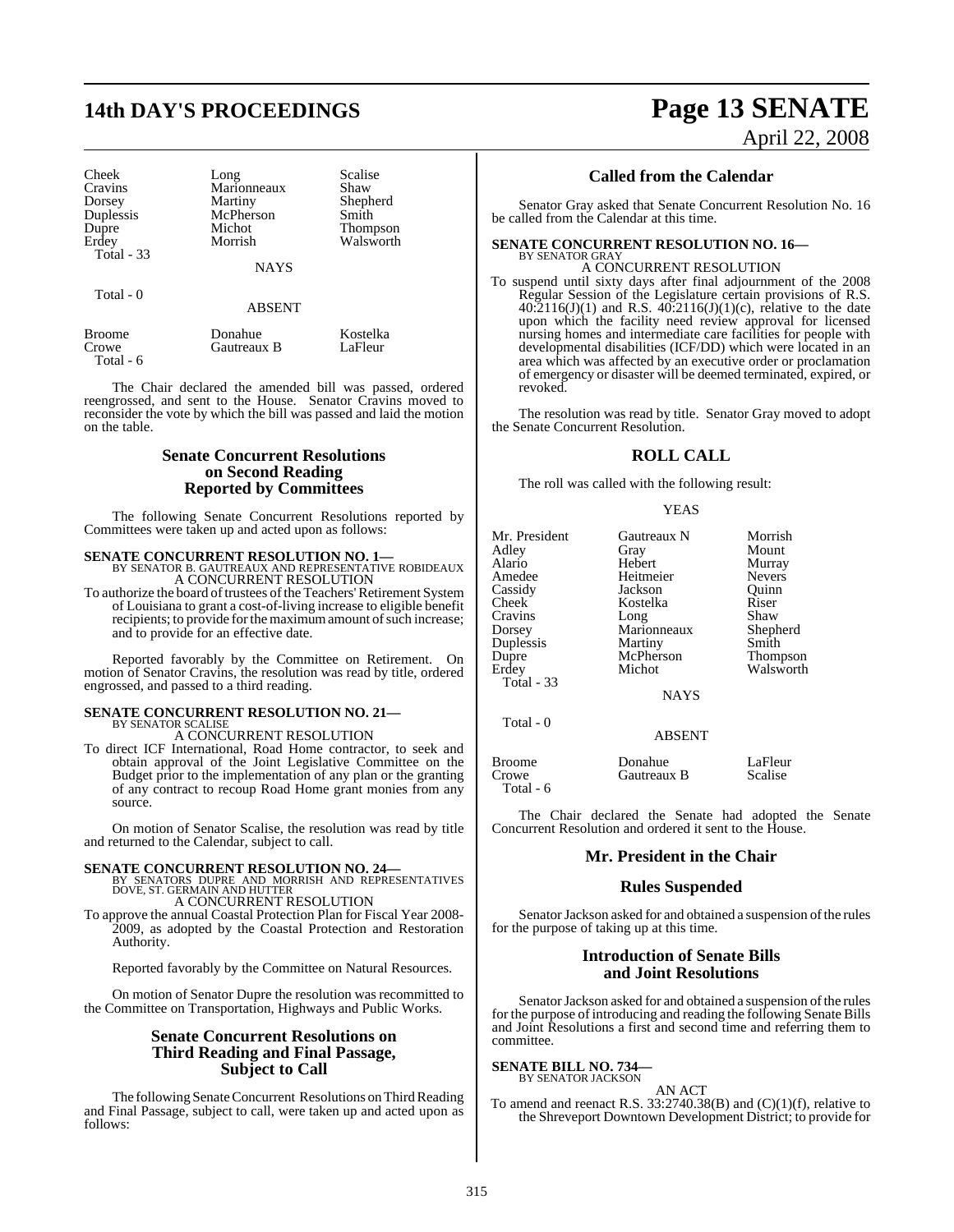## **Page 14 SENATE 14th DAY'S PROCEEDINGS**

## April 22, 2008

the boundaries of the Shreveport Downtown Development District; to provide for the composition of the governing board; and to provide for related matters.

The bill was read by title and referred by the President to the Committee on Local and Municipal Affairs.

#### **SENATE BILL NO. 735—** BY SENATOR MORRISH

AN ACT

To enact R.S. 33:7729, relative to the Cameron Parish Mosquito Abatement District No. 1; to increase the membership of the board of directors; and to provide for related matters.

The bill was read by title and referred by the President to the Committee on Local and Municipal Affairs.

#### **SENATE BILL NO. 736—** BY SENATOR MORRISH

AN ACT

To enact R.S. 33:3819(E), relative to the Jefferson Davis Parish Water and Sewer Commission No. 1, to increase the per diem paid to the board of commissioners of the district; and to provide for related matters.

The bill was read by title and referred by the President to the Committee on Local and Municipal Affairs.

#### **SENATE BILL NO. 737—**

BY SENATOR MORRISH AN ACT

To designate Louisiana Highway 385 as the "Wilson Anthony 'Boozoo' Chavis Memorial Highway.

The bill was read by title and referred by the President to the Committee on Transportation, Highways and Public Works.

#### **SENATE BILL NO. 738—** BY SENATOR MORRISH

AN ACT

To enact Section 5 of Subpart A of Part V of Chapter 1 of Title 14 of the Louisiana Revised Statutes of 1950, to be comprised of R.S. 14:89.6, relative to offenses affecting the public morals; to provide for the crime of human cloning and human-animal hybrids; to provide for the element of such crimes; to provide for definitions; to provide for penalties; and to provide for related matters.

The bill was read by title and referred by the President to the Committee on Health and Welfare.

#### **SENATE BILL NO. 739—** BY SENATOR SHEPHERD

AN ACT

To enact R.S. 27:93(A)(12), relative to gaming; to provide relative to riverboats; to provide relative to certain funds derived from gaming and riverboats; to provide for certain fees; to create a special fund in the state treasury; and provide for the uses of such monies in the fund; to provide terms, conditions, and procedures, and to provide for related matters.

The bill was read by title and referred by the President to the Committee on Judiciary B.

#### **SENATE BILL NO. 740—** BY SENATOR SHEPHERD

AN ACT

To enact Chapter 3-G of Title 40 of the Louisiana Revised Statutes of 1950, to be comprised of R.S. 40:600.81 through 600.82 and R.S.  $49:220.5(A)(11)(c)$ , (D)(5), and (H), relative to the Louisiana Road Home Program Applicants' Bill of Rights; to establish the Louisiana Road Home Program Applicants' Bill of Rights Program under the supervision of the Louisiana Recovery Authority; to provide for principles for the operation of the Road Home Program and penalties for violation of applicants' rights; to provide for the duties and functions of the Louisiana Recovery Authority; to provide for the creation of the office of road home inspector general; to provide for duties and responsibilities of the road home inspector general; to provide for an effective date; and to provide for related matters.

The bill was read by title and referred by the President to the Committee on Local and Municipal Affairs.

## **SENATE BILL NO. 741—** BY SENATOR ADLEY

## AN ACT

To amend and reenact R.S. 42:1124.2(A) and (G)(4) and 1124.3(A), relative to financial disclosure; to require certain disclosures by members of the Board of Supervisors of Community and Technical Colleges; and to provide for related matters.

The bill was read by title and referred by the President to the Committee on Senate and Governmental Affairs.

#### **SENATE BILL NO. 742—**

BY SENATOR CHEEK

AN ACT To enact R.S.  $33:1981(C)(4)$  and  $2201(C)(3)$ , relative to survivor benefits for firefighters and law enforcement officers; to provide relative to financial security of surviving children of such persons; to provide for the designation of trustees for the children of such persons in certain circumstances; to provide for an effective date; and to provide for related matters.

The bill was read by title and referred by the President to the Committee on Judiciary B.

#### **SENATE BILL NO. 743—** BY SENATOR CHEEK

AN ACT

To enact R.S. 32:299.1 relative to the operation of off-road vehicles; to require reports of accidents of certain persons; and to provide for related matters.

The bill was read by title and referred by the President to the Committee on Transportation, Highways and Public Works.

#### **SENATE BILL NO. 744—** BY SENATOR DUPRE

AN ACT To amend and reenact R.S. 56:302.9(H) and to enact R.S. 56:302.9(I), relative to charter boat fishing guide licensees; to require licensees to provide landing reports and information to the Department of Wildlife and Fisheries; to provide terms and conditions; and to provide for related matters.

The bill was read by title and referred by the President to the Committee on Natural Resources.

#### **SENATE BILL NO. 745—** BY SENATOR GRAY

AN ACT

To amend and reenact R.S. 33:9039.66(A)(1), (B), and (E), 9039.68(B)(3), and 9039.72(B) and to enact R.S. 33:9039.68(A)(16), relative to the Greater New Orleans Bioscience Economic Development District; to provide for the board of commissioners; to provide for general powers; to provide for the promulgation of bylaws; and to provide for related matters.

The bill was read by title and referred by the President to the Committee on Local and Municipal Affairs.

## **SENATE BILL NO. 746—** BY SENATOR LONG

## AN ACT

To amend and reenact R.S. 17:46(A)(1), relative to sabbatical leave for teachers employed by the special schools; to provide for eligibility for sabbatical leave for certain other special school employees under certain conditions; and to provide for related matters.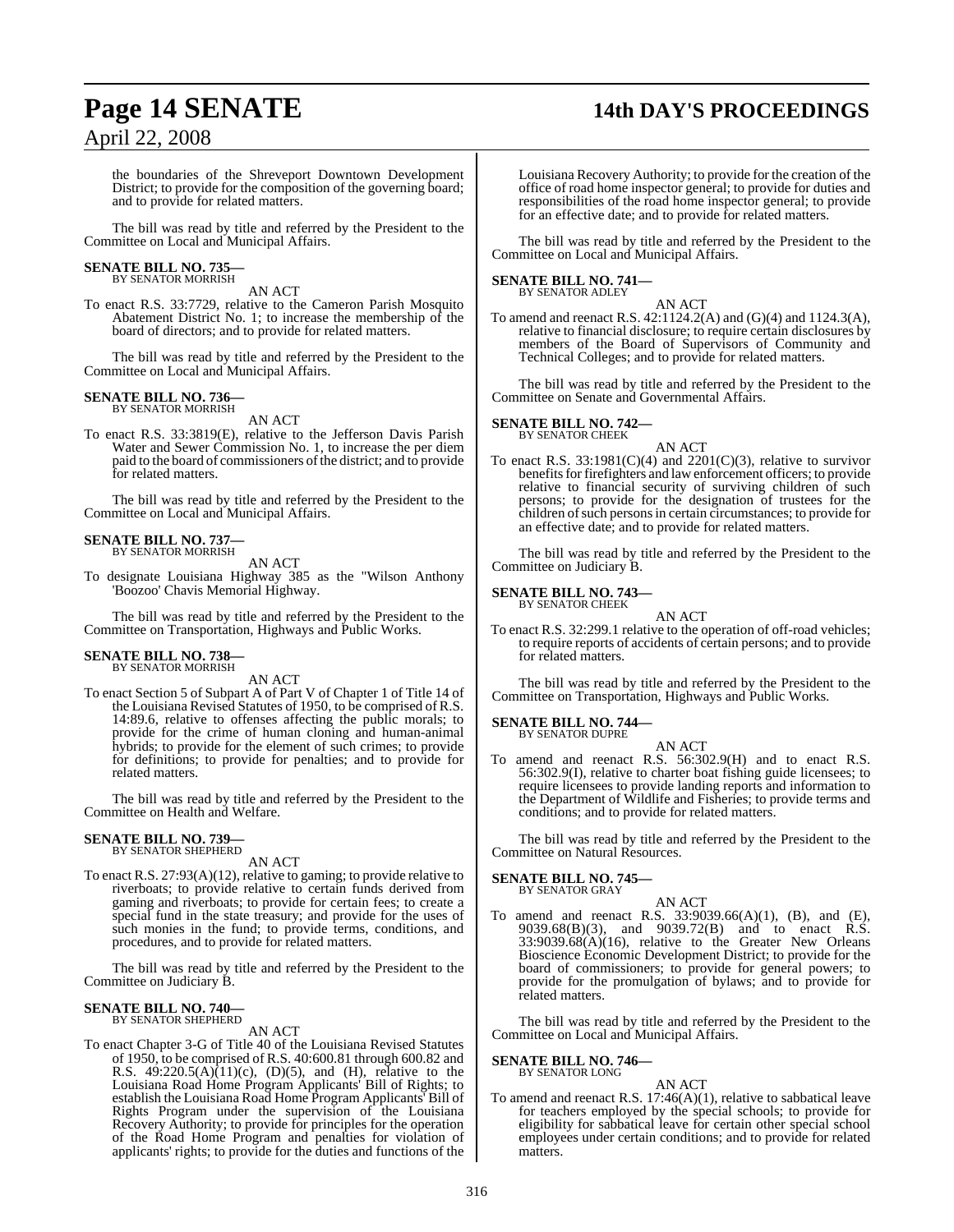# **14th DAY'S PROCEEDINGS Page 15 SENATE**

# April 22, 2008

The bill was read by title and referred by the President to the Committee on Education.

## **SENATE BILL NO. 747—** BY SENATOR DORSEY

AN ACT

To enact Chapter18A of Title 30 of the Louisiana Revised Statutes of 1950, to be comprised of R.S. 30:2431 through 2440, relative to recycling; to enact the Louisiana Returnable Container Act; to provide for legislative findings; to provide for definitions; to establish guidelines for the creation of redemption centers and rebates; to provide for penalties for violating this Act; to provide for a fund to administer this Act; and to provide for related matters.

The bill was read by title and referred by the President to the Committee on Environmental Quality.

## **SENATE BILL NO. 748—** BY SENATOR DORSEY

AN ACT

To amend and reenact R.S. 33:9038.31 and to enact R.S. 33:9038.43, relative to the Thomas H. Delpit Area Special District; to create the district and provide for its authority; to grant to the district certain tax increment finance and tax authority; and to provide for related matters.

The bill was read by title and referred by the President to the Committee on Local and Municipal Affairs.

### **Regular Order of the Day Resumed**

### **Senate Bills and Joint Resolutions on Third Reading and Final Passage**

The following Senate Bills and Joint Resolutions on Third Reading and Final Passage were taken up and acted upon as follows:

## **SENATE BILL NO. 44—** BY SENATOR CRAVINS

#### AN ACT

To amend and reenact R.S. 22:3304(C) and to enactR.S. 22:3309(E), relative to Insure Louisiana Incentive Program; to provide for a third invitation for grant applications; to provide for recovery of unearned grants; to provide for rules; to provide for qualifications; and to provide for related matters.

#### **Floor Amendments Sent Up**

Senator Hebert sent up floor amendments which were read.

#### **SENATE FLOOR AMENDMENTS**

Amendments proposed by Senators Hebert, Cravins and Dupre to Engrossed Senate Bill No. 44 by Senator Cravins

#### AMENDMENT NO. 1

On page 1, line 2, change "3304(C)," to "3304(C), (D), and (F), and R.S. 36:696(B)"

#### AMENDMENT NO. 2

On page 1, line 2, change "3309(E)," to "3309(E) and 3312,"

#### AMENDMENT NO. 3

On page 1, line 4, between "grants;" and "to provide for rules" insert the following: "to provide for use of unused monies in the program to assist individuals with homeownersinsurance premiums; to create and provide for implementation of a homeowner policy premium assistance program; to provide for participation in the premium program; to provide for coordination of the program by the office of consumer advocacy in the Department of Insurance; to authorize the department to promulgate rules and regulations to implement the program,"

#### AMENDMENT NO. 4

On page 1, line 7, after "Section 1." delete the remainder of the line and insert in lieu thereof the following: "R.S. 22:3304(C), (D) and (F) are hereby amended and reenacted and R.S. 22:3309(E) and 3312"

#### AMENDMENT NO. 5

On page 1, line 8, change "is" to "are"

#### AMENDMENT NO. 6

On page 2, delete line 7 and insert the following:

"D. Once the commissioner has finalized all grants **responses from three separate invitations for grant applications** authorized under this Chapter, any unexpended and unencumbered monies in the fund **and any matching capital fund grant funds that are not earned pursuant to R.S. 22:3310(A)** shall be returned to the state general fund **used pursuant to the provisions of R.S. 22:3312**.

\* \* \* F. Prior to the award of any grant pursuant to the provisions of this Chapter, such grant shall be subject to the review and approval of the Joint Legislative Committee on the Budget. **The use of grant funds and unexpended and unencumbered monies pursuant to the provisions of R.S. 22:3312 shall not be subject to review and approval of the Joint Legislative Committee on the Budget.** \* \* \*"

#### AMENDMENT NO. 7

On page 2, between lines 19 and 20 insert the following:

"**§3312. Homeowner policy premium assistance program; eligibility**

**A. The homeowner policy premium assistance program is hereby created for individuals who paid a homeowner insurance policy premium during the previous twelve calendar months. The homeowner policy premium assistance program shall provide each homeowner with assistance toward payment of the homeowner's insurance premium due on the homeowner's residence. The amount of assistance under this Section shall equal the pro rata share of funds available.**

**B. The homeowner insurance premium assistance credit shall continue to be received as long as funds are available in the Insure Louisiana Incentive Program Fund as provided in this Chapter or otherwise appropriated by the legislature.**

**C. The deputy commissioner for consumer advocacy shall coordinate and administer the homeowner policy premium assistance program created pursuant to the provisions of this Section. The commissioner of insurance shall promulgate rules and regulations to implement the provisions of this Section.**

**D. Rules and regulations promulgated by the commissioner under this Section shall require that any credit or rebate applicable to a policy list on the premium statement the amount of the premium reduction due to the assistance credit provided in this Section and that it be listed on the premium statement as the Louisiana Property Insurance Premium Credit.**

Section 2. R.S. 36:696(B) is hereby amended and reenacted to read as follows:

§696. Deputy commissioner for consumer advocacy; functions; office of consumer advocacy

\* \* \* B.**(1)** The office of consumer advocacy, through the deputy commissioner of consumer advocacy, shall perform the following duties and functions concerning products or services regulated by the Department of Insurance:

(1) **(a)** Receive inquiries and complaints from consumers.

(2) **(b)** Prepare and disseminate such information as the department deems appropriate to inform or assist consumers.

(3) **(c)** Provide direct assistance and advocacy for consumers who request such assistance or advocacy.

(4) **(d)** Report, with respect to apparent or potential violations of law or applicable rules or regulations of the department by a person or entity licensed by the department, such apparent or potential violations to the appropriate division or office of the department, which may take such further action as it deems appropriate.

(5) **(e)** Ensure compliance with the policyholder bill of rights as provided in R.S. 22:1455.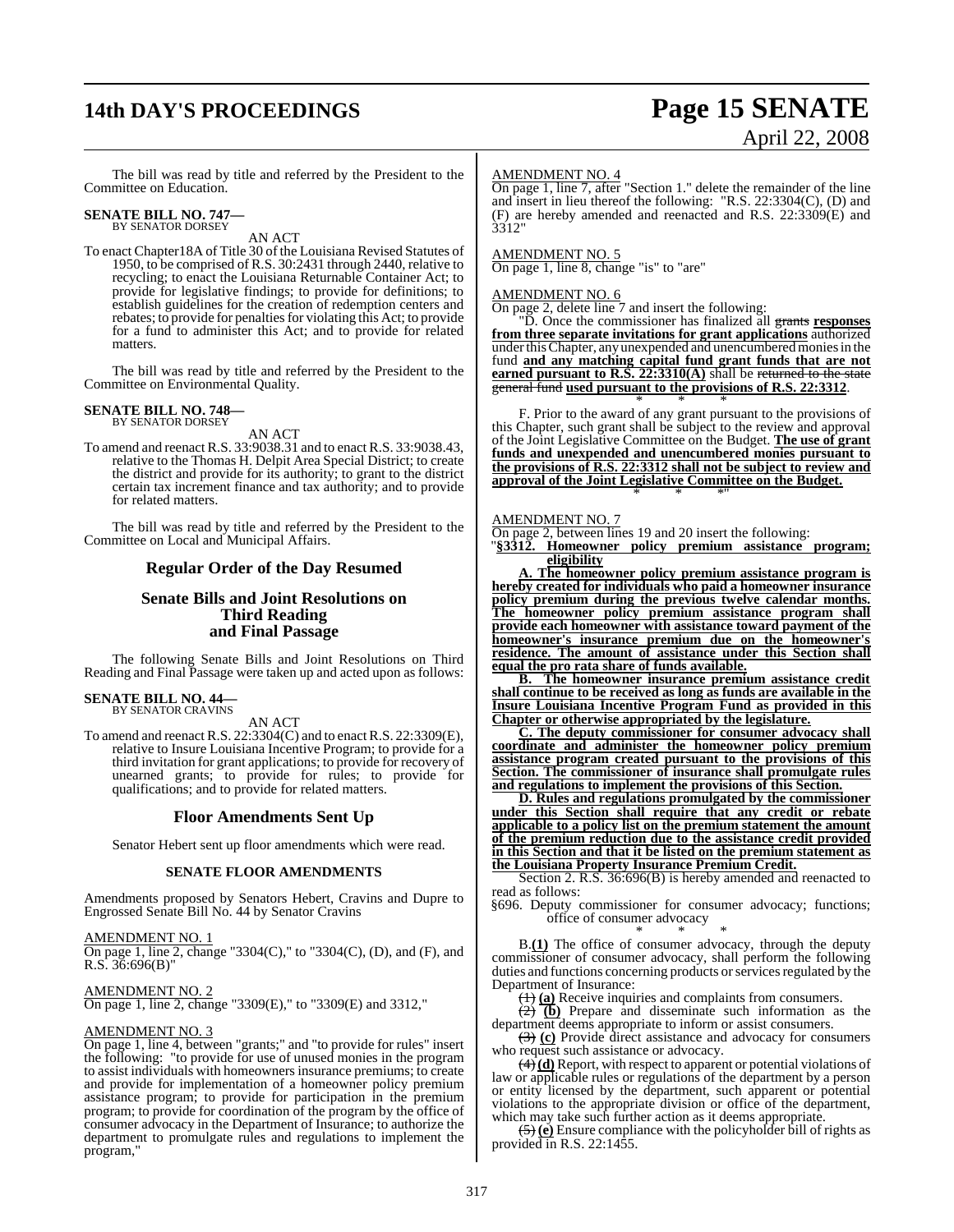**(2) The office of consumer advocacy, through the deputy commissioner of consumer advocacy, shall coordinate and administer the homeowner policy premium assistance program created pursuant to the provisions of R.S. 22:3312.** \* \* \*"

#### AMENDMENT NO. 8

On page 2, line 20, change "Section 2." to "Section 3."

On motion of Senator Hebert, the amendments were adopted.

#### **Floor Amendments Sent Up**

Senator Dupre sent up floor amendments which were read.

#### **SENATE FLOOR AMENDMENTS**

Amendments proposed by Senator Dupre to Engrossed Senate Bill No. 44 by Senator Cravins

#### AMENDMENT NO. 1

On page 1, line 4, between "rules;" and "to provide" insert the following: "to provide for grants to existing insurers to insurer new dwellings when the level of risk of catastrophe is the same or less; to provide for grants to certain insurers who reinstate certain coverages;"

#### AMENDMENT NO. 2 On page 2, line 10, change "**E.**" to "**E.(1)**"

#### AMENDMENT NO. 3

On page 2, between lines 19 and 20, insert the following:

"**(2)(a) Notwithstanding the provisions of this Chapter to the contrary, rules and regulations promulgated by the commissioner pursuant to this Chapter shall provide that grants, made pursuant to a third invitation for grant applications, may be made to insurers providing coverage against damage to an existing dwelling. The grant shall be made only as to those policies transferred from an existing dewlling to a new dwelling provided the risk of catastrophe associated with the new dwelling is the same as or no greater than the level of risk of catastrophe associated with the existing dwelling.**

**(b) Grants shall also be made under this Paragraph to any insurer that was forced to reduce coverage, or drop coverage entirely, on existing dwellings in order that the insurer maintain its financial stability or solvency. Such grant shall be contingent on the insurer reinstating such former coverage or better coverage on the existing dwellings.** \* \* \*"

On motion of Senator Dupre, the amendments were adopted.

The bill was read by title. Senator Cravins moved the final passage of the amended bill.

## **ROLL CALL**

The roll was called with the following result:

#### YEAS

| Erdey       | Morris |
|-------------|--------|
| Gautreaux N | Mount  |
| Hebert      | Murray |
| Heitmeier   | Nevers |
| Jackson     | Ouinn  |
| Kostelka    | Riser  |
| Long        | Shaw   |
| Marionneaux | Smith  |
| Martiny     | Thomp  |
| McPherson   | Walsw  |
| Michot      |        |
|             |        |
|             |        |

Morrish<br>Mount Murray Nevers<br>Ouinn Shaw<br>Smith **Thompson** Walsworth

# **Page 16 SENATE 14th DAY'S PROCEEDINGS**

**NAYS** 

## ABSENT

LaFleur<br>Scalise

Broome Gray Gray Shepherd<br>Crowe LaFleur Gautreaux B Total - 7

Total - 0

The Chair declared the amended bill was passed, ordered reengrossed, and sent to the House. Senator Cravins moved to reconsider the vote by which the bill was passed and laid the motion on the table.

#### **SENATE BILL NO. 69—** BY SENATOR CHEEK

AN ACT

To amend and reenact R.S. 40:2009.24(F), relative to the Nursing Home Quality and Efficiency Board; to extend the sunset date of the board; and to provide for related matters.

On motion of Senator Cheek, the bill was read by title and returned to the Calendar, subject to call.

#### **SENATE BILL NO. 75—** BY SENATOR GRAY

AN ACT To amend and reenact R.S. 40:2116(J)(1), relative to facility need review; to provide for facility need review approvals for nursing homes and intermediate care facilities for people with developmental disabilities that were located in an area affected by executive order or proclamation of emergency or disaster; to provide for extension of such facility need review approvals; and to provide for related matters.

On motion of Senator Gray, the bill was read by title and returned to the Calendar, subject to call.

#### **SENATE BILL NO. 122—**

BY SENATORS DUPRE, CRAVINS, LONG AND MORRISH AN ACT

To enact R.S. 22:636.2(E), relative to insurance policies; to provide for annual review of certain insurers who cancel or fail to renew certain policies that negatively impact the financial solvency of the insurer; and to provide for related matters.

The bill was read by title. Senator Dupre moved the final passage of the bill.

#### **ROLL CALL**

The roll was called with the following result:

#### YEAS

Mr. President Dupre Morrish<br>Adley Erdey Mount Alario Gautreaux N Murray Amedee Hebert Nevers<br>Broome Jackson Ouinn Broome Jackson Quinn<br>Cassidy Kostelka Riser Cassidy Kostelka Riser Cheek Long Shaw<br>Cravins Marionneaux Shepherd Donahue Martiny Smith Duplessis Total - 33

**Erdey** Marionneaux Shepherd<br>Martiny Smith McPherson Thompson<br>Michot Walsworth

NAYS

Total - 0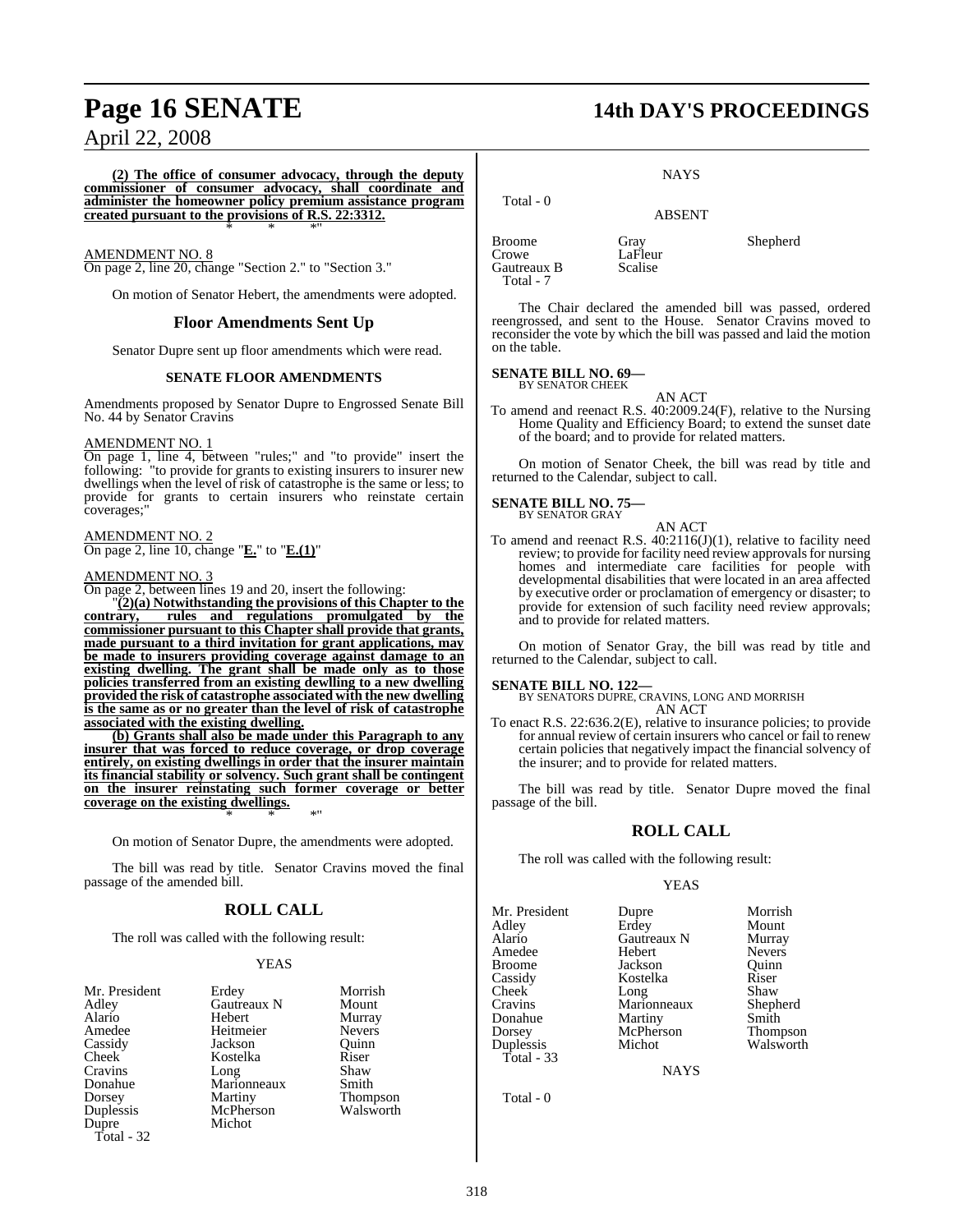## **14th DAY'S PROCEEDINGS Page 17 SENATE**

#### ABSENT

| Crowe       | Gray      |
|-------------|-----------|
| Gautreaux B | Heitmeier |
| Total - 6   |           |

Gray LaFleur<br>Heitmeier Scalise

The Chair declared the bill was passed and sent to the House. Senator Dupre moved to reconsider the vote by which the bill was passed and laid the motion on the table.

#### **Notice Regarding Vote**

Senator Heitmeier stated he appeared as absent on the vote on Senate Bill No. 122. He had intended to vote yea on the bill. He asked that the Official Journal so state.

#### **SENATE BILL NO. 123—** BY SENATOR DUPRE

AN ACT

To enact R.S. 23:921(J), (K) and (L), relative to the prohibition on restraint of business; to provide with regard to corporations; to provide with regard to partnerships; to provide with regard to limited liability companies; and to provide for related matters.

#### **Floor Amendments Sent Up**

Senator Marionneaux sent up floor amendments which were read.

#### **SENATE FLOOR AMENDMENTS**

Amendments proposed by Senator Marionneaux on behalf of the Legislative Bureau to Engrossed Senate Bill No. 123 by Senator Dupre

AMENDMENT NO. 1

On page 1, line 17, following "**Subsection H**" and before "**.**" change "**herein**" to "**of this Section**"

AMENDMENT NO. 2

On page 2, line 8, following "**Subsection H**" and before "**.**" change "**herein**" to "**of this Section**"

AMENDMENT NO. 3

On page 2, line 17, following "**Subsection H**" and before "**.**" change "**herein**" to "**of this Section**"

On motion of Senator Marionneaux, the amendments were adopted.

The bill was read by title. Senator Dupre moved the final passage of the amended bill.

#### **ROLL CALL**

The roll was called with the following result:

#### YEAS

| Mr. President | Erdey       | Murray        |
|---------------|-------------|---------------|
| Adley         | Gautreaux N | <b>Nevers</b> |
| Alario        | Hebert      | Ouinn         |
| <b>Broome</b> | Jackson     | Riser         |
| Cassidy       | Kostelka    | Shaw          |
| Cheek         | Long        | Shephe        |
| Cravins       | Martiny     | Smith         |
| Donahue       | McPherson   | <b>Thomps</b> |
| Dorsey        | Michot      | Walswo        |
| Duplessis     | Morrish     |               |
| Dupre         | Mount       |               |
| Total - 31    |             |               |

Gautreaux N Hebert Quinn<br>Jackson Riser Jackson Riser<br>Kostelka Shaw Kostelka<br>Long Martiny McPherson Thompson<br>Michot Walsworth Morrish Mount

Shepherd<br>Smith

Walsworth

**NAYS** 

Heitmeier<br>LaFleur

ABSENT

Amedee Gray Scalise<br>Crowe Heitmeier Scalise Gautreaux B Total - 7

Marionneaux Total - 1

The Chair declared the amended bill was passed, ordered reengrossed, and sent to the House. Senator Dupre moved to reconsider the vote by which the bill was passed and laid the motion on the table.

#### **Notice Regarding Vote**

Senator Heitmeier stated he appeared as absent on the vote on Senate Bill No. 123. He had intended to vote yea on the bill. He asked that the Official Journal so state.

**SENATE BILL NO. 174—** BY SENATOR DUPLESSIS

AN ACT To amend and reenact R.S. 36:746(A)(introductory paragraph), (B), (C), and (D) and R.S.  $49:229(A)$  and  $(C)(3)$ , relative to the Department of State; to provide for change in name of the First Stop Shop to the Office of GeauxBiz; and to provide for related matters

### **Floor Amendments Sent Up**

Senator Marionneaux sent up floor amendments which were read.

#### **SENATE FLOOR AMENDMENTS**

Amendments proposed by Senator Marionneaux on behalf of the Legislative Bureau to Engrossed Senate Bill No. 174 by Senator Duplessis

AMENDMENT NO. 1 On page 1, line 3, following "and" and before "," change " $(C)(3)$ " to "(C)(introductory paragraph) and (3)"

AMENDMENT NO. 2 On page 2, line 20, following "and" and before "are" change "(C)(3)" to " $\overline{C}$ )(introductory paragraph) and (3)"

AMENDMENT NO. 3 On page 3, line 1, following "Section" and before "," delete "and in Section 229.1 of this Title"

On motion of Senator Marionneaux, the amendments were adopted.

The bill was read by title. Senator Duplessis moved the final passage of the amended bill.

#### **ROLL CALL**

The roll was called with the following result:

#### YEAS

Alario Hebert<br>Broome Heitme

Mr. President Gautreaux N Mount<br>Adley Gray Murray Adley Gray Murray Broome Heitmeier Quinn<br>Cheek Jackson Riser Jackson Riser<br>
Long Shaw Cravins Long Shaw<br>
Donahue Marionneaux Smith Donahue Marionneaux<br>Dorsey Martiny

Thompson

# April 22, 2008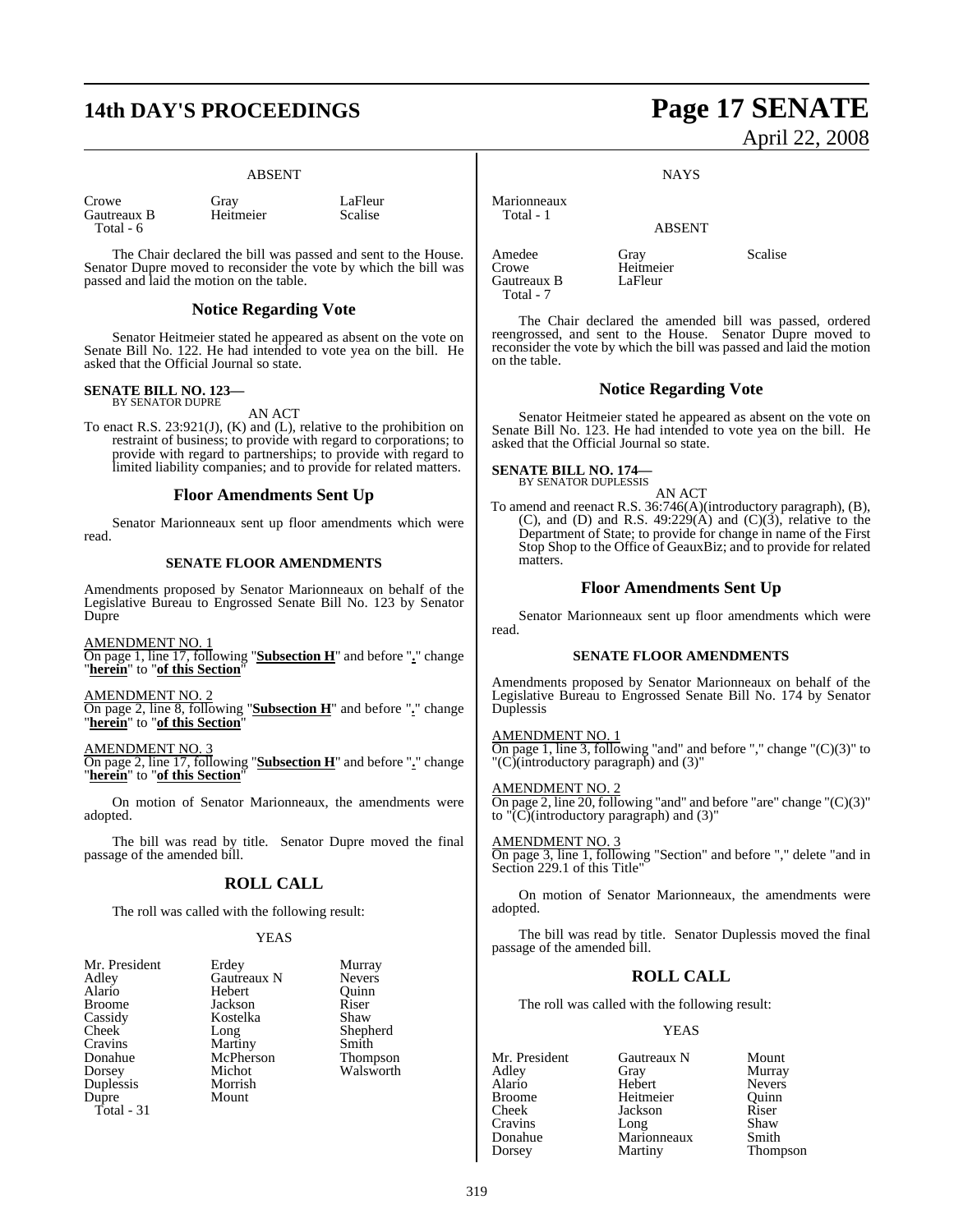| Duplessis<br>Dupre<br>Erdey | McPherson<br>Michot<br>Morrish        | Walsworth           |  |
|-----------------------------|---------------------------------------|---------------------|--|
| Total - 31                  | <b>NAYS</b>                           |                     |  |
| Total - 0                   | <b>ABSENT</b>                         |                     |  |
| Amedee<br>Cassidy<br>$\sim$ | Gautreaux B<br>Kostelka<br><b>T T</b> | Scalise<br>Shepherd |  |

Crowe LaFleur Total - 8

The Chair declared the amended bill was passed, ordered reengrossed, and sent to the House. Senator Duplessis moved to reconsider the vote by which the bill was passed and laid the motion on the table.

#### **SENATE BILL NO. 190—** BY SENATOR DUPLESSIS

AN ACT

To amend and reenact R.S. 32:1262(B)(1), relative to the Motor Vehicles and Traffic Regulations Act; to provide for audits of automobile dealer records; and to provide for related matters.

The bill was read by title. Senator Duplessis moved the final passage of the bill.

## **ROLL CALL**

The roll was called with the following result:

#### YEAS

| Mr. President<br>Adley<br>Alario<br><b>Broome</b><br>Cassidy<br>Cheek<br>Cravins<br>Donahue<br>Dorsey<br>Duplessis<br>Dupre<br>Total $-33$ | Erdey<br>Gautreaux N<br>Gray<br>Hebert<br>Jackson<br>Kostelka<br>Long<br>Marionneaux<br>Martiny<br>McPherson<br>Michot | Morrish<br>Mount<br>Murray<br><b>Nevers</b><br>Quinn<br>Riser<br>Shaw<br>Shepherd<br>Smith<br><b>Thompson</b><br>Walsworth |
|--------------------------------------------------------------------------------------------------------------------------------------------|------------------------------------------------------------------------------------------------------------------------|----------------------------------------------------------------------------------------------------------------------------|
|                                                                                                                                            | <b>NAYS</b>                                                                                                            |                                                                                                                            |
| Total - 0                                                                                                                                  | <b>ABSENT</b>                                                                                                          |                                                                                                                            |
| Amedee<br>Crowe<br>Total - 6                                                                                                               | Gautreaux B<br>Heitmeier                                                                                               | LaFleur<br>Scalise                                                                                                         |

The Chair declared the bill was passed and sent to the House. Senator Duplessis moved to reconsider the vote by which the bill was passed and laid the motion on the table.

### **Notice Regarding Vote**

Senator Heitmeier stated he appeared as absent on the vote on Senate Bill No. 190. He had intended to vote yea on the bill. He asked that the Official Journal so state.

#### **SENATE BILL NO. 245—** BY SENATOR CRAVINS

AN ACT

To enact R.S. 22:48, relative to insurers; to provide for the type of insurers and other risk bearing entities regulated by the Louisiana Insurance Code; to provide for the effectiveness; and to provide for related matters.

## **Page 18 SENATE 14th DAY'S PROCEEDINGS**

The bill was read by title. Senator Cravins moved the final passage of the bill.

## **ROLL CALL**

The roll was called with the following result:

#### YEAS

| Mr. President | Erdey         | Morrish         |
|---------------|---------------|-----------------|
| Adley         | Gautreaux N   | Mount           |
| Alario        | Gray          | Murray          |
| <b>Broome</b> | Hebert        | <b>Nevers</b>   |
| Cassidy       | Jackson       | Ouinn           |
| <b>Cheek</b>  | Kostelka      | Riser           |
| Cravins       | Long          | Shaw            |
| Donahue       | Marionneaux   | Shepherd        |
| Dorsey        | Martiny       | Smith           |
| Duplessis     | McPherson     | <b>Thompson</b> |
| Dupre         | Michot        | Walsworth       |
| Total - $33$  | <b>NAYS</b>   |                 |
| Total - 0     | <b>ABSENT</b> |                 |
| Amedee        | Gautreaux B   | LaFleur         |
| Crowe         | Heitmeier     | Scalise         |

The Chair declared the bill was passed and sent to the House. Senator Cravins moved to reconsider the vote by which the bill was passed and laid the motion on the table.

## **Notice Regarding Vote**

Senator Heitmeier stated he appeared as absent on the vote on Senate Bill No. 245. He had intended to vote yea on the bill. He asked that the Official Journal so state.

Total - 6

**SENATE BILL NO. 249—** BY SENATORS MOUNT AND MORRISH AND REPRESENTATIVES FRANKLIN AND GEYMANN

AN ACT To amend and reenact R.S. 40:2116(D)(2) and to repeal R.S. 40:2116(D)(3), relative to the moratorium on beds in nursing facilities; to remove the prohibition on the replacement of existing nursing facilities; and to provide for related matters.

The bill was read by title. Senator Mount moved the final passage of the bill.

## **ROLL CALL**

The roll was called with the following result:

#### YEAS

| Mr. President | Erdey       | Mount         |
|---------------|-------------|---------------|
|               |             |               |
| Adley         | Gautreaux N | Murray        |
| Alario        | Gray        | <b>Nevers</b> |
| <b>Broome</b> | Hebert      | Ouinn         |
| Cassidy       | Jackson     | Riser         |
| <b>Cheek</b>  | Long        | Shaw          |
| Cravins       | Marionneaux | Shephe        |
| Donahue       | Martiny     | Smith         |
| Dorsey        | McPherson   | Thomp:        |
| Duplessis     | Michot      | Walswo        |
| Dupre         | Morrish     |               |
| Total - 32    |             |               |

Gray Nevers<br>
Hebert Quinn Hebert Quinn<br>
Jackson Riser Jackson Riser<br>Long Shaw Long Shaw<br>Marionneaux Shenherd Martiny Smith<br>
McPherson Thompson Walsworth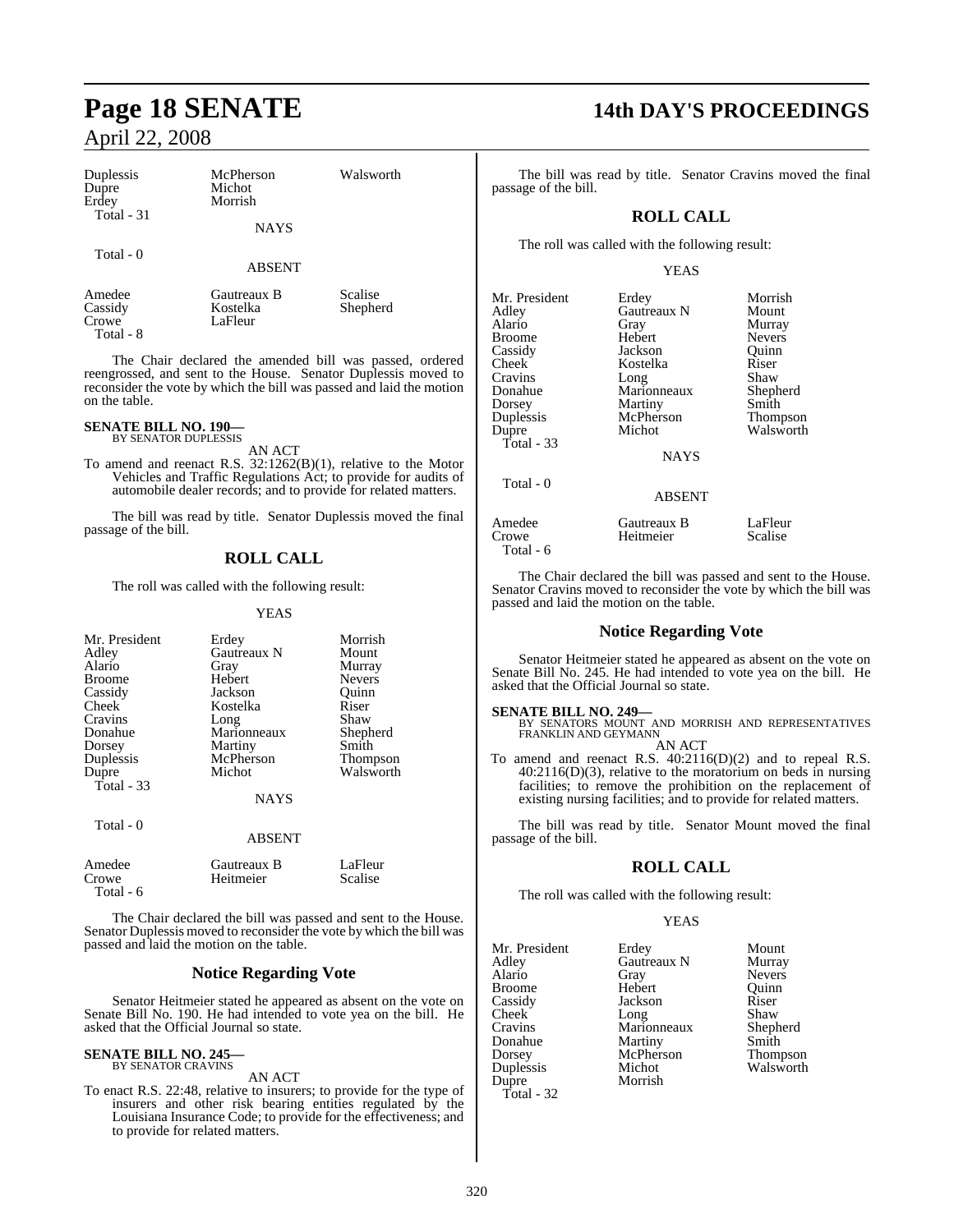## **14th DAY'S PROCEEDINGS Page 19 SENATE**

Kostelka<br>LaFleur

### **NAYS**

| otal |  |
|------|--|
|------|--|

ABSENT

Amedee Heitmeier Scalise<br>Crowe Kostelka Gautreaux B Total - 7

The Chair declared the bill was passed and sent to the House. Senator Mount moved to reconsider the vote by which the bill was passed and laid the motion on the table.

#### **Notice Regarding Vote**

Senator McPherson stated he had voted in error on Senate Bill No. 249. He voted yea on the bill and had intended to vote nay. He asked that the Official Journal so state.

#### **Notice Regarding Vote**

Senator Heitmeier stated he appeared as absent on the vote on Senate Bill No. 249. He had intended to vote yea on the bill. He asked that the Official Journal so state.

## **SENATE BILL NO. 335—** BY SENATOR CRAVINS

AN ACT

To amend and reenact Title 22 of the Louisiana Revised Statutes of 1950; to direct the Louisiana State Law Institute to redesignate the current provisions of Title 22 of the Louisiana Revised Statues of 1950 into a new format and number scheme without changing the substance of the provisions, to be comprised of R.S. 22:1 through 2371, and to provide for related matters.

#### **Floor Amendments Sent Up**

Senator Cravins sent up floor amendments which were read.

#### **SENATE FLOOR AMENDMENTS**

Amendments proposed by Senator Cravins to Engrossed Senate Bill No. 335 by Senator Cravins

AMENDMENT NO. 1

On page 35, line 14, change "Exemption from examination" to "License"

On motion of Senator Cravins, the amendments were adopted.

The bill was read by title. Senator Cravins moved the final passage of the amended bill.

#### **ROLL CALL**

The roll was called with the following result:

#### **YEAS**

| Mr. President | Erdey       | Mount           |
|---------------|-------------|-----------------|
| Adley         | Gautreaux N | Murray          |
| Alario        | Gray        | <b>Nevers</b>   |
| <b>Broome</b> | Hebert      | Ouinn           |
| Cassidy       | Jackson     | Riser           |
| Cheek         | Kostelka    | Shaw            |
| Cravins       | Long        | Shepherd        |
| Crowe         | Marionneaux | Smith           |
| Donahue       | Martiny     | <b>Thompson</b> |
| Dorsey        | McPherson   | Walsworth       |
| Duplessis     | Michot      |                 |
| Dupre         | Morrish     |                 |
| Total - 34    |             |                 |

# April 22, 2008

**NAYS** 

## ABSENT

Amedee Heitmeier Scalise<br>Gautreaux B LaFleur Gautreaux B Total - 5

Total - 0

The Chair declared the amended bill was passed, ordered reengrossed, and sent to the House. Senator Cravins moved to reconsider the vote by which the bill was passed and laid the motion on the table.

#### **Notice Regarding Vote**

Senator Heitmeier stated he appeared as absent on the vote on Senate Bill No. 335. He had intended to vote yea on the bill. He asked that the Official Journal so state.

**SENATE BILL NO. 347—** BY SENATOR CRAVINS

AN ACT

To repeal Part X of Chapter 1 of Title 22 of the Louisiana Revised Statutes of 1950, comprised of R.S. 22:391 through 397, relative to insurers on the co-operative or assessment plan; to repeal provisions regarding the continuation of life, health and accident insurers on the co-operative or assessment plan organized as of October 1, 1948, and to provide for related matters.

The bill was read by title. Senator Cravins moved the final passage of the bill.

#### **ROLL CALL**

The roll was called with the following result:

#### YEAS

| Mr. President<br>Adley<br>Alario<br>Broome<br>Cassidy<br>Cheek <sup>-</sup><br>Cravins<br>Crowe<br>Donahue<br>Dorsey<br>Duplessis<br>Dupre<br>Total - 34 | Erdey<br>Gautreaux N<br>Gray<br>Hebert<br>Heitmeier<br>Jackson<br>Kostelka<br>Long<br>Marionneaux<br>Martiny<br>McPherson<br>Michot<br><b>NAYS</b> | Morrish<br>Mount<br>Murray<br><b>Nevers</b><br>Quinn<br>Riser<br>Shaw<br>Shepherd<br>Smith<br>Walsworth |
|----------------------------------------------------------------------------------------------------------------------------------------------------------|----------------------------------------------------------------------------------------------------------------------------------------------------|---------------------------------------------------------------------------------------------------------|
| Total - 0<br>Amedee                                                                                                                                      | <b>ABSENT</b><br>LaFleur                                                                                                                           | Thompson                                                                                                |
| Gautreaux B<br>Total - 5                                                                                                                                 | Scalise                                                                                                                                            |                                                                                                         |

The Chair declared the bill was passed and sent to the House. Senator Cravins moved to reconsider the vote by which the bill was passed and laid the motion on the table.

## **SENATE BILL NO. 374—** BY SENATOR CRAVINS

AN ACT

To repeal Part XI of Chapter 2 of Title 22 of the Louisiana Revised Statutes of 1950, comprised of R.S. 22:1931 through 1943, relative to animal insurers; to repeal provisions regarding the licensing and operation of animal insurers; to provide for effectiveness of the Act; and to provide for related matters.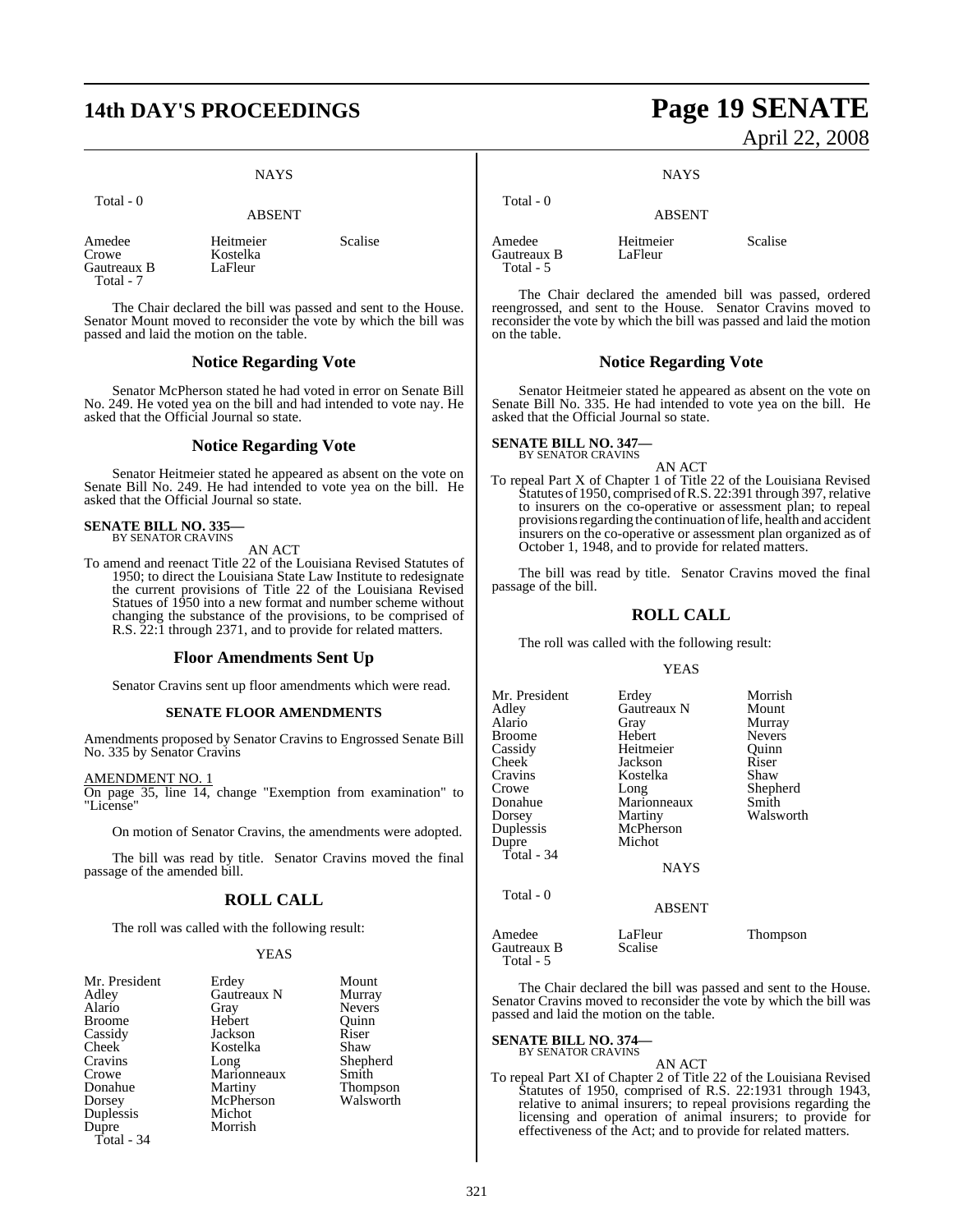The bill was read by title. Senator Cravins moved the final passage of the bill.

#### **ROLL CALL**

The roll was called with the following result:

#### YEAS

| Mr. President | Erdey       | Morrish         |
|---------------|-------------|-----------------|
| Adley         | Gautreaux N | Mount           |
| Alario        | Gray        | Murray          |
| <b>Broome</b> | Hebert      | <b>Nevers</b>   |
| Cassidy       | Heitmeier   | Ouinn           |
| Cheek         | Jackson     | Riser           |
| Cravins       | Kostelka    | Shaw            |
| Crowe         | Long        | Shepherd        |
| Donahue       | Marionneaux | Smith           |
| Dorsey        | Martiny     | <b>Thompson</b> |
| Duplessis     | McPherson   | Walsworth       |
| Dupre         | Michot      |                 |
| Total $-35$   |             |                 |
|               | <b>NAYS</b> |                 |
|               |             |                 |

Total - 0

ABSENT

Amedee LaFleur<br>Gautreaux B Scalise Gautreaux B Total - 4

The Chair declared the bill was passed and sent to the House. Senator Cravins moved to reconsider the vote by which the bill was passed and laid the motion on the table.

#### **SENATE BILL NO. 426—** BY SENATOR DUPLESSIS

AN ACT

To enact R.S. 6:969.20(D), relative to the Motor Vehicle Sales Finance Act; to provide certain duties for the lender or holder of a retail installment contract; and to provide for related matters.

The bill was read by title. Senator Duplessis moved the final passage of the bill.

#### **ROLL CALL**

The roll was called with the following result:

#### YEAS

| Mr. President<br>Adley<br>Alario<br><b>Broome</b><br>Cassidy<br>Cheek<br>Cravins<br>Crowe<br>Donahue<br>Dorsey<br>Duplessis<br>Dupre<br>Total $-35$ | Erdey<br>Gautreaux N<br>Gray<br>Hebert<br>Heitmeier<br>Jackson<br>Kostelka<br>Long<br>Marionneaux<br>Martiny<br>McPherson<br>Michot<br><b>NAYS</b> | Morrish<br>Mount<br>Murray<br><b>Nevers</b><br>Quinn<br>Riser<br>Shaw<br>Shepherd<br>Smith<br><b>Thompson</b><br>Walsworth |
|-----------------------------------------------------------------------------------------------------------------------------------------------------|----------------------------------------------------------------------------------------------------------------------------------------------------|----------------------------------------------------------------------------------------------------------------------------|
| Total - 0                                                                                                                                           | <b>ABSENT</b>                                                                                                                                      |                                                                                                                            |

Amedee LaFleur<br>Gautreaux B Scalise Gautreaux B Total - 4

## **Page 20 SENATE 14th DAY'S PROCEEDINGS**

The Chair declared the bill was passed and sent to the House. Senator Duplessis moved to reconsider the vote by which the bill was passed and laid the motion on the table.

#### **Rules Suspended**

Senator Thompson asked for and obtained a suspension of the rules for the purpose of reverting to the Morning Hour.

#### **Introduction of Senate Bills and Joint Resolutions**

Senator Thompson asked for and obtained a suspension of the rules for the purpose of introducing and reading the following Senate Bills and Joint Resolutions a first and second time and referring them to committee.

#### **SENATE BILL NO. 749—**

BY SENATOR CRAVINS

- AN ACT
- To amend and reenact R.S. 15:902.3(A) and R.S. 46:2755(B)(3) and to enact R.S. 15:902.4 and R.S.  $46:2755(B)(4)$  and  $(C)(6)$ , relative to the Juvenile Justice Reform Act Implementation Commission; to provide for powers, duties, and functions of the Juvenile Justice Reform Act Implementation Commission; to provide for the closure of Jetson Youth Center-East Baton Rouge Parish Unit; and to provide for related matters.

The bill was read by title and referred by the President to the Committee on Judiciary B.

**SENATE BILL NO. 750—** BY SENATORS MURRAY AND N. GAUTREAUX

AN ACT To enact Chapter 48 of Title 51 of the Louisiana Revised Statutes of 1950, to be comprised ofR.S. 51:3025 through 3030, relative to Louisiana Clean Energy Industry Development Act; to provide relative to electric utilities; to provide legislative findings; to provide for definitions, terms, conditions, and procedures; to provide relative to the Public Service Commission; to establish the Louisiana Clean Energy Industry Development Fund; to establish the Louisiana Clean Energy Industry Development Council; to provide for membership, powers and duties; to provide for the establishment of renewable energy portfolio standards; and to provide for related matters.

The bill was read by title and referred by the President to the Committee on Environmental Quality.

#### **SENATE BILL NO. 751—**

BY SENATOR WALSWORTH

AN ACT To amend and reenact R.S. 23:1592(E) and 1595(A) and to enacts R.S.  $23:1474(I)(4)$  and  $1536(E)(4)$ , relative to workers' compensation benefits; to provide for an increase in the maximum benefit available; to provide an additional procedure for determining such benefit; to provide for a reduction in employer contributions under certain circumstances; and to provide for related matters.

The bill was read by title and referred by the President to the Committee on Labor and Industrial Relations.

## **SENATE BILL NO. 752—** BY SENATOR WALSWORTH

## AN ACT

To amend and reenact R.S. 32:666(B) and (C), to enact R.S. 14:126.4, relative to tests for suspected drunken drivers; to provide relative to electronic signatures of officers; to provide penalties for false certification of arrest documents; and to provide for related matters.

The bill was read by title and referred by the President to the Committee on Judiciary B.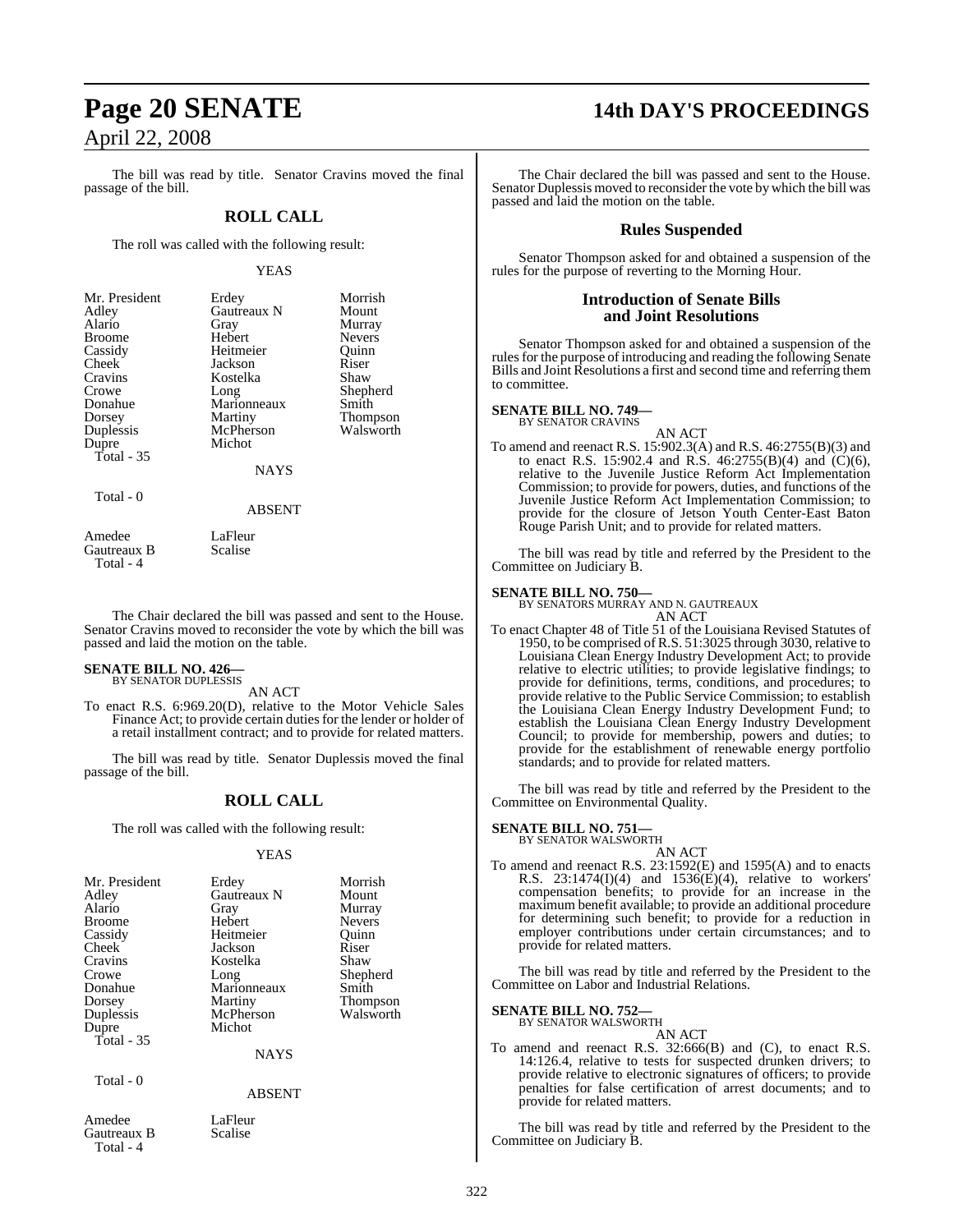## **14th DAY'S PROCEEDINGS Page 21 SENATE**

#### **SENATE BILL NO. 753—** BY SENATOR AMEDEE

AN ACT

To amend and reenact R.S. 4:724(B)(5) and to enact R.S. 4:724(J) and (K), relative to electronic video bingo machines; to provide with respect to the types of games which are played or displayed on electronic video bingo machines; to provide for exceptions; to provide for applicability; to provide for the replacement of certain machines which are destroyed or rendered inoperable; to provide for an effective date; and to provide for related matters.

The bill was read by title and referred by the President to the Committee on Judiciary B.

### **Introduction of Senate Concurrent Resolutions**

Senator Cassidy asked for and obtained a suspension of the rules for the purpose of introducing and reading the following Senate Concurrent Resolutions a first and second time and acting upon them as follows:

## **SENATE CONCURRENT RESOLUTION NO. 40—** BY SENATORS CASSIDY AND DUPRE A CONCURRENT RESOLUTION

To urge and request the Department of Health and Hospitals to collaborate with the Louisiana State University Health Sciences Center to study the feasibility of the Department of Health and Hospitals electronically posting certain medical records through the electronic systems currently in place with Louisiana State University Health Sciences Center.

The resolution was read by title and referred by the President to the Committee on Health and Welfare.

#### **Messages from the House**

The following Messages from the House were received and read as follows:

### **Message from the House**

#### **ASKING CONCURRENCE IN HOUSE CONCURRENT RESOLUTIONS**

April 22, 2008

To the Honorable President and Members of the Senate:

I am directed to inform your honorable body that the House of Representatives has finally passed and asks your concurrence in the following House Concurrent Resolutions:

## **HOUSE CONCURRENT RESOLUTION NO. 63—**

BY REPRESENTATIVE HARDY A CONCURRENT RESOLUTION

To urge and request the United States Congress to increase penalties for any person who knowingly hires, or recruits or refers for a fee, for employment within this state, an individual who is not authorized to work in the United States, or who knowingly continues to employ an unauthorized alien.

> Respectfully submitted, ALFRED W. SPEER Clerk of the House of Representatives

#### **House Concurrent Resolutions**

Senator Nevers asked for and obtained a suspension of the rules to take up at this time the following House Concurrent Resolutions just received from the House which were taken up, read a first and second time by their titles and acted upon as follows:

# April 22, 2008

## **HOUSE CONCURRENT RESOLUTION NO. 63—** BY REPRESENTATIVE HARDY

A CONCURRENT RESOLUTION

To urge and request the United States Congress to increase penalties for any person who knowingly hires, or recruits or refers for a fee, for employment within this state, an individual who is not authorized to work in the United States, or who knowingly continues to employ an unauthorized alien.

The resolution was read by title and referred by the President to the Committee on Labor and Industrial Relations.

#### **Reports of Committees**

The following reports of committees were received and read:

#### **REPORT OF COMMITTEE ON**

## **JUDICIARY A**

Senator Julie Quinn, Chairman on behalf of the Committee on Judiciary A, submitted the following report:

#### April 22, 2008

To the President and Members of the Senate:

I am directed by your Committee on Judiciary A to submit the following report:

## **SENATE BILL NO. 117—** BY SENATOR AMEDEE

AN ACT To amend and reenact R.S. 13:2563.17(A) and (B) and to enact R.S. 13:2563.17(D), relative to the judicial expense fund of the Parish Court for the parish of Ascension; to provide for the collection of fees; to provide for creation of the Parish Court Probation Fee Fund as a separate account in the judicial expense fund; to provide for inspection; to provide for an audit; to provide for purposes; and to provide for related matters.

Reported favorably.

## **SENATE BILL NO. 161—** BY SENATOR JACKSON

AN ACT

To amend and reenact R.S. 9:397.1(B), R.S. 13:4291(A), and R.S. 46:236.3(B)(1) and (K), relative to income assignment orders; to provide for the interruption of prescription of child support payments intercepted through any means; to authorize the use of income assignment orders to collect paternity testing costs; to provide for fines against employers for failing to withhold payments from income assignment orders; to provide terms and conditions; and to provide for related matters.

Reported favorably.

#### **SENATE BILL NO. 179—** BY SENATOR QUINN

AN ACT To amend and reenact Civil Code Article 2339, relative to community property; to provide relative to the fruits and revenues of separate property; to provide for reservation as separate property; to provide certain terms, conditions, procedures, requirements and effects, and to provide for related matters.

Reported with amendments.

#### **SENATE BILL NO. 260—** BY SENATOR JACKSON

AN ACT

To amend and reenact R.S. 9:406 and to enact R.S. 9:399.1, relative to child support; to provide for formal notice of revocation of acknowledgments; to provide for nullification of an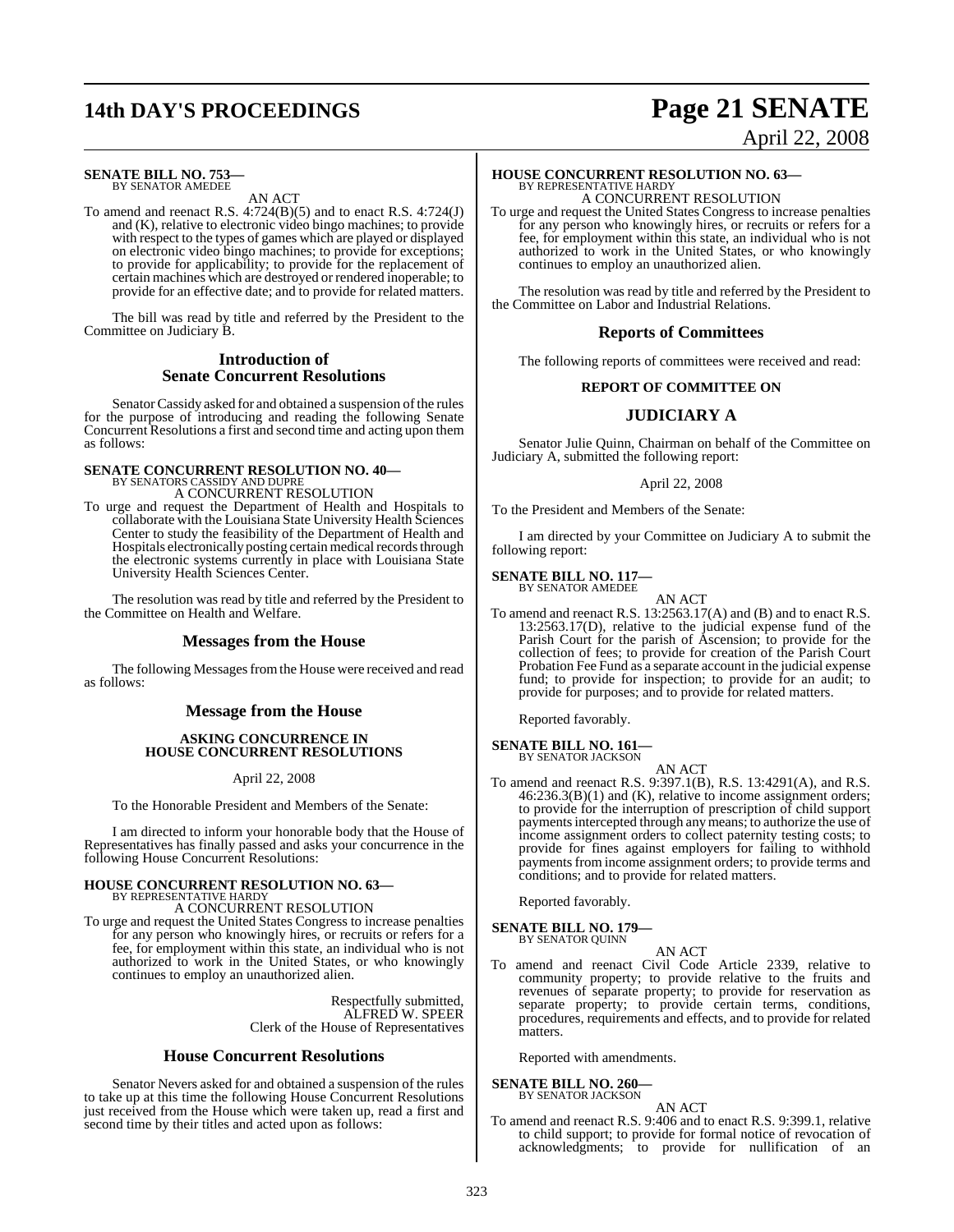acknowledgment when judgment establishing child support is dismissed on the basis of non-paternity; to provide time periods for bringing a petition to vacate judgments establishing paternity; to provide time periods for nullification of a judgment of paternity when the judgment establishing child support is dismissed on the basis of non-paternity; to provide certain terms, conditions, procedures and requirements, and to provide for related matters.

Reported with amendments.

## **SENATE BILL NO. 265—** BY SENATOR QUINN

AN ACT

To amend and reenact Chapter 2 of Title VIII of Book I of the Civil Code, formerly comprised of Articles 365 through 385, to be comprised of Articles 365 through 371,CivilCodeArticle 2318, and Title V of Book VII of the Louisiana Code of Civil Procedure, formerly comprised of Articles 3991 through 3994, to be comprised of Articles 3991 through 3998, all relative to the emancipation of minors; to provide for the kinds of emancipation; to provide for judicial emancipation; to provide for emancipation by marriage; to provide for limited emancipation by authentic act; to provide for the effective date of an emancipation; to provide for the modification or termination of an emancipation; to provide for parental liability of an unemancipated minor; to provide for a petition for a judicial emancipation; to provide for the venue for a judicial emancipation; to provide for the hearing of a petition for a judicial emancipation; to provide for an appeal of a judicial emancipation; to provide for the termination or modification of an emancipation; to provide when an emancipation is effective; to provide for an effective date; and to provide for related matters.

Reported with amendments.

#### **SENATE BILL NO. 301—** BY SENATOR CHAISSON

AN ACT

To enact R.S. 29:735.3, relative to civil liability of medical personnel; to provide immunity for medical personnel during a declared state of emergency who render emergency care, healthcare services, or first aid as a result of evacuations or treatment conducted in accordance with disaster medicine protocol and at the direction of military or government authorities; to provide for a definition of disaster medicine protocol; and to provide for related matters.

Reported with amendments.

## **SENATE BILL NO. 427—** BY SENATOR WALSWORTH

AN ACT

To amend and reenact R.S. 8:304, relative to cemeteries; to provide relative to dedication of property to cemeteries; to require the filing of an act of dedication; to provide for an effective date; and to provide for related matters.

Reported with amendments.

# **SENATE BILL NO. 579—** BY SENATOR MURRAY

AN ACT

To amend and reenact R.S. 13:841.3, R.S. 44:183(F), and Section 8(A)(1) as enacted by Act No. 621 of the 2006 Regular Session of the Legislature, relative to district courts; to provide for the handling of funds by the clerk of the Forty-First Judicial District Court; to provide for the depositing of certain collected fees or sums into a specific account; and to provide for related matters.

Reported with amendments.

## **Page 22 SENATE 14th DAY'S PROCEEDINGS**

#### **SENATE BILL NO. 690—** BY SENATOR LONG

AN ACT

To amend and reenact R.S. 3:2773(B), relative to seizure of dogs found unaccompanied by their owners; to require impoundment of dogs with no collar identifying the owner or other form of identification; to provide for impoundment fees; to provide relative to disposal; and to provide for related matters.

Reported favorably.

Respectfully submitted, JULIE QUINN Chairman

#### **Motion to Recommit**

Senator Thompson asked for and obtained a suspension of the rules and recommitted Senate Bill No. 724 from the Committee on Senate and Governmental Affairs to the Committee on Education.

#### **Regular Order of the Day Resumed**

#### **Senate Bills and Joint Resolutions on Third Reading and Final Passage, Subject to Call**

The following Senate Bills and Joint Resolutions on Third Reading and Final Passage, subject to call, were taken up and acted upon as follows:

#### **Called from the Calendar**

Senator Gray asked that Senate Bill No. 75 be called from the Calendar at this time for its final passage.

**SENATE BILL NO. 75—**

BY SENATOR GRAY

AN ACT To amend and reenact R.S.  $40:2116(J)(1)$ , relative to facility need review; to provide for facility need review approvals for nursing homes and intermediate care facilities for people with developmental disabilities that were located in an area affected by executive order or proclamation of emergency or disaster; to provide for extension of such facility need review approvals; and to provide for related matters.

The bill was read by title. Senator Gray moved the final passage of the bill.

#### **ROLL CALL**

The roll was called with the following result:

#### YEAS

Mr. President Erdey Michot<br>Adley Gautreaux N Morrish Adley Gautreaux N<br>Alario Gray **Broome** Cassidy Heitmeier Nevers<br>Cheek Jackson Quinn Cheek Jackson Quinn<br>Cravins Kostelka Riser Cravins Kostelka Riser Crowe LaFleur<br>Donahue Long Donahue Long Shepherd Dorsey Marionneaux<br>
Duplessis Martiny Duplessis Martiny Thompson Total - 36

Gray Mount<br>Hebert Murray McPherson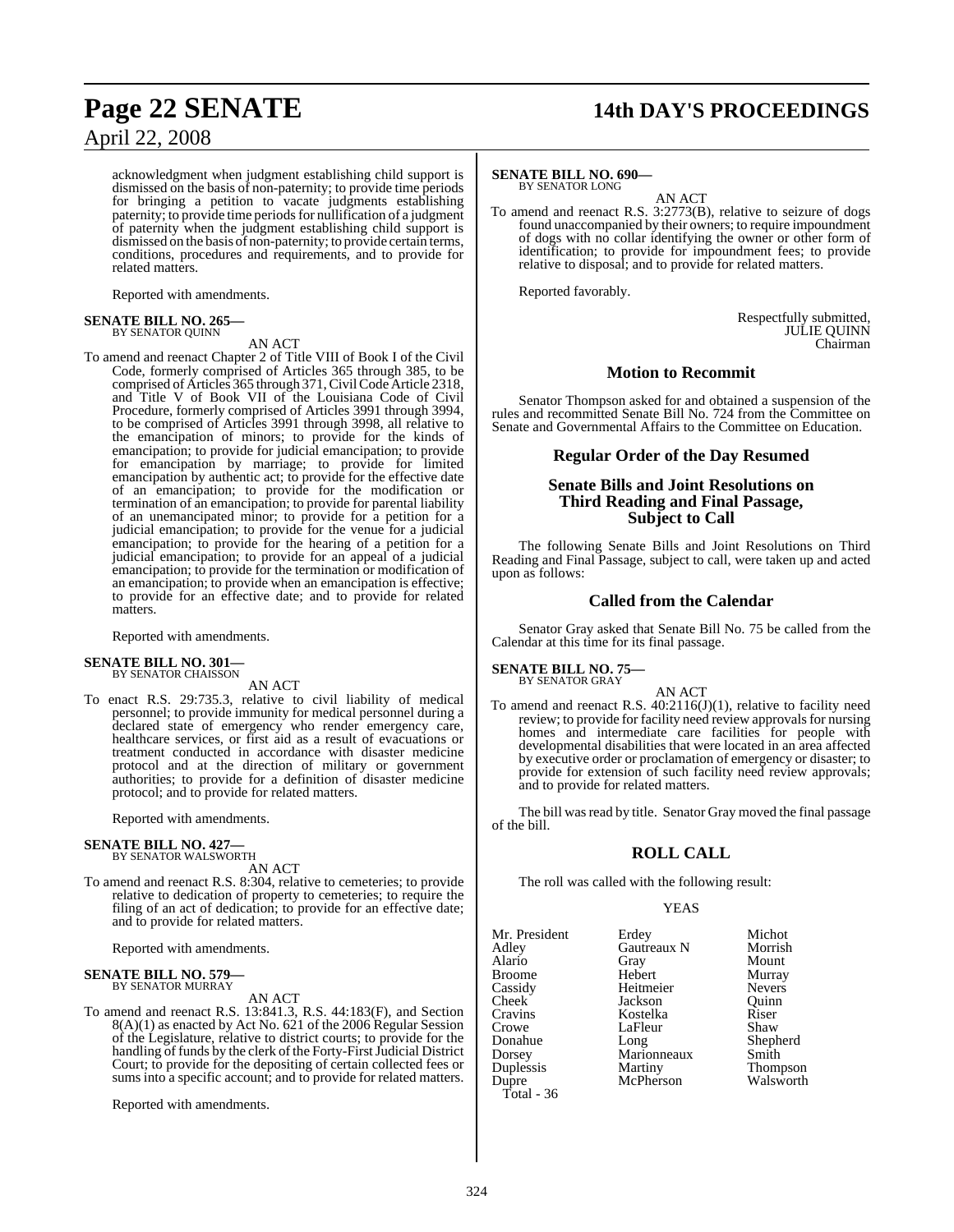# **14th DAY'S PROCEEDINGS Page 23 SENATE**

#### **NAYS**

Total - 0

ABSENT

| Amedee    | Gautreaux B |
|-----------|-------------|
| Total - 3 |             |

The Chair declared the bill was passed and sent to the House. Senator Gray moved to reconsider the vote by which the bill was passed and laid the motion on the table.

Scalise

#### **Recess**

On motion of Senator Marinneaux, the Senate took a recess until 4:45 o'clock P.M.

#### **After Recess**

The Senate was called to order at 4:50 o'clock P.M. by the President of the Senate.

### **ROLL CALL**

The roll being called, the following members answered to their names:

#### PRESENT

| Mr. President<br>Adley<br><b>Broome</b><br>Cassidy<br>Cheek<br>Cravins<br>Crowe<br>Duplessis<br>Total - $22$ | Gautreaux B<br>Gray<br>Hebert<br>Kostelka<br>LaFleur<br>Long<br>Martiny<br>Mount | Murray<br>Riser<br>Shaw<br>Smith<br>Thompson<br>Walsworth |
|--------------------------------------------------------------------------------------------------------------|----------------------------------------------------------------------------------|-----------------------------------------------------------|
|                                                                                                              | <b>ABSENT</b>                                                                    |                                                           |
| Alario<br>Amedee<br>Donahue                                                                                  | Gautreaux N<br>Heitmeier<br>Jackson                                              | Morrish<br><b>Nevers</b><br>Ouinn                         |

Dorsey Marionneaux Scalise<br>
Dupre McPherson Shepherd McPherson Erdey Michot Total - 17

The President of the Senate announced there were 22 Senators present and a quorum.

#### **Senate Business Resumed**

#### **Rules Suspended**

Senator Broome asked for and obtained a suspension of the rules for the purpose of taking up at this time.

#### **Introduction of Senate Bills and Joint Resolutions**

Senator Broome asked for and obtained a suspension of the rules for the purpose of introducing and reading the following Senate Bills and Joint Resolutions a first and second time and referring them to committee.

#### **SENATE BILL NO. 754—** BY SENATOR HEBERT

AN ACT

To enact R.S. 30:4(K) and 4.1(K), and R.S. 38:3097.3(E), relative to uses of ground water; to provide for the powers and duties of the

# April 22, 2008

assistant secretary and the commissioner of conservation; to prohibit certain uses of ground water; to provide terms and conditions; and to provide for related matters.

The bill was read by title and referred by the President to the Committee on Environmental Quality.

#### **SENATE BILL NO. 755—** BY SENATOR HEBERT

AN ACT

To enact R.S. 40:600.66(B), relative to the Louisiana Road Home Housing Corporation Act; to provide for the powers and responsibilities of the Road Home Corporation; to provide for the binding effect on certain appraisals; and to provide for related matters.

The bill was read by title and referred by the President to the Committee on Local and Municipal Affairs.

### **SENATE BILL NO. 756—**

BY SENATOR B. GAUTREAUX AN ACT

To amend and reenactR.S.11:122(3), 242(E)(introductory paragraph) and (1), 271(C)(1) and (2), 768(D)(3), 1191, 1549(B), and  $2260(A)(11)(d)$ , the title of Chapter 8 of Title 24 of the Louisiana Revised Statutes of 1950, R.S. 24:38(B)(1), 512, 514(G) and (H), and 554(A)(1), and R.S. 33:1531(C); to enact Part III of Chapter 8 of Title 24 of the Louisiana Revised Statutes of 1950, to be comprised of R.S. 24:571 through 575; and to repeal R.S.  $24:513(C)$  and  $(D)(2)$ ,  $514(D)$ , and  $521$ , relative to legislative agencies and employees; to provide with respect to the powers, duties, and functions of the legislative actuary; to provide for an effective date; and to provide for related matters.

The bill was read by title and referred by the President to the Committee on Senate and Governmental Affairs.

#### **SENATE BILL NO. 757—**

BY SENATOR B. GAUTREAUX

AN ACT To amend and reenact R.S. 32:299 and to enact R.S. 32:299.1, relative to the operation of off-road vehicles; to provide relative to the operation of such vehicles on public roads; to provide relative to the operation of such vehicles by minors including requirements for protective equipment and training; to provide for reports on accidents; to provide penalties for violations; and to provide for related matters.

The bill was read by title and referred by the President to the Committee on Transportation, Highways and Public Works.

#### **SENATE BILL NO. 758—** BY SENATOR BROOME

#### AN ACT

To amend and reenact Children's Code Articles 1245 and 1255(A) and to enact Children's Code Articles 1243.3, 1245.1, 1248.1, and 1256(E), relative to intrafamily adoptions; to provide for a burden of proof; to provide for the appointment of counsel; to provide for notice of rights of natural parent; to provide for the terms and effects of a final decree; and to provide for related matters.

The bill was read by title and referred by the President to the Committee on Judiciary A.

#### **SENATE BILL NO. 759—** BY SENATOR BROOME

AN ACT

To amend and reenact R.S. 46:261, relative to the Department of Social Services; to provide with respect to the TANF block grant; to provide with respect to programs to build stronger father-child relationships; to provide with respect to the promotion of healthy marriages; and to provide for related matters.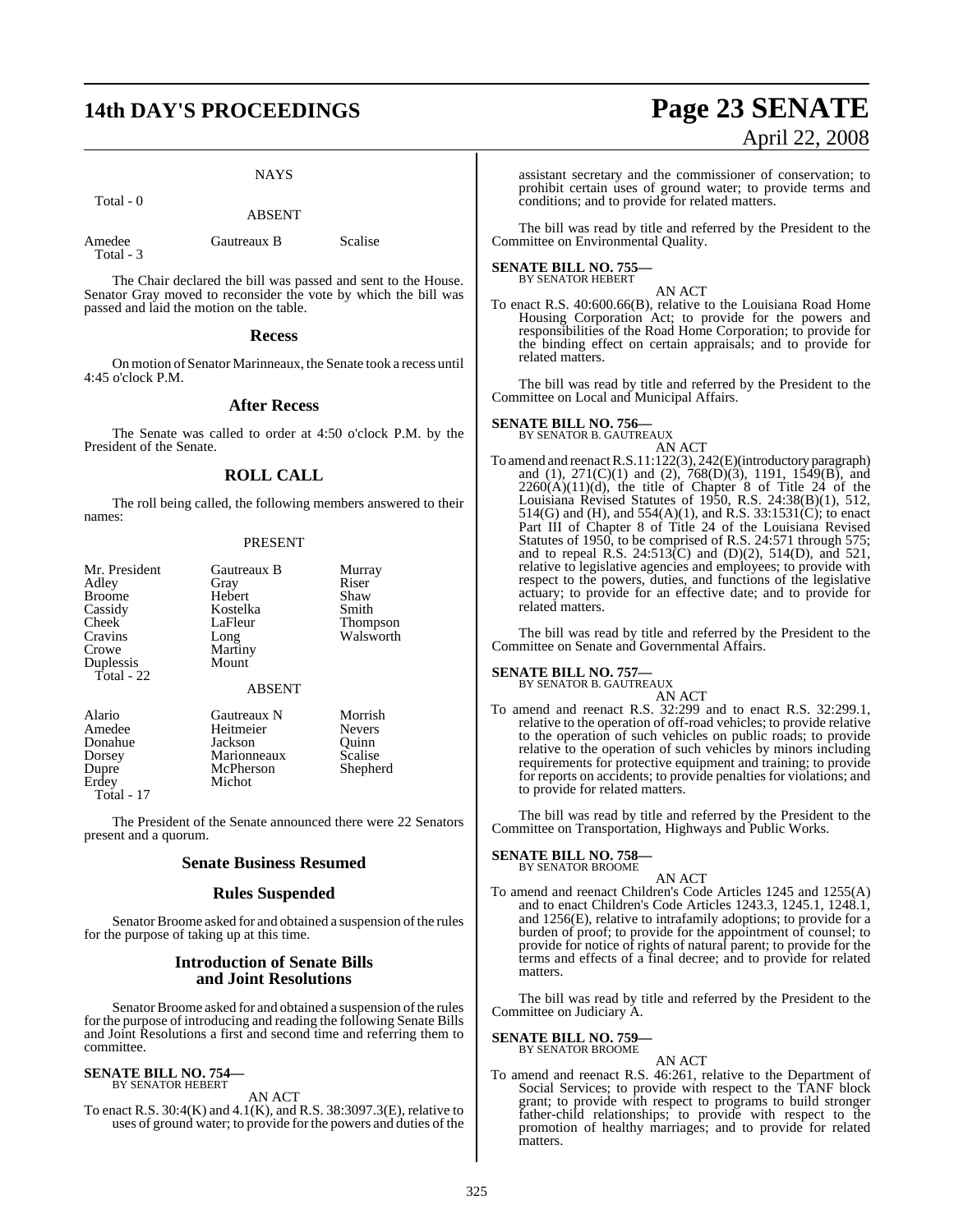# **Page 24 SENATE 14th DAY'S PROCEEDINGS**

The bill was read by title and referred by the President to the Committee on Finance.

## **SENATE BILL NO. 760—**<br>BY SENATOR THOMPSON

AN ACT

To amend and reenact R.S. 25:1242(C), relative to the membership of the Eddie G. Robinson Museum Commission; to provide for changes to the membership of the commission; and to provide for related matters.

The bill was read by title and referred by the President to the Committee on Education.

#### **SENATE BILL NO. 761—** BY SENATOR CROWE

AN ACT

To amend and reenact R.S. 56:305(H) and to enact R.S. 56:303.6(D), relative to certain commercial fisheries licenses; to provide relative to commercial oyster harvester licenses; to provide relative to certain commercial gear licenses; to provide certain license conditions and requirements; and to provide for related matters.

The bill was read by title and referred by the President to the Committee on Natural Resources.

# **SENATE BILL NO. 762—** BY SENATOR CROWE

AN ACT

To amend and reenact R.S. 40:2116(K), relative to facility need review of nursing home licenses; to provide for the owners of nursing homes destroyed by hurricanes Katrina or Rita to demonstrate a failure to receive notice of surrender of their license; to provide for circumstances under which such facilities may have pre-storm licenses re-issued; to provide for possible extensions of time to rebuild once the license is re-issued; and to provide for related matters.

The bill was read by title and referred by the President to the Committee on Health and Welfare.

#### **SENATE BILL NO. 763** BY SENATOR DONAHUE

AN ACT

To authorize and provide for the transfer of certain state property; to provide for the transfer of state property in St. Tammany Parish; to provide for the property description; to provide for reservation of mineral rights; to provide terms and conditions; and to provide for related matters.

The bill was read by title and referred by the President to the Committee on Natural Resources.

## **SENATE BILL NO. 764—** BY SENATORS DORSEY AND DUPLESSIS

AN ACT

To amend and reenact R.S. 6:969.17 and 1097(B)(6), and R.S. 9:3529, relative to bank charges; to provide charges for checks returned for insufficient funds; to provide for residential loan fees and charges; to provide for installment of consumer credit transactions returned; and to provide for related matters.

The bill was read by title and referred by the President to the Committee on Commerce, Consumer Protection, and International Affairs.

## **SENATE BILL NO. 765—** BY SENATOR MICHOT

AN ACT

To amend and reenact R.S. 46:979, relative to Medicaid; to provide for maximizing Medicaid funding; to provide for department responsibility; and to provide for related matters.

The bill was read by title and referred by the President to the Committee on Health and Welfare.

#### **SENATE BILL NO. 766—**

BY SENATOR MARIONNEAUX AN ACT

To amend and reenact Code of Civil Procedure Article 1561(A), relative to consolidation of cases; to provide for consent; and to provide for related matters.

The bill was read by title and referred by the President to the Committee on Judiciary A.

## **SENATE BILL NO. 767—** BY SENATOR MARIONNEAUX

AN ACT

To enact R.S. 33:4546.18 (F), relative to the Louisiana Municipal Natural Gas Purchasing and Distribution Authority; to provide with respect to the withdrawal of a political subdivision from the authority; and to provide for related matters.

The bill was read by title and referred by the President to the Committee on Local and Municipal Affairs.

#### **SENATE BILL NO. 768—** BY SENATOR MARIONNEAUX

AN ACT

To enact R.S. 34:3457.2, relative to the Port Construction and Development Priority Program; to authorize port authorities to make application for homeland security projects; and to provide for related matters.

The bill was read by title and referred by the President to the Committee on Transportation, Highways and Public Works.

#### **SENATE BILL NO. 769—**

BY SENATOR CHAISSON AN ACT

To amend and reenact R.S.  $42:1113(D)(1)(a)(iii)$  and (iv) and (c), (2), (3) and (4),  $1114.3(A)(1)$ ,  $(2)$ , and  $(4)$ ,  $(B)$ , and  $(C)(3)$ ,  $1115.1(D)$ , and  $1123(13)$  and  $(39)(a)$ , and to enact R.S. 42:115.1(E), relative to the Code of Governmental Ethics; to provide relative to certain contracts involving certain public servants and certain affiliated persons and entities; to provide relative to restrictions regarding such contracts; to provide for disclosure of such contracts; to provide for enforcement and penalties; to provide relative to applicability; to provide exceptions; to provide for effectiveness; to provide relative to the acceptance of complimentary admission to certain events by public servants; to provide definitions; to provide for limitations on food, drink, and refreshments provided to public servants; to provide relative to restrictions on immediate family members of a legislator serving as a registered lobbyist; and to provide for related matters.

The bill was read by title and referred by the President to the Committee on Senate and Governmental Affairs.

## **SENATE BILL NO. 770—** BY SENATOR CHAISSON

AN ACT

To amend and reenact R.S. 24:53(A)(5) and R.S. 49:74(A)(5)(a) and (b)(ii) and to enact R.S.  $49:74(A)(7)$ , relative to lobbying; to provide for the disclosure of certain income received by an executive branch lobbyist; to provide for the required disclosure of certain business relationships; and to provide for related matters.

The bill was read by title and referred by the President to the Committee on Senate and Governmental Affairs.

## **SENATE BILL NO. 771—** BY SENATOR HEBERT

#### AN ACT

To enact R.S. 32:297.1, relative to motor vehicles; to authorize Kie series mini-trucks to operate on the streets and highways under certain conditions; and to provide for related matters.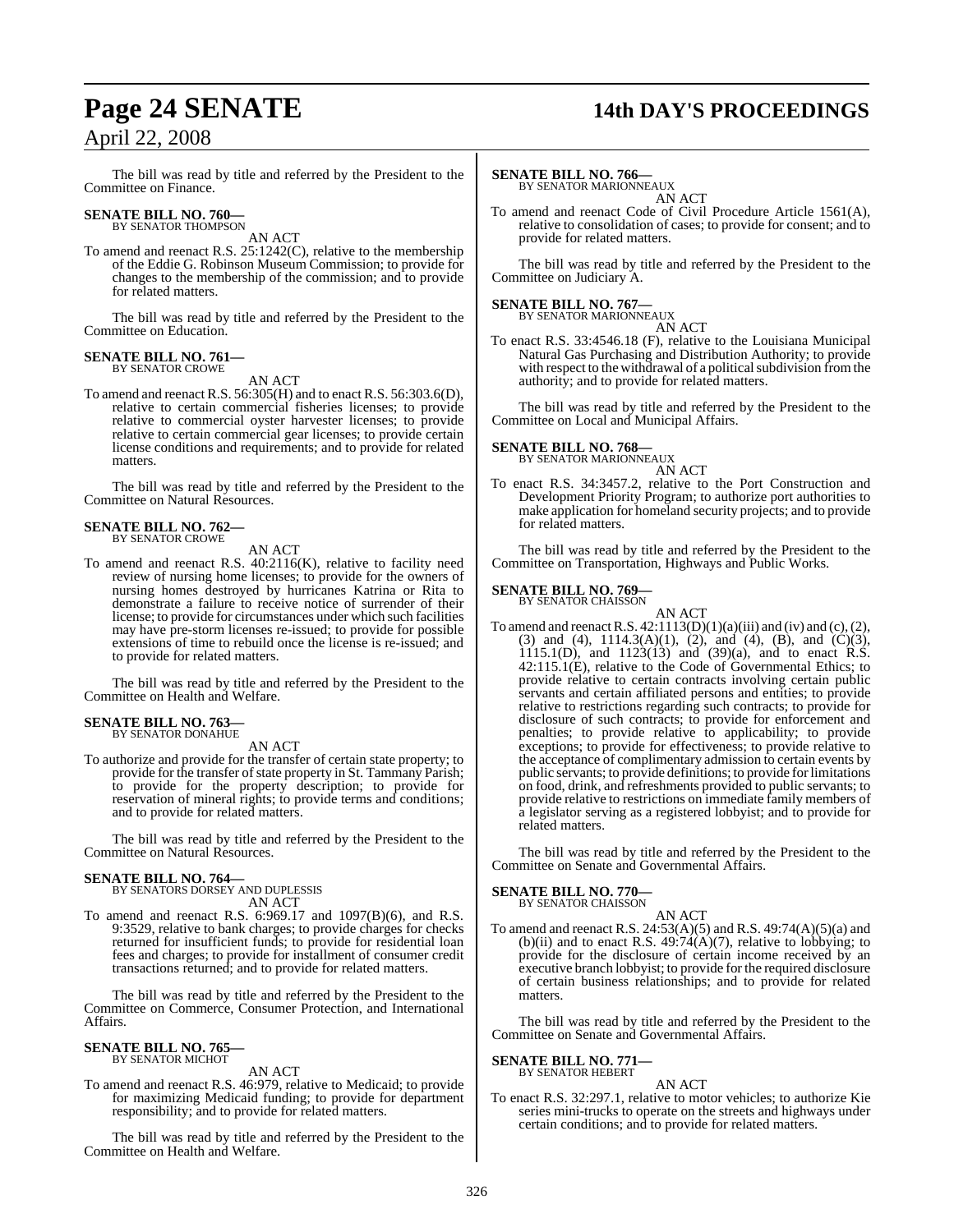# **14th DAY'S PROCEEDINGS Page 25 SENATE**

# April 22, 2008

The bill was read by title and referred by the President to the Committee on Transportation, Highways and Public Works.

## **SENATE BILL NO. 772—** BY SENATOR HEBERT

AN ACT

To enact Subpart P of Part II-A of Subtitle I of Title 39 of the Louisiana Revised Statutes of 1950, to be comprised of R.S. 39.100.71, relative to special funds; to provide for legislative findings; to establish the Enough is Enough Fund; to provide for the dedication of certain revenues to the fund; to provide for the deposit of and use of monies in the fund; to provide for an effective date; and to provide for related matters.

The bill was read by title and referred by the President to the Committee on Finance.

#### **SENATE BILL NO. 773—** BY SENATOR MARTINY

AN ACT

To amend and reenact R.S.  $26:80(A)(3)$  and  $280(A)(3)$ , relative to alcohol permits; to provide for the issuance of alcohol permits to certain facilities which are leased for the purpose of conducting charitable games of chance; to provide for permits for dealers in beverages of low alcoholic content to certain facilities which are leased for the purposes of conducting charitable games of chance; to provide for related matters.

The bill was read by title and referred by the President to the Committee on Judiciary B.

## **SENATE BILL NO. 774—** BY SENATOR ADLEY

AN ACT

To amend and reenact R.S. 42:1115.1(A) and (B); relative to certain expenditures for food, drink, and refreshment for the benefit of public servants; and to provide for related matters.

The bill was read by title and referred by the President to the Committee on Senate and Governmental Affairs.

#### **SENATE BILL NO. 775—** BY SENATOR NEVERS

AN ACT

To amend and reenact R.S. 40:967(B)(3), relative to controlled dangerous substance; to provide regarding the production or manufacturing of methamphetamine; to provide for certain criteria; to provide for penalties; and to provide for related matters.

The bill was read by title and referred by the President to the Committee on Judiciary C.

#### **SENATE BILL NO. 776—** BY SENATOR MICHOT

AN ACT

To enact Chapter 2-B of Code Title II of Code Book III of Title 9 of the Louisiana Revised Statutes of 1950, to be comprised of R.S. 9:2345 and R.S. 36:109(C), relative to trusts created for a public purpose; to create such a trust and provide for its powers and duties; to provide for use of money received by the trust; and to provide for related matters.

The bill was read by title and referred by the President to the Committee on Judiciary A.

#### **SENATE BILL NO. 777** BY SENATOR MICHOT

AN ACT

To amend and reenact R.S. 45:844.55(D)(2), relative to telecommunications; to provide for enforcement; to provide for cost allocation and affiliate transaction rules; and to provide for related matters.

The bill was read by title and referred by the President to the Committee on Commerce, Consumer Protection, and International Affairs.

## **SENATE BILL NO. 778—** BY SENATOR LAFLEUR

AN ACT

To enact R.S. 13:4249, relative to judgments; to provide for tribal courts; to provide standards for recognizing records and proceedings of tribal courts; and to provide for related matters.

The bill was read by title and referred by the President to the Committee on Judiciary A.

#### **SENATE BILL NO. 779—** BY SENATOR NEVERS

AN ACT

To enact R.S. 33:4546.18(F), relative to the Louisiana Natural Gas Purchasing and Distribution Authority; to authorize long term contracts for the purchase of natural gas by political subdivisions; and to provide for related matters.

The bill was read by title and referred by the President to the Committee on Local and Municipal Affairs.

#### **SENATE BILL NO. 780—** BY SENATOR CROWE

| UN CNUME |        |  |
|----------|--------|--|
|          | AN ACT |  |

To enact Chapter 49 of Title 34 of the Louisiana Revised Statutes of 1950, to be comprised of R.S. 34:3491 through 3506, relative to the Louisiana International Deep Water Gulf Transfer Terminal Authority; to create the authority and provide for a board of commissioners to govern the authority; to provide for the authority's powers, duties, and responsibilities; and to provide for related matters.

The bill was read by title and referred by the President to the Committee on Transportation, Highways and Public Works.

## **SENATE BILL NO. 781—** BY SENATOR JACKSON

AN ACT To enact Children's Code Art. 554, relative to legal representation of children; to provide with respect to multi-disciplinary interaction of an attorney representing a child in a child abuse and neglect case, together with other professionals involved with the child; to provide for an effective date; and to provide for related matters.

The bill was read by title and referred by the President to the Committee on Judiciary A.

#### **SENATE BILL NO. 782—** BY SENATOR JACKSON

AN ACT

To enact Chapter 36 of Title 40 of the Louisiana Revised Statutes of 1950, to be comprised of R.S. 40:2861 and 2862, relative to rendering plants and transfer centers; to provide for definitions; to provide relative to prohibiting rendering plants and transfer centers within the corporate limits of the city of Shreveport; and to provide for related matters.

The bill was read by title and referred by the President to the Committee on Local and Municipal Affairs.

#### **SENATE BILL NO. 783**

BY SENATOR B. GAUTREAUX

AN ACT To enact R.S. 3:2364(F), relative to the Louisiana Animal Welfare Commission; to provide relative to powers of the chairman of the commission; to permit the chairman to appoint an agent to obtain records and inspect facilities; and to provide for related matters.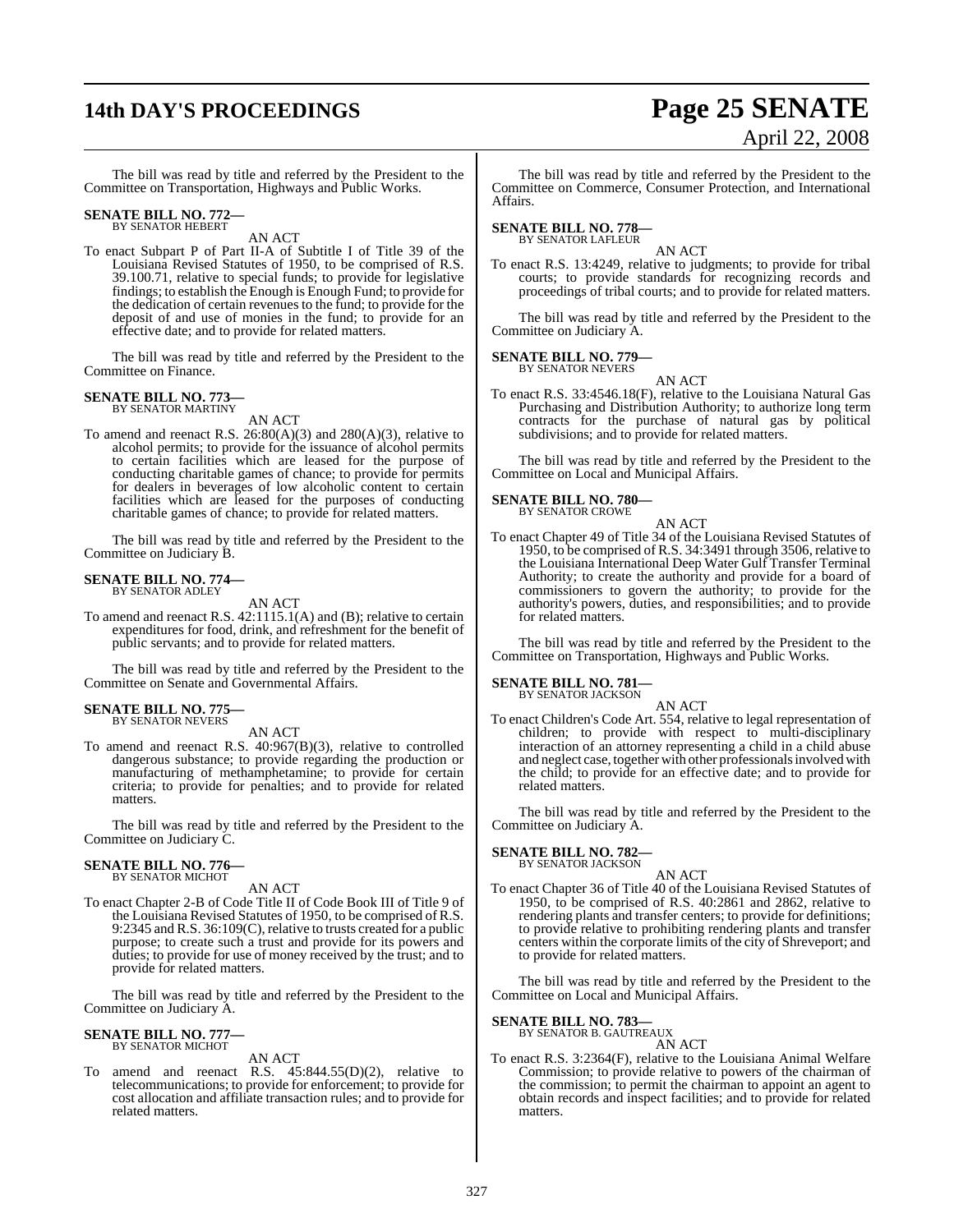# **Page 26 SENATE 14th DAY'S PROCEEDINGS**

The bill was read by title and referred by the President to the Committee on Agriculture, Forestry, Aquaculture, and Rural Development.

## **SENATE BILL NO. 784—** BY SENATOR N. GAUTREAUX

AN ACT

To amend and reenact R.S. 27:323(B)(1), relative to gaming; to provide with respect to the Video Draw Poker Devices Control Law; to provide with respect to the Video Draw Poker Device Purse Supplement Fund; to provide with respect to purse supplements; and to provide for related matters.

The bill was read by title and referred by the President to the Committee on Judiciary B.

## **SENATE BILL NO. 785—** BY SENATOR N. GAUTREAUX

AN ACT

To amend and reenact R.S. 4:181(A) and 211(5), and to enact R.S. 4:147.3, relative to racing; to provide relative to horse racing; to provide relative to offtrack wagering; to provide for certain horse races; to provide for transfer of certain purses; to provide for certain parish-wide elections on horse racing meets; to provide certain exceptions; to provide definitions, terms, conditions, and procedures; and to provide for related matters.

The bill was read by title and referred by the President to the Committee on Finance.

#### **SENATE BILL NO. 786—** BY SENATOR GRAY

AN ACT

To amend and reenact R.S. 28:313 and R.S. 46:1941.8(A)(3), relative to the Louisiana Youth Enhanced Services Consortium; to provide for funding; to provide for representation of the consortium on the children and youth services advisory boards; and to provide for related matters.

The bill was read by title and referred by the President to the Committee on Judiciary A.

#### **SENATE BILL NO. 787—** BY SENATOR WALSWORTH

AN ACT

To enact R.S. 33:1236(65), relative to police juries and other parish governing authorities; to provide for the powers of police juries and other parish governing authorities; to provide for an effective date; and to provide for related matters.

The bill was read by title and referred by the President to the Committee on Local and Municipal Affairs.

## **SENATE BILL NO. 788—** BY SENATOR WALSWORTH

AN ACT

To enact R.S. 29:723(7), (8), (9), (10), (11) and (12) and 725.3 through 725.6, relative to the Governor's Office of Homeland Security and Emergency Preparedness; to provide for definitions; to provide for the creation of the office of interoperability; to provide for an assistant deputy director of interoperability; to establish the interoperability committee, regional parish office of emergency preparedness directors committee, and first responders committee under the unified command group to design, construct, administer, and maintain a statewide shared communications system for first responders and to design, construct, administer, and maintain a statewide communication interoperability plan; and to provide for related matters.

The bill was read by title and referred by the President to the Committee on Senate and Governmental Affairs.

To enact Chapter 31-A of Title 48 of the Louisiana Revised Statutes of 1950, to be comprised of R.S. 48:2106, relative to expressway commissions; to provide for membership on certain such commissions; and to provide for related matters.

The bill was read by title and referred by the President to the Committee on Transportation, Highways and Public Works.

#### **SENATE BILL NO. 790—** BY SENATOR CROWE

AN ACT

To enact Part 1-A of Chapter 20 of Title 39 of the Louisiana Revised Statutes of 1950, to be comprised ofR.S. 39:2010 through 2021, relative to the Louisiana Initiative for Small Entrepreneurships (Hudson Initiative); to provide for small entrepreneurship procurements; to provide for goals and objectives; to provide for an effective date; and to provide for related matters.

The bill was read by title and referred by the President to the Committee on Commerce, Consumer Protection, and International Affairs.

## **Rules Suspended**

Senator Murray asked for and obtained a suspension of the rules for the purpose of taking up at this time.

#### **Senate Bills and Joint Resolutions on Second Reading to be Referred, Subject to Call**

The following Senate Bills and Joint Resolutions were read and referred to committees as follows:

#### **Called from the Calendar**

Senator Murray asked that Senate Bill No. 708 be called from the Calendar at this time.

#### **SENATE BILL NO. 708—** BY SENATOR MURRAY

AN ACT

To amend and reenact the introductory paragraphs of R.S. 47:6034(E)(1)(a)(i), (c), and (d), and  $(E)(1)(e)$  and  $(F)(1)$ , relative to the office of the governor and the commissioner of administration; to remove the office of the governor and the commissioner of administration from the tax credit certification process for musical and theatrical productions; and to provide for related matters.

The bill was read by title and referred by the President to the Committee on Revenue and Fiscal Affairs.

#### **Rules Suspended**

Senator Murray asked for and obtained a suspension of the rules for the purpose of taking up at this time.

#### **Messages from the House**

The following Messages from the House were received and read as follows:

**SENATE BILL NO. 789—**<br>BY SENATORS HEBERT AND N. GAUTREAUX AND<br>REPRESENTATIVES BARRAS, CHAMPAGNE, PERRY AND TRAHAN<br>AN ACT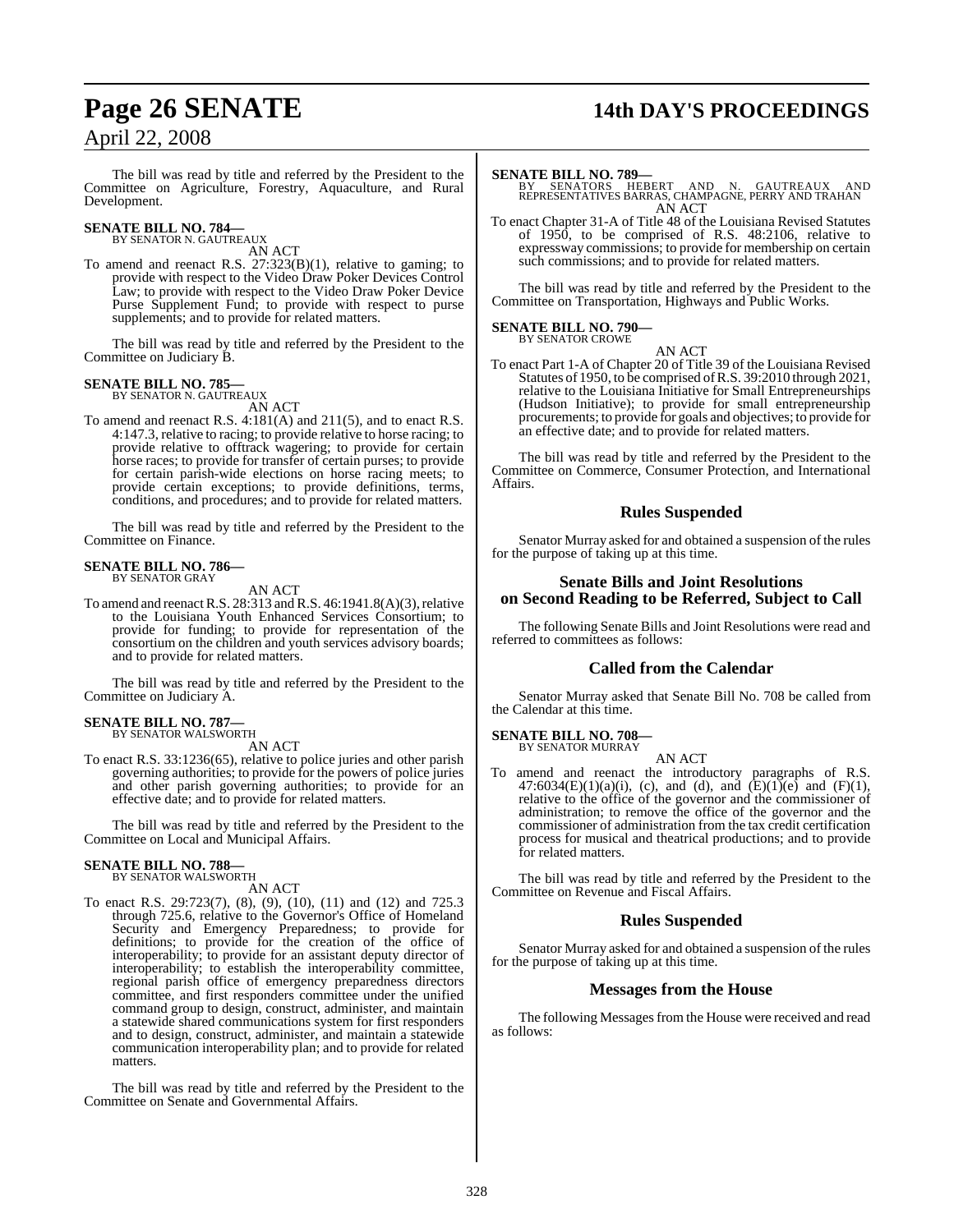## **14th DAY'S PROCEEDINGS Page 27 SENATE**

# April 22, 2008

### **Message from the House**

**ASKING CONCURRENCE IN HOUSE BILLS AND JOINT RESOLUTIONS**

#### April 22, 2008

To the Honorable President and Members of the Senate:

I am directed to inform your honorable body that the House of Representatives has finally passed and asks your concurrence in the following House Bills and Joint Resolutions:

**HOUSE BILL NO. 302—** BY REPRESENTATIVES SAM JONES AND HARRISON AND SENATORS DUPRE AND B. GAUTREAUX

AN ACT

To amend and reenact R.S. 22:1430.12(D), relative to the Louisiana Citizens Property Insurance Corporation; to provide with respect to the rates charged by the corporation in St. Mary Parish; and to provide for related matters.

#### **HOUSE BILL NO. 959—**

BY REPRESENTATIVE FANNIN AN ACT

To amend and reenact R.S. 39:29(A)(2), relative to budget guidelines; to change the submission date of the continuation budget to the Joint Legislative Committee on the Budget; and to provide for related matters.

#### **HOUSE BILL NO. 52—**

BY REPRESENTATIVE DANAHAY AN ACT

To amend and reenact R.S. 47:302.12(B), relative to state funds; to provide for use of monies appropriated from the West Calcasieu

# **HOUSE BILL NO. 104—** BY REPRESENTATIVE DOERGE

AN ACT

To enact R.S. 47:322.47 and 332.53, relative to the disposition of certain sales tax collections on hotel occupancy in Webster Parish; to provide for deposit of proceeds from such taxes into the Webster Parish Convention and Visitors Bureau Fund; and to provide for related matters.

Community Center Fund; and to provide for related matters.

## **HOUSE BILL NO. 158—** BY REPRESENTATIVE LORUSSO

AN ACT To amend and reenact Title II of Book I of the Civil Code, comprised of Civil Code Articles 38 through 46, and to enact Code of Civil Procedure Article 11, relative to domicile; to provide for the domicile of a natural person; to provide that a person may not have more than one domicile; to provide for the lack of a habitual residence; to provide for the domicile of spouses; to provide for the domicile of interdicts; to provide for the domicile of a person under continued or permanent tutorship; to provide for the domicile of unemancipated minors; to provide for a change of domicile; to provide for the intent to change domicile; to provide for the domicile of persons who hold a temporary position; to provide for the domicile of military personnel; to provide for an effective date; and to provide for related matters.

## **HOUSE BILL NO. 380—** BY REPRESENTATIVE ARNOLD

AN ACT

To amend and reenact R.S. 51:702(5)(a)(iii), (6.2), and (15)(b)(ii),  $703(A)(2)$ (introductory paragraph), (D), and  $(F)$ , 704(A)(introductory paragraph) and (6), (B), and (C), and 705(A)(introductory paragraph) and (3) and to enact R.S. 51:704(A)(9), relative to the Louisiana Securities Law; to provide for changes in the definitions of dealer, federal covered

security, and security; to provide for registration of investment adviser representatives; to provide for the suspension or revocation of the registration of investment adviser representatives in certain circumstances; and to provide for related matters.

## **HOUSE BILL NO. 498—** BY REPRESENTATIVE EDWARDS

AN ACT

To enact Children's Code Articles 739(E) and 821(F), relative to continued custody hearings; to provide that continued custody hearings may be conducted in any parish within a judicial district when the judicial district is comprised of more than one parish; and to provide for related matters.

#### **HOUSE BILL NO. 553—**

BY REPRESENTATIVE ARNOLD AN ACT To amend and reenact R.S. 51:911.22(10)(introductory paragraph), 911.24(J)(2) and (L), and 911.34 and to enact  $\hat{R}$ .S. 51:911.22(13) and (14), relative to the Uniform Standards Code forManufactured Housing; to provide for definitions; to provide for changes in guidelines for a retailer's license; to provide for guidelines for suits filed by the Louisiana Manufactured Housing Commission; to provide for a venue for a suit filed by the commission; to provide for reasonable costs payable to the commission; and to provide for related matters.

#### **HOUSE BILL NO. 566—**

BY REPRESENTATIVE HUTTER

- AN ACT
- To amend and reenact R.S. 48:205(A), relative to general administrative functions of the Department of Transportation and Development; to authorize a notice when the purchase exceeds twenty-five thousand dollars to persons who furnish commodities by notice sent through an electronic interactive environment; to provide for an effective date; and to provide for related matters.

## **HOUSE BILL NO. 91—** BY REPRESENTATIVE ARNOLD

AN ACT To amend and reenact R.S. 6:2(16) and 4 and to enact R.S. 6:2(17), relative to financial institution employment references; to provide that trust companies may release certain information to other financial institutions; and to provide for related matters.

## **HOUSE BILL NO. 320—** BY REPRESENTATIVE ARNOLD

AN ACT

To amend and reenact R.S. 56:1948.6(C), relative to the Louisiana Byways Program; to provide relative to the official logo; and to provide for related matters.

#### **HOUSE BILL NO. 219—** BY REPI

AN ACT To repeal R.S. 13:3737, relative to the quality review privilege of accountants.

**HOUSE BILL NO. 785—** BY REPRESENTATIVE HUTTER

AN ACT To amend and reenact R.S.  $32:427(A)(4)$  and (5), relative to the operation of commercial motor vehicles; to provide for willful violations of the operation of commercial motor vehicles; and to provide for related matters.

**HOUSE BILL NO. 913—**

BY REPRESENTATIVE FANNIN

AN ACT

To amend and reenact R.S. 39:98.4(C)(2), relative to the Louisiana Fund; to provide relative to the date for submission of the governor's plan of expenditures from such fund; to change such date; and to provide for related matters.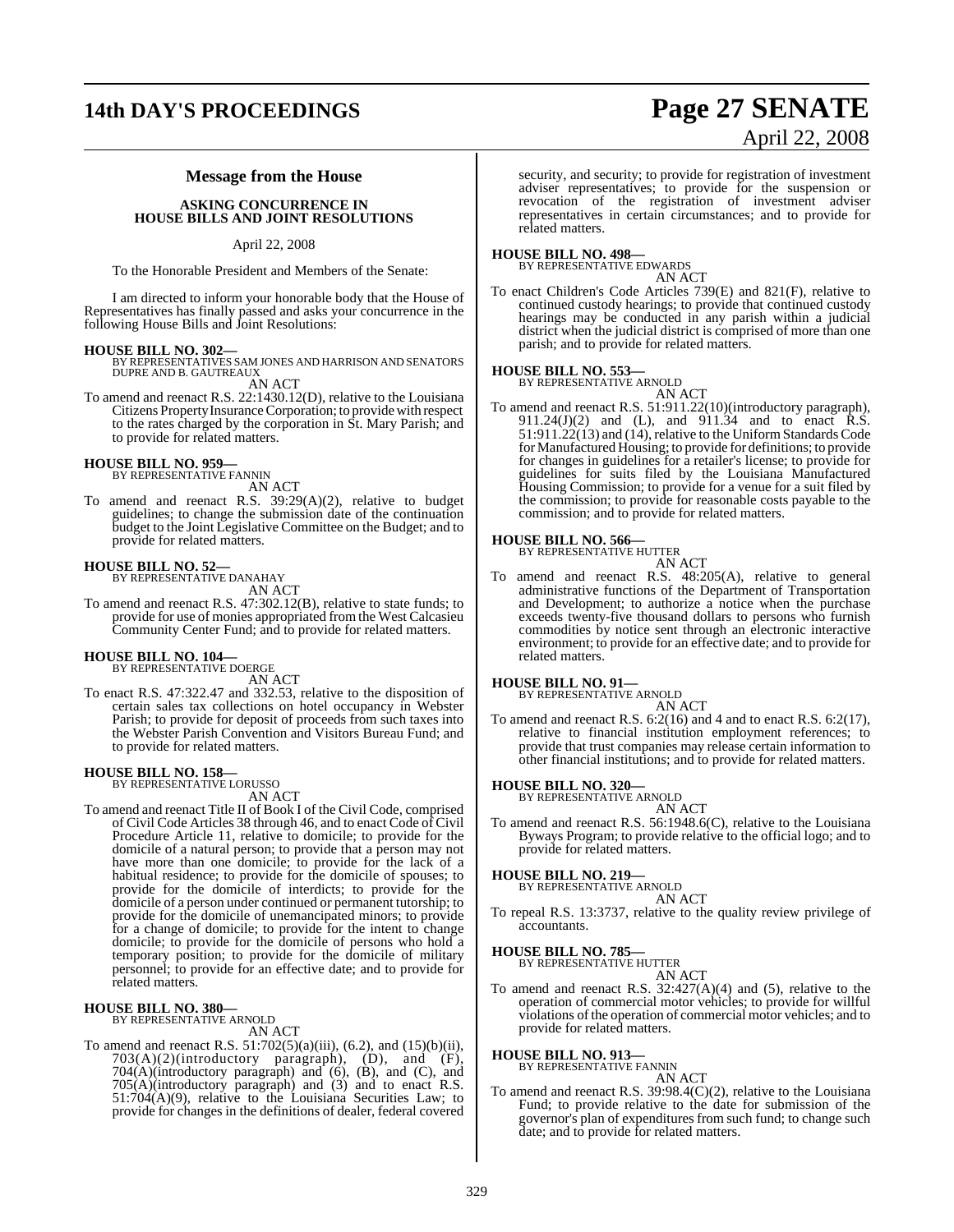# **Page 28 SENATE 14th DAY'S PROCEEDINGS**

April 22, 2008

### **HOUSE BILL NO. 40—**

BY REPRESENTATIVES HAZEL AND NORTON AN ACT

To amend and reenact R.S. 14:82(B), (C), (D), and (E) and 82.1(B) and to enact R.S. 14:82(F) and  $\overline{82.1(C)}$ , relative to prostitution; to provide with respect to the crimes of prostitution and prostitution involving persons under age seventeen; to provide for a definition of "sexual intercourse"; and to provide for related matters.

**HOUSE BILL NO. 71—** BY REPRESENTATIVE KLECKLEY

AN ACT

To enact R.S. 49:191(4) and to repeal R.S. 49:191(2)(j), relative to the Department of Insurance, including provisions to provide for the re-creation of the Department of Insurance and the statutory entities made a part of the department by law; to provide for the effective termination date for all statutory authority for the existence of such statutory entities; and to provide for related matters.

#### **HOUSE BILL NO. 305—**

BY REPRESENTATIVE AUSTIN BADON AN ACT

To amend and reenact R.S. 17:95, relative to requirements that the superintendent of a city, parish, or other local public school board serve as the treasurer of certain school funds and perform specified duties; to remove the exception applicable to Orleans Parish; to provide an effective date; and to provide for related matters.

## **HOUSE BILL NO. 306—** BY REPRESENTATIVE AUSTIN BADON

AN ACT

To amend and reenact R.S. 17:91, relative to certain supervisory duties and responsibilities of the superintendent of a city, parish, or other local public school system, including but not limited to duties pertaining to the office of the secretary of the school board; to remove certain exceptions, prohibitions, and requirements applicable to Orleans Parish; to provide an effective date; and to provide for related matters.

#### **HOUSE BILL NO. 694—**

BY REPRESENTATIVE ST. GERMAIN AND SENATOR DUPRE AN ACT

To amend and reenact R.S. 56:116(D), relative to special hunting seasons; to provide for a special open deer hunting season; to provide for eligibility; and to provide for related matters.

#### **HOUSE BILL NO. 695—**

BY REPRESENTATIVE ST. GERMAIN AND SENATOR DUPRE AN ACT

To repeal R.S. 34:851.15(A)(2)(c), relative to personal watercraft; to remove the exemption for personal watercraft from provisions applicable to motorboats towing waterskis or similar contrivance.

**HOUSE BILL NO. 697—** BY REPRESENTATIVE ST. GERMAIN AND SENATOR DUPRE AN ACT

To amend and reenact R.S. 34:851.2(3) and 851.19, relative to vessels; to provide for definitions; to provide for operation of certain vessels; and to provide for related matters.

#### **HOUSE BILL NO. 698—**

BY REPRESENTATIVE ST. GERMAIN AND SENATOR DUPRE AN ACT

To amend and reenact R.S. 56:143(A), relative to hunting; to provide for the wearing of "hunter orange" during deer season; and to provide for related matters.

## **HOUSE BILL NO. 752—** BY REPRESENTATIVE MONICA

AN ACT

To amend and reenact R.S. 14:102.8(D) and (E), relative to the crime of injuring or killing of a police animal; to amend the criminal penalties for the crime of injuring or killing of a police animal;

to require the offender to pay restitution; and to provide for related matters.

## **HOUSE BILL NO. 31—** BY REPRESENTATIVE RICHMOND

AN ACT To amend and reenact R.S. 15:574.15(A)(1) and to repeal R.S. 15:574.15(C), relative to violations of municipal ordinances; to repeal the authority of certain elected parish or municipality officials to parole persons arrested for violations of certain municipal ordinances in municipalities having a population of more than four hundred fifty thousand; to repeal provision of law allowing members of the state central committee, parish executive committees, and municipal executive committees to be considered elected state, parochial, or municipal officials; and to provide for related matters.

## **HOUSE BILL NO. 191—** BY REPRESENTATIVE KLECKLEY

AN ACT

To enact R.S. 22:250.34(E), relative to health insurance; to provide with respect to limitations on retroactive denial and recoupment of health insurance claims; and to provide for related matters.

**HOUSE BILL NO. 277—** BY REPRESENTATIVE RICHARD

- AN ACT
- To amend and reenact R.S. 18:1505.2(O) and to enact R.S.  $18:1505.2(I)(5)$ , relative to the use of campaign funds to pay certain fines, fees, and penalties; to prohibit the use of such funds to pay certain fines, fees, and penalties assessed pursuant to the Campaign Finance Disclosure Act; to provide for penalties; to remove provisions that authorize the supervisory committee to prohibit the use of campaign funds to pay fines, fees, or penalties assessed for violations of the Campaign Finance Disclosure Act; and to provide for related matters.

#### **HOUSE BILL NO. 361—**

BY REPRESENTATIVE PATRICIA SMITH AN ACT

To amend and reenact R.S. 17:416(B)(3)(d)(i), relative to student discipline; to provide relative to certain documentation required for certain expelled students to be admitted or readmitted to public school; and to provide for related matters.

#### **HOUSE BILL NO. 371—** BY REPRESENT

AN ACT

To enact R.S. 18:1505.2(I)(5), relative to the use of campaign funds for payments or expenditures to family members of a candidate; to prohibit the use of a campaign contribution, loan, or transfer of funds by a candidate or the principal or any subsidiary political committee of a candidate to make any payment or expenditure to any immediate family member of the candidate; to provide definitions and exceptions; to provide for penalties; and to provide for related matters.

> Respectfully submitted, ALFRED W. SPEER Clerk of the House of Representatives

#### **House Bills and Joint Resolutions**

Senator Nevers asked for and obtained a suspension of the rules to take up at this time the following House Bills and Joint Resolutions just received from the House which were taken up, read a first and second time by their titles and acted upon as follows:

## **HOUSE BILL NO. 31—** BY REPRESENTATIVE RICHMOND

AN ACT

To amend and reenact R.S. 15:574.15(A)(1) and to repeal R.S. 15:574.15(C), relative to violations of municipal ordinances; to repeal the authority of certain elected parish or municipality officials to parole persons arrested for violations of certain municipal ordinances in municipalities having a population of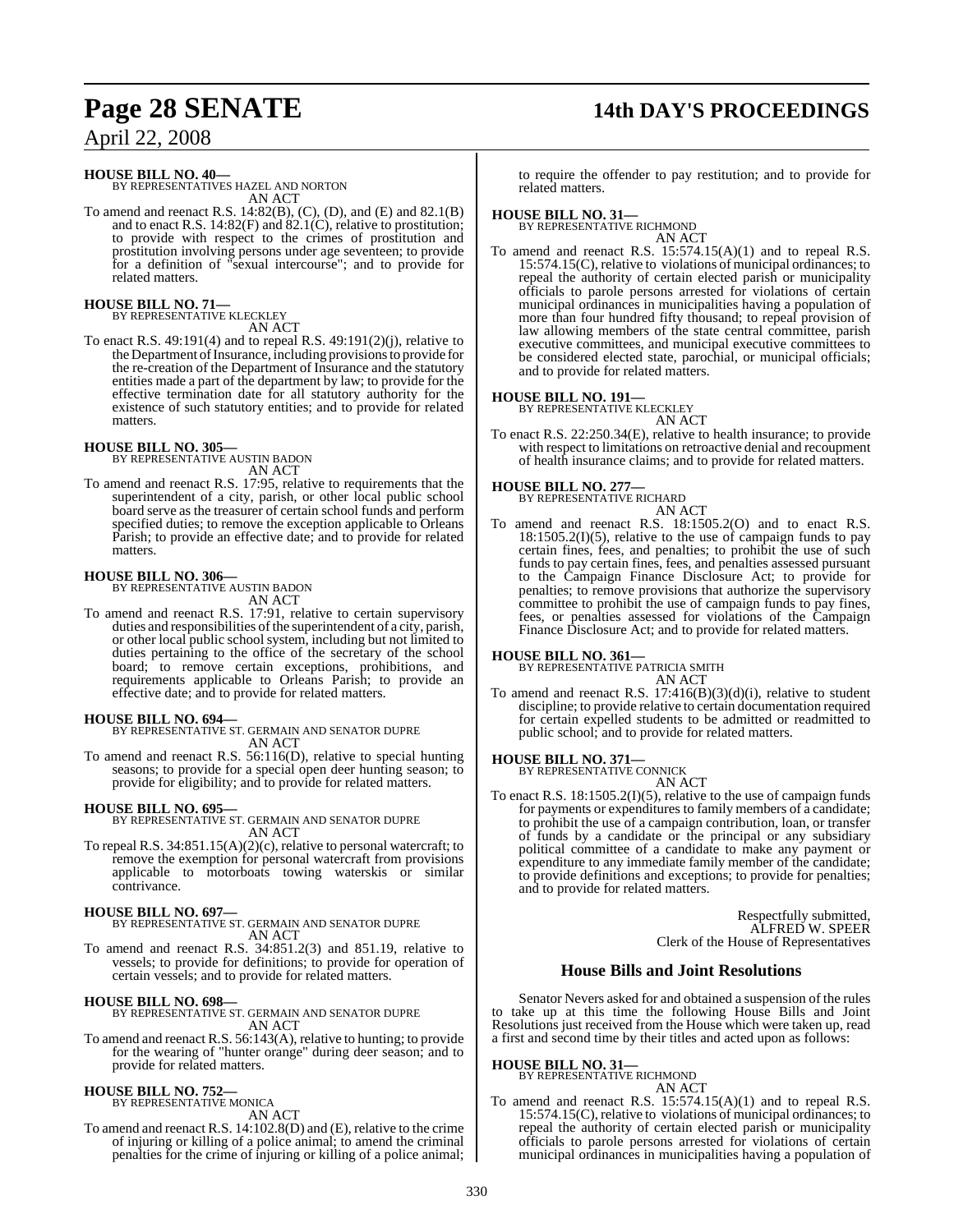# **14th DAY'S PROCEEDINGS Page 29 SENATE**

# April 22, 2008

more than four hundred fifty thousand; to repeal provision of law allowing members of the state central committee, parish executive committees, and municipal executive committees to be considered elected state, parochial, or municipal officials; and to provide for related matters.

The bill was read by title and referred by the President to the Committee on Judiciary B.

#### **HOUSE BILL NO. 40—**

BY REPRESENTATIVES HAZEL AND NORTON AN ACT

To amend and reenact R.S. 14:82(B), (C), (D), and (E) and 82.1(B) and to enact R.S. 14:82(F) and 82.1(C), relative to prostitution; to provide with respect to the crimes of prostitution and prostitution involving persons under age seventeen; to provide for a definition of "sexual intercourse"; and to provide for related matters.

The bill was read by title and referred by the President to the Committee on Judiciary C.

#### **HOUSE BILL NO. 52—**

BY REPRESENTATIVE DANAHAY AN ACT

To amend and reenact R.S. 47:302.12(B), relative to state funds; to provide for use of monies appropriated from the West Calcasieu Community Center Fund; and to provide for related matters.

The bill was read by title and referred by the President to the Committee on Finance.

## **HOUSE BILL NO. 71—** BY REPRESENTATIVE KLECKLEY

AN ACT

To enact R.S.  $49:191(4)$  and to repeal R.S.  $49:191(2)(i)$ , relative to the Department of Insurance, including provisions to provide for the re-creation of the Department of Insurance and the statutory entities made a part of the department by law; to provide for the effective termination date for all statutory authority for the existence of such statutory entities; and to provide for related matters.

The bill was read by title and referred by the President to the Committee on Insurance.

#### **HOUSE BILL NO. 91—**

BY REPRESENTATIVE ARNOLD AN ACT

To amend and reenact R.S. 6:2(16) and 4 and to enact R.S. 6:2(17), relative to financial institution employment references; to provide that trust companies may release certain information to other financial institutions; and to provide for related matters.

The bill was read by title and referred by the President to the Committee on Commerce, Consumer Protection, and International Affairs.

#### **HOUSE BILL NO. 104—** BY REPRESENTATIVE DOERGE

AN ACT

To enact R.S. 47:322.47 and 332.53, relative to the disposition of certain sales tax collections on hotel occupancy in Webster Parish; to provide for deposit of proceeds from such taxes into the Webster Parish Convention and Visitors Bureau Fund; and to provide for related matters.

The bill was read by title and referred by the President to the Committee on Local and Municipal Affairs.

#### **HOUSE BILL NO. 158—**

BY REPRESENTATIVE LORUSSO AN ACT

To amend and reenact Title II of Book I of the Civil Code, comprised of Civil Code Articles 38 through 46, and to enact Code of Civil Procedure Article 11, relative to domicile; to provide for the

domicile of a natural person; to provide that a person may not have more than one domicile; to provide for the lack of a habitual residence; to provide for the domicile of spouses; to provide for the domicile of interdicts; to provide for the domicile of a person under continued or permanent tutorship; to provide for the domicile of unemancipated minors; to provide for a change of domicile; to provide for the intent to change domicile; to provide for the domicile of persons who hold a temporary position; to provide for the domicile of military personnel; to provide for an effective date; and to provide for related matters.

The bill was read by title and referred by the President to the Committee on Judiciary A.

#### **HOUSE BILL NO. 191—**

BY REPRESENTATIVE KLECKLEY AN ACT

To enact R.S. 22:250.34(E), relative to health insurance; to provide with respect to limitations on retroactive denial and recoupment of health insurance claims; and to provide for related matters.

The bill was read by title and referred by the President to the Committee on Insurance.

## **HOUSE BILL NO. 219—** BY REPRESENTATIVE ARNOLD

AN ACT

To repeal R.S. 13:3737, relative to the quality review privilege of accountants.

The bill was read by title and referred by the President to the Committee on Commerce, Consumer Protection, and International Affairs.

#### **HOUSE BILL NO. 277—**

BY REPRESENTATIVE RICHARD AN ACT

To amend and reenact R.S. 18:1505.2(O) and to enact R.S.  $18:1505.2(I)(5)$ , relative to the use of campaign funds to pay certain fines, fees, and penalties; to prohibit the use of such funds to pay certain fines, fees, and penalties assessed pursuant to the Campaign Finance Disclosure Act; to provide for penalties; to remove provisions that authorize the supervisory committee to prohibit the use of campaign funds to pay fines, fees, or penalties assessed for violations of the Campaign Finance Disclosure Act; and to provide for related matters.

The bill was read by title and referred by the President to the Committee on Senate and Governmental Affairs.

#### **HOUSE BILL NO. 302—**

BY REPRESENTATIVES SAM JONES AND HARRISON AND SENATORS DUPRE AND B. GAUTREAUX

AN ACT To amend and reenact R.S. 22:1430.12(D), relative to the Louisiana Citizens Property Insurance Corporation; to provide with respect to the rates charged by the corporation in St. Mary Parish; and to provide for related matters.

The bill was read by title and referred by the President to the Committee on Insurance.

## **HOUSE BILL NO. 305—** BY REPRESENTATIVE AUSTIN BADON

AN ACT

To amend and reenact R.S. 17:95, relative to requirements that the superintendent of a city, parish, or other local public school board serve as the treasurer of certain school funds and perform specified duties; to remove the exception applicable to Orleans Parish; to provide an effective date; and to provide for related matters.

The bill was read by title and referred by the President to the Committee on Education.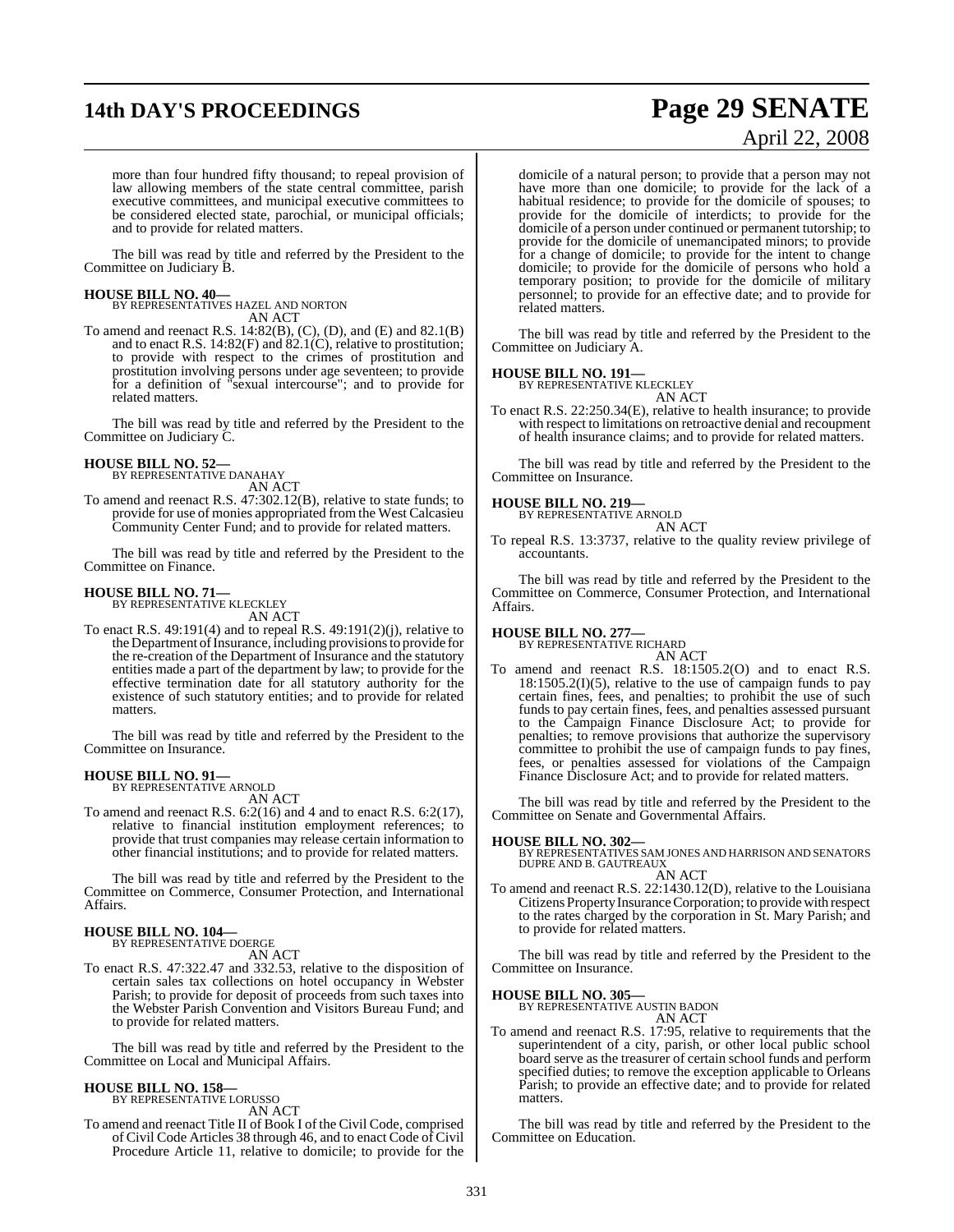## **Page 30 SENATE 14th DAY'S PROCEEDINGS**

April 22, 2008

#### **HOUSE BILL NO. 306—**

BY REPRESENTATIVE AUSTIN BADON AN ACT

To amend and reenact R.S. 17:91, relative to certain supervisory duties and responsibilities of the superintendent of a city, parish, or other local public school system, including but not limited to duties pertaining to the office of the secretary of the school board; to remove certain exceptions, prohibitions, and requirements applicable to Orleans Parish; to provide an effective date; and to provide for related matters.

The bill was read by title and referred by the President to the Committee on Education.

#### **HOUSE BILL NO. 320—** BY REPRESENTATIVE ARNOLD

AN ACT

To amend and reenact R.S. 56:1948.6(C), relative to the Louisiana Byways Program; to provide relative to the official logo; and to provide for related matters.

The bill was read by title and referred by the President to the Committee on Commerce, Consumer Protection, and International Affairs.

#### **HOUSE BILL NO. 361—** BY REPRESENTATIVE PATRICIA SMITH

AN ACT

To amend and reenact R.S.  $17:416(B)(3)(d)(i)$ , relative to student discipline; to provide relative to certain documentation required for certain expelled students to be admitted or readmitted to public school; and to provide for related matters.

The bill was read by title and referred by the President to the Committee on Education.

## **HOUSE BILL NO. 371**

BY REPRESENTATIVE CONNICK AN ACT

To enact R.S. 18:1505.2(I)(5), relative to the use of campaign funds for payments or expenditures to family members of a candidate; to prohibit the use of a campaign contribution, loan, or transfer of funds by a candidate or the principal or any subsidiary political committee of a candidate to make any payment or expenditure to any immediate family member of the candidate; to provide definitions and exceptions; to provide for penalties; and to provide for related matters.

The bill was read by title and referred by the President to the Committee on Senate and Governmental Affairs.

#### **HOUSE BILL NO. 380—**

BY REPRESENTATIVE ARNOLD AN ACT

To amend and reenact R.S. 51:702(5)(a)(iii), (6.2), and (15)(b)(ii),  $703(A)(2)$ (introductory paragraph),  $(D)$ , and  $(F)$ , 704(A)(introductory paragraph) and (6), (B), and (C), and 705(A)(introductory paragraph) and (3) and to enact R.S. 51:704(A)(9), relative to the Louisiana Securities Law; to provide for changes in the definitions of dealer, federal covered security, and security; to provide for registration of investment adviser representatives; to provide for the suspension or revocation of the registration of investment adviser representatives in certain circumstances; and to provide for related matters.

The bill was read by title and referred by the President to the Committee on Commerce, Consumer Protection, and International Affairs.

## **HOUSE BILL NO. 498—**

BY REPRESENTATIVE EDWARDS AN ACT

To enact Children's Code Articles 739(E) and 821(F), relative to

continued custody hearings; to provide that continued custody hearings may be conducted in any parish within a judicial district when the judicial district is comprised of more than one parish; and to provide for related matters.

The bill was read by title and referred by the President to the Committee on Judiciary A.

**HOUSE BILL NO. 553—** BY REPRESENTATIVE ARNOLD

AN ACT To amend and reenact R.S. 51:911.22(10)(introductory paragraph), 911.24(J)(2) and (L), and 911.34 and to enact  $\hat{R}$ .S. 51:911.22(13) and (14), relative to the Uniform Standards Code for Manufactured Housing; to provide for definitions; to provide for changes in guidelines for a retailer's license; to provide for guidelines for suits filed by the Louisiana Manufactured Housing Commission; to provide for a venue for a suit filed by the commission; to provide for reasonable costs payable to the commission; and to provide for related matters.

The bill was read by title and referred by the President to the Committee on Commerce, Consumer Protection, and International Affairs.

## **HOUSE BILL NO. 566—** BY REPRESENTATIVE HUTTER

AN ACT

To amend and reenact R.S. 48:205(A), relative to general administrative functions of the Department of Transportation and Development; to authorize a notice when the purchase exceeds twenty-five thousand dollars to persons who furnish commodities by notice sent through an electronic interactive environment; to provide for an effective date; and to provide for related matters.

The bill was read by title and referred by the President to the Committee on Transportation, Highways and Public Works.

#### **HOUSE BILL NO. 694—**

BY REPRESENTATIVE ST. GERMAIN AND SENATOR DUPRE AN ACT

To amend and reenact R.S. 56:116(D), relative to special hunting seasons; to provide for a special open deer hunting season; to provide for eligibility; and to provide for related matters.

The bill was read by title and referred by the President to the Committee on Natural Resources.

#### **HOUSE BILL NO. 695—**

BY REPRESENTATIVE ST. GERMAIN AND SENATOR DUPRE AN ACT

To repeal R.S. 34:851.15(A)(2)(c), relative to personal watercraft; to remove the exemption for personal watercraft from provisions applicable to motorboats towing waterskis or similar contrivance.

The bill was read by title and referred by the President to the Committee on Natural Resources.

**HOUSE BILL NO. 697—** BY REPRESENTATIVE ST. GERMAIN AND SENATOR DUPRE AN ACT

To amend and reenact R.S. 34:851.2(3) and 851.19, relative to vessels; to provide for definitions; to provide for operation of certain vessels; and to provide for related matters.

The bill was read by title and referred by the President to the Committee on Transportation, Highways and Public Works.

#### **HOUSE BILL NO. 698—**

BY REPRESENTATIVE ST. GERMAIN AND SENATOR DUPRE AN ACT

To amend and reenact R.S. 56:143(A), relative to hunting; to provide for the wearing of "hunter orange" during deer season; and to provide for related matters.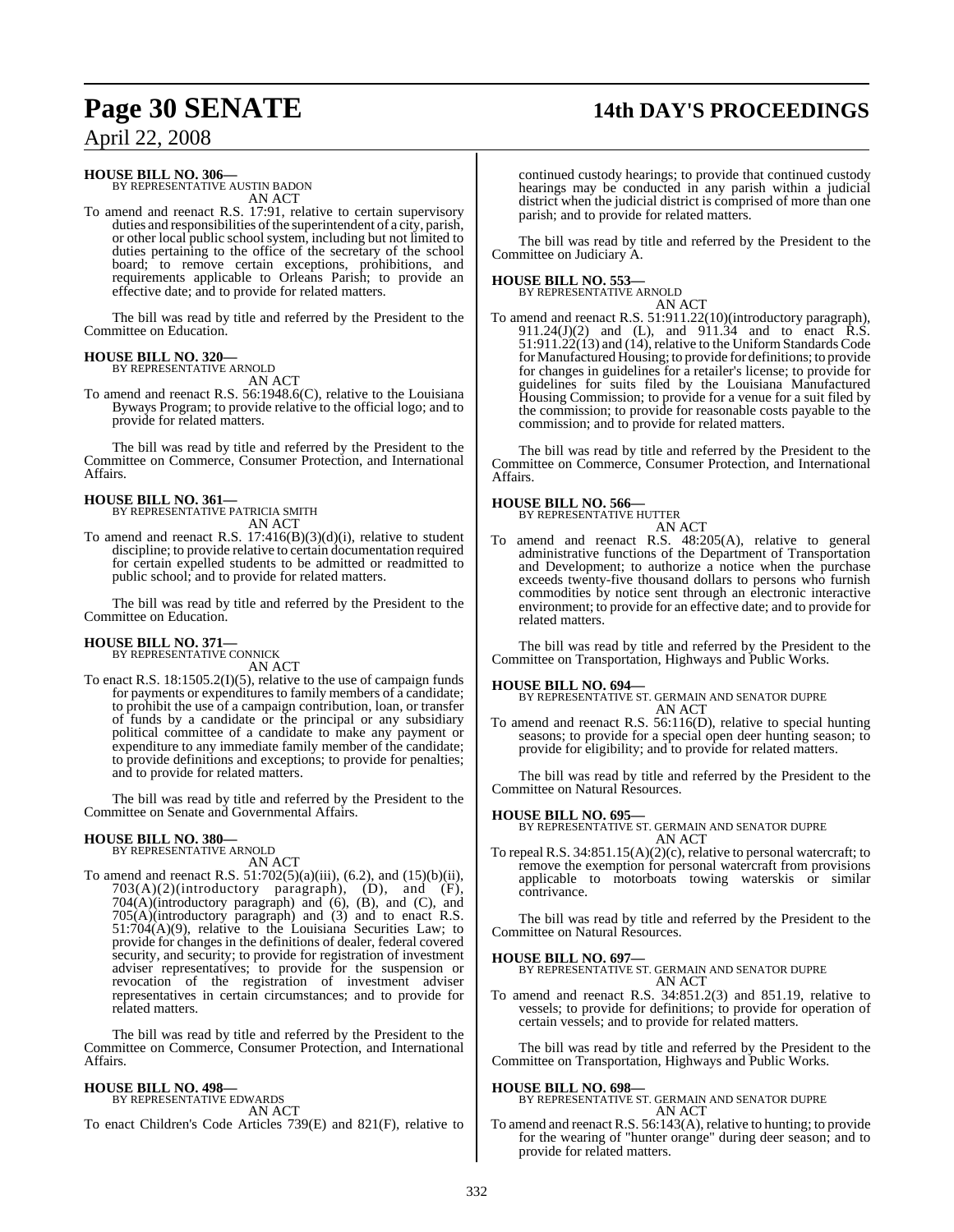## **14th DAY'S PROCEEDINGS Page 31 SENATE**

# April 22, 2008

The bill was read by title and referred by the President to the Committee on Natural Resources.

#### **HOUSE BILL NO. 752—** BY REPRESENTATIVE MONICA

AN ACT

To amend and reenact R.S. 14:102.8(D) and (E), relative to the crime of injuring or killing of a police animal; to amend the criminal penalties for the crime of injuring or killing of a police animal; to require the offender to pay restitution; and to provide for related matters.

The bill was read by title and referred by the President to the Committee on Judiciary C.

#### **HOUSE BILL NO. 785—**

BY REPRESENTATIVE HUTTER AN ACT

To amend and reenact R.S.  $32:427(A)(4)$  and (5), relative to the operation of commercial motor vehicles; to provide for willful violations of the operation of commercial motor vehicles; and to provide for related matters.

The bill was read by title and referred by the President to the Committee on Transportation, Highways and Public Works.

#### **HOUSE BILL NO. 913—** BY REPRESENTATIVE FANNIN

AN ACT

To amend and reenact R.S. 39:98.4(C)(2), relative to the Louisiana Fund; to provide relative to the date for submission of the governor's plan of expenditures from such fund; to change such date; and to provide for related matters.

The bill was read by title and referred by the President to the Committee on Finance.

#### **HOUSE BILL NO. 959—** BY REPRESENTATIVE FANNIN

AN ACT

To amend and reenact R.S. 39:29(A)(2), relative to budget guidelines; to change the submission date of the continuation budget to the Joint Legislative Committee on the Budget; and to provide for related matters.

The bill was read by title and referred by the President to the Committee on Finance.

#### **Rules Suspended**

Senator Broome asked for and obtained a suspension of the rules for the purpose of taking up at this time.

#### **Introduction of Senate Bills and Joint Resolutions**

Senator Broome asked for and obtained a suspension of the rules for the purpose of introducing and reading the following Senate Bills and Joint Resolutions a first and second time and referring them to committee.

#### **SENATE BILL NO. 791—** BY SENATOR N. GAUTREAUX

AN ACT

To enact R.S. 4:251.1, relative to racing; to provide with respect to horse racing; to provide for the Horsemen's Self-Help Pension Program; to provide relative to pension benefits; to provide relative to purses and purse supplements; and to provide for related matters.

The bill was read by title and referred by the President to the Committee on Finance.

### **SENATE BILL NO. 792—**

BY SENATOR HEITMEIER AN ACT

To amend and reenact R.S. 18:1463(A), (C)(1), (D), (E), and (F), relative to the Louisiana Election Code; to provide for election offenses; to provide for legislative findings; to provide relative to election materials and communications; to provide relative to prohibitions on distribution or transmission of certain materials and communications; to provide for application and enforcement; to provide for penalties; to provide for effective dates; and to provide for related matters.

The bill was read by title and referred by the President to the Committee on Senate and Governmental Affairs.

#### **SENATE BILL NO. 793—**

BY SENATOR SHEPHERD

AN ACT To enact R.S. 47:463.136, relative to motor vehicle prestige license plates; to provide for creation and issuance of the New Home Ministries Community Development Corporation license plate; to provide for the design of the plate; to authorize the promulgation ofrules and regulations; and to provide for related matters.

The bill was read by title and referred by the President to the Committee on Transportation, Highways and Public Works.

#### **SENATE BILL NO. 794—**

BY SENATOR HEITMEIER AN ACT

To amend and reenact R.S. 33:2740.27, relative to the Algiers Development District; to provide relative to the governance and purpose of the district; to provide relative to the powers and duties of the district and its governing board; to provide relative to district funding, including the levying of taxes and the issuance of bonds; to provide relative to obligations, contractual or otherwise, incurred by or on behalf of the district; to provide relative to the authority granted to the governing authority of the city of New Orleans with respect to the district; to provide relative to the New Orleans Federal Alliance; and to provide for related matters.

The bill was read by title and referred by the President to the Committee on Local and Municipal Affairs.

**SENATE BILL NO. 795—**<br>BY SENATOR DUPLESSIS

AN ACT

To enact Chapter 43 of Title 17 of the Louisiana Revised Statutes of 1950, comprised of R.S. 17:4011 through 4026, relative to educational choice; to establish and provide for the implementation of the Student Scholarships for Educational Excellence Program; to provide for legislative findings; to provide for definitions; to provide relative to the duties and responsibilities of the State Board of Elementary and Secondary Education and the state Department of Education; to provide relative to eligibility and participation requirements for students and schools; to provide relative to selection and enrollment of eligible students; to provide relative to funding and scholarship payments to eligible schools; to provide relative to testing; to provide for reports; and to provide for related matters.

The bill was read by title and referred by the President to the Committee on Education.

#### **SENATE BILL NO. 796—**

BY SENATOR MCPHERSON

AN ACT To amend and reenact R.S. 39:1367(E)(2)(a)(iii), and to enact R.S.  $39:1367(E)(2)(b)(v)$ , relative to state debt; to provide that certain debt secured by statewide tax revenues or statewide special assessments be excluded from the definition of net state tax supported debt; to provide for an effective date; and to provide for related matters.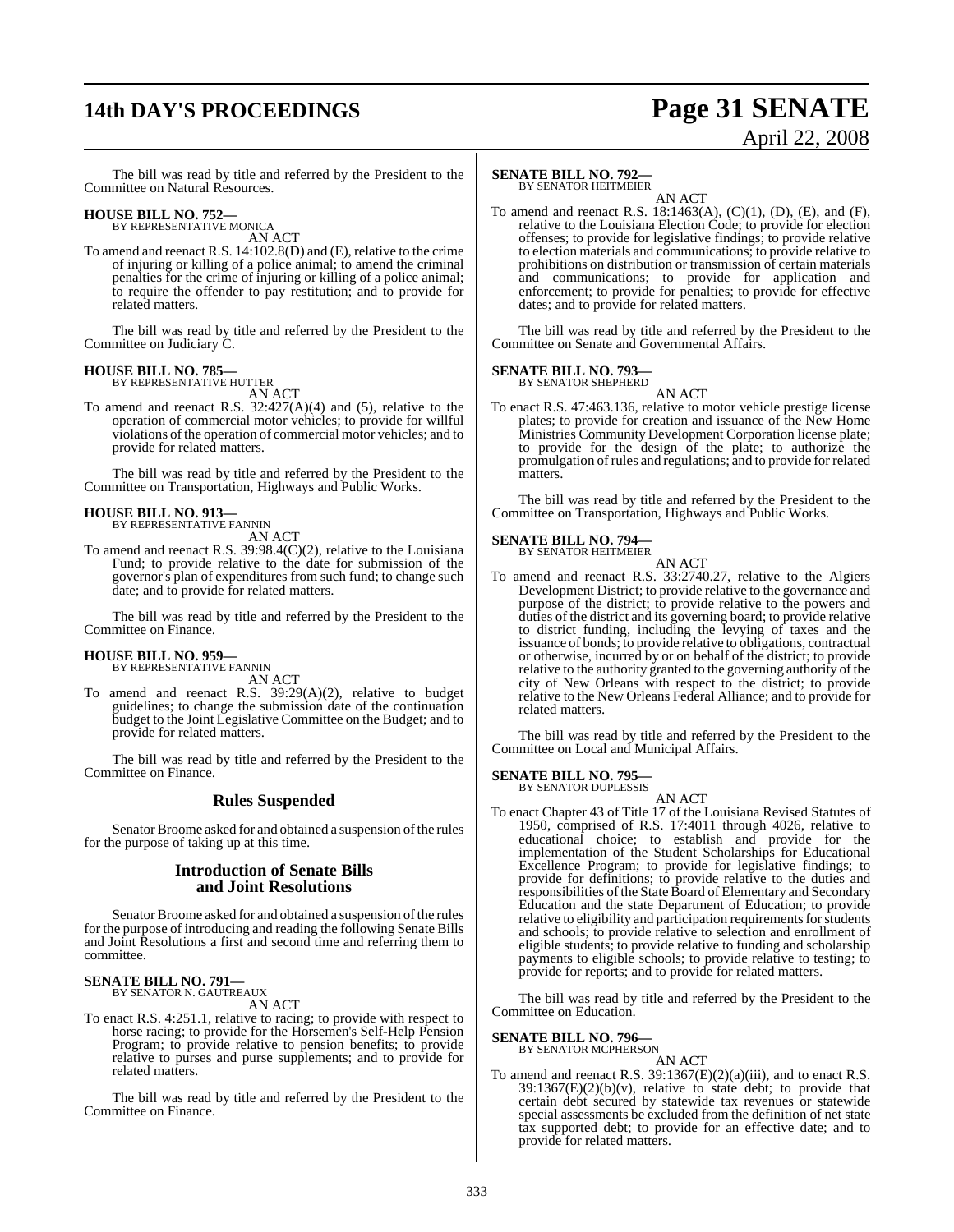The bill was read by title and referred by the President to the Committee on Finance.

## **SENATE BILL NO. 797—** BY SENATOR MCPHERSON

AN ACT

To amend and reenact R.S. 27:27.3, relative to the Louisiana Gaming Control Law; to provide for advertisement; and to provide for related matters.

The bill was read by title and referred by the President to the Committee on Judiciary B.

#### **SENATE BILL NO. 798—** BY SENATOR MCPHERSON

AN ACT

To amend and reenact R.S. 3:3410.1(B), (C), and (D) and 3411(F), (G), (H), (I), and (J) and R.S. 9:4770(A) and 5021 and to enact R.S.  $3:3410.1(E)$  and  $3411(K)$  and (L), relative to grain dealer licenses; to provide for surety bond requirements; to provide for a formula in determining the amount of the surety bond; to provide relative to the self-insurance fund; to provide relative to privileges for producers of agricultural and dairy products; and to provide for related matters.

The bill was read by title and referred by the President to the Committee on Agriculture, Forestry, Aquaculture, and Rural Development.

#### **SENATE BILL NO. 799—** BY SENATOR MCPHERSON

AN ACT

To enact R.S. 40:2401.1, relative to law enforcement; to provide for the prohibition of quotas; to provide for exceptions; to provide for an effective date; and to provide for related matters.

The bill was read by title and referred by the President to the Committee on Judiciary B.

## **SENATE BILL NO. 800—** BY SENATOR MCPHERSON

AN ACT

To enact R.S. 41:1217.1, relative to leases of public lands; to provide for the powers and duties of the commissioner of administration and department secretaries; to provide relative to the renewal of certain leases; to provide terms and conditions; and to provide for related matters.

The bill was read by title and referred by the President to the Committee on Natural Resources.

#### **SENATE BILL NO. 801—** BY SENATOR NEVERS

AN ACT

To amend and reenact R.S. 9:3198(A)(2), and to enact Code of Civil Procedure Art. 2332.1, relative to property disclosure document; to provide for disclosure of information relative to the production or manufacturing of methamphetamine; to provide for exceptions; and to provide for related matters.

The bill was read by title and referred by the President to the Committee on Judiciary C.

## **SENATE BILL NO. 802—** BY SENATOR GRAY

AN ACT

To amend and reenact Chapter 33 of Title 25 of the Louisiana Revised Statutes of 1950, comprised of R.S. 25:1301 through 1307; to reestablish and provide for the Hurricane Katrina Memorial Commission; and to provide for related matters.

The bill was read by title and referred by the President to the Committee on Senate and Governmental Affairs.

## **Page 32 SENATE 14th DAY'S PROCEEDINGS**

### **Motion to Recommit**

Senator Chaisson asked for and obtained a suspension of the rules and recommitted Senate Bill No. 612, which is Special Order of the Day No. 1 for Wednesday, April 23, 2008, to the Committee on Finance.

### **Rules Suspended**

Senator Broome asked for and obtained a suspension of the rules for the purpose of taking up at this time.

#### **Introduction of Resolutions, Senate and Concurrent**

Senator Broome asked for and obtained a suspension of the rules for the purpose of introducing and reading the following Resolutions, Senate and Concurrent, a first and second time and acting upon them as follows:

## **SENATE RESOLUTION NO. 25—** BY SENATOR BROOME

A RESOLUTION

To commend and congratulate Dr. George L. Reese for receiving the Faculty Performance Award for Service in the College of Veterinary Medicine, Nursing and Allied Health at Tuskegee University.

On motion of Senator Broome, the resolution was read by title and adopted.

## **SENATE CONCURRENT RESOLUTION NO. 41–BY SENATOR MOUNT**

A CONCURRENT RESOLUTION

To commend the Louisiana Dental Association for its achievement and to designate April 23, 2008, as Dentists' Day at the Louisiana Legislature.

The resolution was read by title. Senator Mount moved to adopt the Senate Concurrent Resolution.

#### **ROLL CALL**

The roll was called with the following result:

#### YEAS

| Mr. President<br>Adley<br><b>Broome</b><br>Cassidy<br>Cheek<br>Cravins<br>Crowe<br>Dorsey<br>Duplessis<br>Dupre<br>Erdey<br>Total - 31<br>Total - 0 | Gautreaux N<br>Gray<br>Hebert<br>Jackson<br>Kostelka<br>LaFleur<br>Long<br>Marionneaux<br>Martiny<br>McPherson<br>Morrish<br><b>NAYS</b><br><b>ABSENT</b> | Mount<br>Murray<br><b>Nevers</b><br>Ouinn<br>Riser<br>Shaw<br>Smith<br>Thompson<br>Walsworth |
|-----------------------------------------------------------------------------------------------------------------------------------------------------|-----------------------------------------------------------------------------------------------------------------------------------------------------------|----------------------------------------------------------------------------------------------|
| Alario                                                                                                                                              | Gautreaux B                                                                                                                                               | Scalise                                                                                      |
| Amedee                                                                                                                                              | Heitmeier                                                                                                                                                 | Shepherd                                                                                     |

Donahue Michot

Total - 8

The Chair declared the Senate had adopted the Senate Concurrent Resolution and ordered it sent to the House.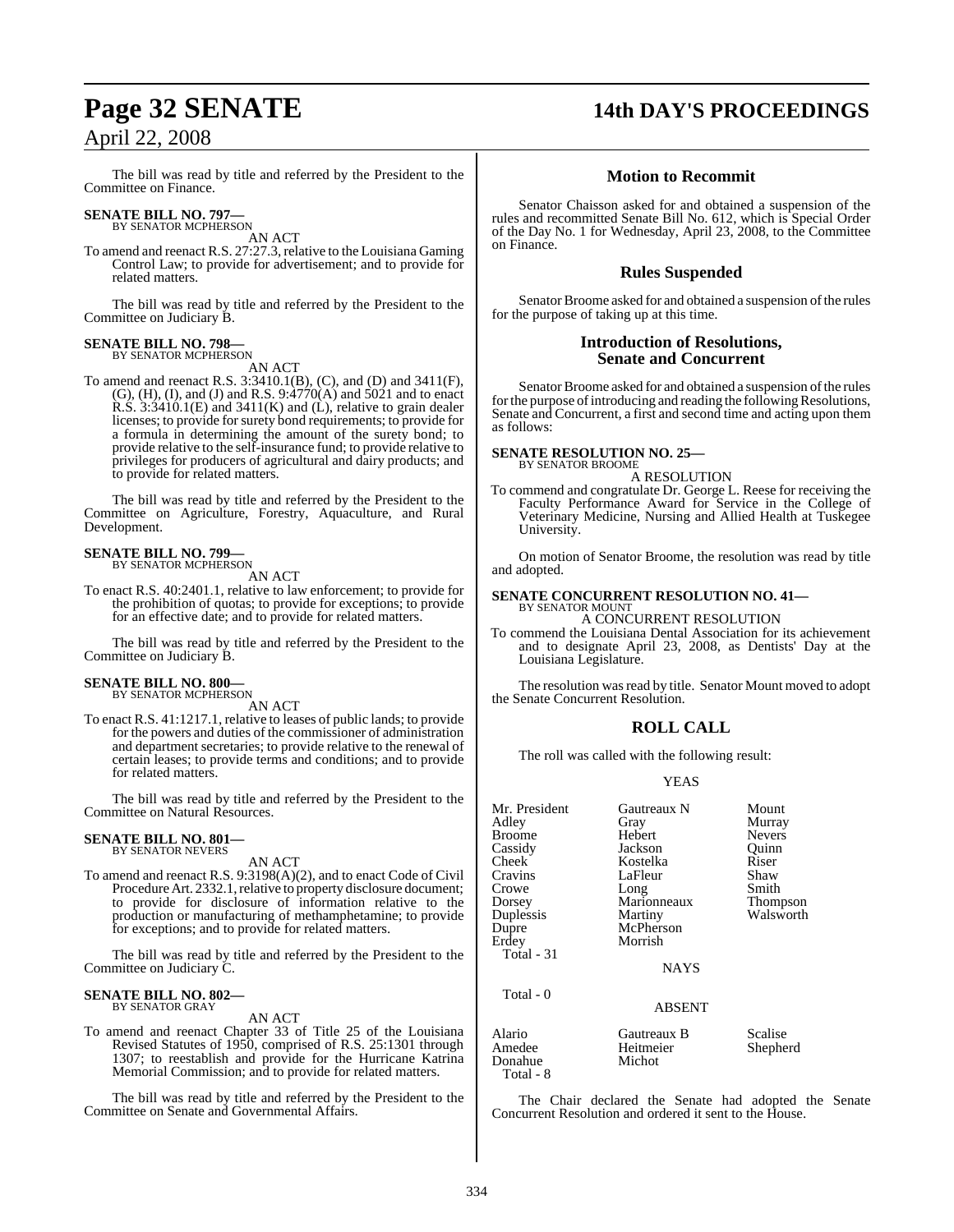## **14th DAY'S PROCEEDINGS Page 33 SENATE**

# April 22, 2008

#### **Messages from the House**

The following Messages from the House were received and read as follows:

#### **Message from the House**

#### **ASKING CONCURRENCE IN HOUSE BILLS AND JOINT RESOLUTIONS**

#### April 22, 2008

To the Honorable President and Members of the Senate:

I am directed to inform your honorable body that the House of Representatives has finally passed and asks your concurrence in the following House Bills and Joint Resolutions:

## **HOUSE BILL NO. 891—** BY REPRESENTATIVE FANNIN

AN ACT

To amend and reenact R.S. 39:1490(B)(5), 1522, and 1526(A), relative to state procurement of professional, personal, consulting, and social services; to provide relative to appeal and review procedures for such procurement; to authorize the office of contractual review to adopt certain rules and regulations; to clarify the meaning of the term "court"; to provide relative to judicial review of certain claims or controversies; and to provide for related matters.

> Respectfully submitted, ALFRED W. SPEER Clerk of the House of Representatives

#### **House Bills and Joint Resolutions**

Senator Nevers asked for and obtained a suspension of the rules to take up at this time the following House Bills and Joint Resolutions just received from the House which were taken up, read a first and second time by their titles and acted upon as follows:

#### **HOUSE BILL NO. 891—**

BY REPRESENTATIVE FANNIN

- AN ACT
- To amend and reenact R.S. 39:1490(B)(5), 1522, and 1526(A), relative to state procurement of professional, personal, consulting, and social services; to provide relative to appeal and review procedures for such procurement; to authorize the office of contractual review to adopt certain rules and regulations; to clarify the meaning of the term "court"; to provide relative to judicial review of certain claims or controversies; and to provide for related matters.

The bill was read by title and referred by the President to the Committee on Finance.

#### **Rules Suspended**

Senator Broome asked for and obtained a suspension of the rules for the purpose of taking up at this time.

#### **Introduction of Senate Bills and Joint Resolutions**

Senator Broome asked for and obtained a suspension of the rules for the purpose of introducing and reading the following Senate Bills and Joint Resolutions a first and second time and referring them to committee.

#### **SENATE BILL NO. 803—** BY SENATOR ERDEY

AN ACT

To amend and reenact R.S. 40:1472.2(6), (10) through (27), 1472.3(A), (B), (D) and (E), 1472.5(B), (C) and (E), 1472.6(A), 1472.7(A) and to enact R.S. 40:1472.2(28) and  $1472.3(C)(3)$ and (F), relative to the regulation of explosives; to provide for definitions; to provide for training; to provide for application and licensure of persons handling explosives; to provide for revocation of licenses under certain circumstances; and to provide for related matters.

The bill was read by title and referred by the President to the Committee on Judiciary B.

**SENATE BILL NO. 804—**<br>BY SENATOR MARIONNEAUX<br>AN ACT

To amend and reenact R.S. 27:28(F), relative to the Louisiana Gaming Control Law; to provide for suitability; to provide for the revocation of a license or permit; and to provide for related matters.

The bill was read by title and referred by the President to the Committee on Judiciary B.

#### **SENATE BILL NO. 805—**

BY SENATOR B. GAUTREAUX AN ACT

To amend and reenact R.S. 46:1071 and to enact R.S. 46:1076.1, relative to hospital service districts; to provide for findings and purpose; to provide for joint bargaining and contracting; to provide for immunity from certain antitrust provisions; to provide for applicability; and to provide for related matters.

The bill was read by title and referred by the President to the Committee on Health and Welfare.

#### **Regular Order of the Day Resumed**

#### **Senate Bills and Joint Resolutions on Third Reading and Final Passage, Subject to Call**

The following Senate Bills and Joint Resolutions on Third Reading and Final Passage, subject to call, were taken up and acted upon as follows:

#### **Called from the Calendar**

Senator McPherson asked that Senate Bill No. 48 be called from the Calendar at this time for its final passage.

#### **SENATE BILL NO. 48—**

BY SENATOR MCPHERSON AN ACT

To enact R.S. 56:1847(63), relative to state natural and scenic rivers; to include certain waters within the state natural and scenic rivers system; and to provide for related matters.

The bill was read by title. Senator McPherson moved the final passage of the bill.

#### **ROLL CALL**

The roll was called with the following result:

#### YEAS

| Mr. President | Gautreaux B | Morrish       |
|---------------|-------------|---------------|
| Adley         | Gautreaux N | Mount         |
| <b>Broome</b> | Grav        | Murray        |
| Cassidy       | Hebert      | <b>Nevers</b> |
| Cheek         | Heitmeier   | Ouinn         |